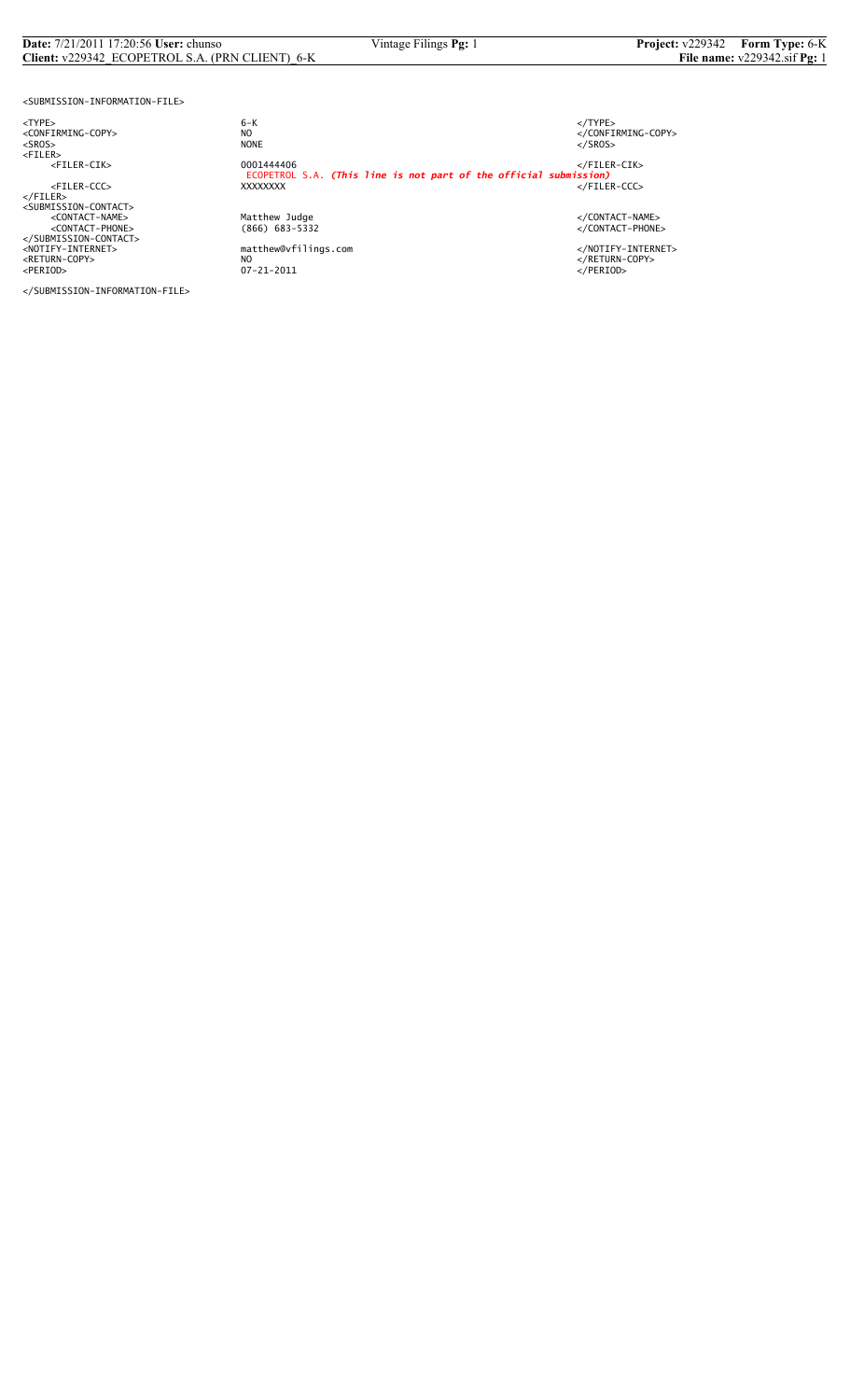$\overline{a}$ 

 $\overline{a}$ 

 $\overline{a}$ 

 $\overline{a}$ 

#### **SECURITIES AND EXCHANGE COMMISSION Washington, D.C. 20549**

#### **FORM 6-K REPORT OF FOREIGN PRIVATE ISSUER PURSUANT TO RULE 13a-16 OR 15d-16 OF THE SECURITIES EXCHANGE ACT OF 1934**

July 2011

Commission File Number: 333-153452

**ECOPETROL S.A.**

*(Exact name of registrant as specified in its Charter)*

Carrera 7 No. 37 – 69 BOGOTA – COLOMBIA *(Address of registrant's principal executive offices)*

 $\overline{a}$ 

Indicate by check mark whether the registrant files or will file annual reports under cover Form 20-F or Form 40-F.

Form 20-F  $\boxtimes$  Form 40-F  $\Box$ 

Indicate by check mark if the registrant is submitting the Form 6-K in paper as permitted by Regulation S-T Rule 101(b)(1):

 $Yes$   $\Box$  No  $\boxtimes$ 

Indicate by check mark if the registrant is submitting the Form 6-K in paper as permitted by Regulation S-T Rule 101(b)(7):

 $Yes$   $\Box$  No  $\boxtimes$ 

Indicate by check mark whether by furnishing the information contained in this Form, the registrant is also thereby furnishing the information to the Commission pursuant to Rule 12g3-2(b) under the Securities Exchange Act of 1934.

 $Yes$   $\square$  No  $\boxtimes$ 

If "Yes" is marked, indicate below the file number assigned to the registrant in connection with Rule  $12g3-2(b)$ : 82- $N/A$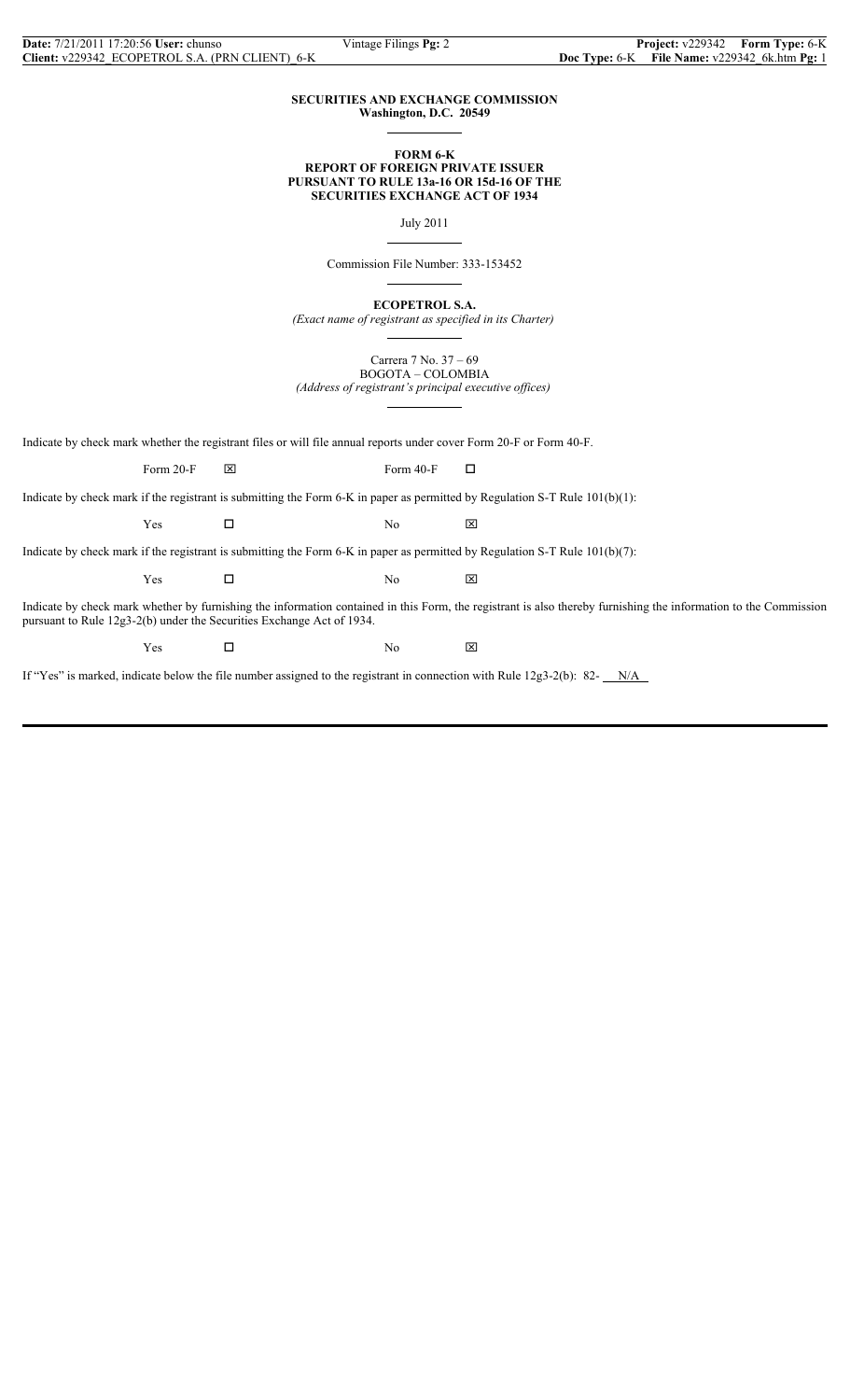

## **Ecopetrol S.A announces results for the second quarter and the first half of 2011**

- *Corporate Group production for the first half of 2011 was 19.9% higher than in the same period of 2010. Production for the second quarter of 2011 grew by 22.3% compared to the second quarter of the previous year.*
- *Revenues, operating income, EBITDA and net income for Ecopetrol S.A. during the first half of 2011 grew by 46.7%, 83.8%, 72.1%* **and** *74.8%,*  **respectively,** *compared to the first half of the previous year.*
- *Net income of Ecopetrol S.A. during the first half of 2011 amounted to COP\$6,819.0 billion, equivalent to COP\$168.48* **per share***.*

BOGOTA, July 21, 2011/ — Ecopetrol S.A. (BVC: ECOPETROL; NYSE: EC; BVL: EC; TSX: ECP) ("Ecopetrol" or the "Company") announced its unaudited financial results today, both consolidated as well as unconsolidated, for the second quarter and first half of 2011, prepared and filed in accordance with the Public Accountancy Legal Framework (Regimen de Contabilidad Publica - RCP) of the Colombian General Accounting office, in Colombian pesos (COP\$).

#### **Highlights of Ecopetrol's financial results**

| Unconsolidated (Ecopetrol S.A.) |          |             |               |            |          |               |  |
|---------------------------------|----------|-------------|---------------|------------|----------|---------------|--|
| (COP\$ Billion)                 | 20 2011* | $20\,2010*$ | $\frac{0}{0}$ | $1H 2011*$ | 1H 2010* | $\frac{6}{9}$ |  |
| Total sales                     | 13,821.9 | 9,133.2     | 51.3%         | 26,221.1   | 17,874.8 | 46.7%         |  |
| Operating profit                | 5,450.5  | 2,693.2     | $102.4\%$     | 10.827.3   | 5,891.4  | 83.8%         |  |
| Net Income                      | 3,414.3  | 1,805.0     | 89.2%         | 6,819.0    | 3,901.7  | 74.8%         |  |
| Earnings per share (COP\$)      | 84.36    | 44.60       |               | 168.48     | 96.40    |               |  |
| <b>EBITDA</b>                   | 6,834.2  | 3,635.7     | 88.0%         | 13.323.4   | 7.742.1  | 72.1%         |  |
| <b>EBITDA</b> Margin            | 49%      | 40%         |               | 51%        | 43%      |               |  |

| <b>Consolidated (Ecopetrol S.A. and Subsidiaries)</b> |           |           |        |            |          |               |  |
|-------------------------------------------------------|-----------|-----------|--------|------------|----------|---------------|--|
| (COP\$ Billion)                                       | $202011*$ | $202010*$ | $\%$   | $1H 2011*$ | 1H 2010* | $\frac{6}{9}$ |  |
| Total sales                                           | 16.218.2  | 10.214.4  | 58.8%  | 30.605.8   | 20.432.1 | 49.8%         |  |
| Operating profit                                      | 5,988.4   | 2.543.4   | 135.4% | 11.667.1   | 6.159.9  | 89.4%         |  |
| Net Income                                            | 3,751.3   | 1,767.0   | 112.3% | 6,861.6    | 3.721.3  | 84.4%         |  |
| Earnings per share (COPS)                             |           |           |        |            |          |               |  |
| <b>EBITDA</b>                                         | 7,571.0   | 3.579.6   | 111.5% | 14.441.4   | 8.034.4  | 79.7%         |  |
| <b>EBITDA</b> Margin                                  | 47%       | 35%       |        | 47%        | 39%      |               |  |

\* Not audited, for illustration purposes only

Ecopetrol´s CEO, Javier Gutiérrez, stated: "*In the first half of 2011 we had historically high financial and operating results. We made investments to maintain high rates of production growth, to keep improving our transportation infrastructure, to move forward with consolidation of our business group and to work on the modernization projects of our refineries. Moreover, we kept stable operations despite external factors, such as a harsh rain season.*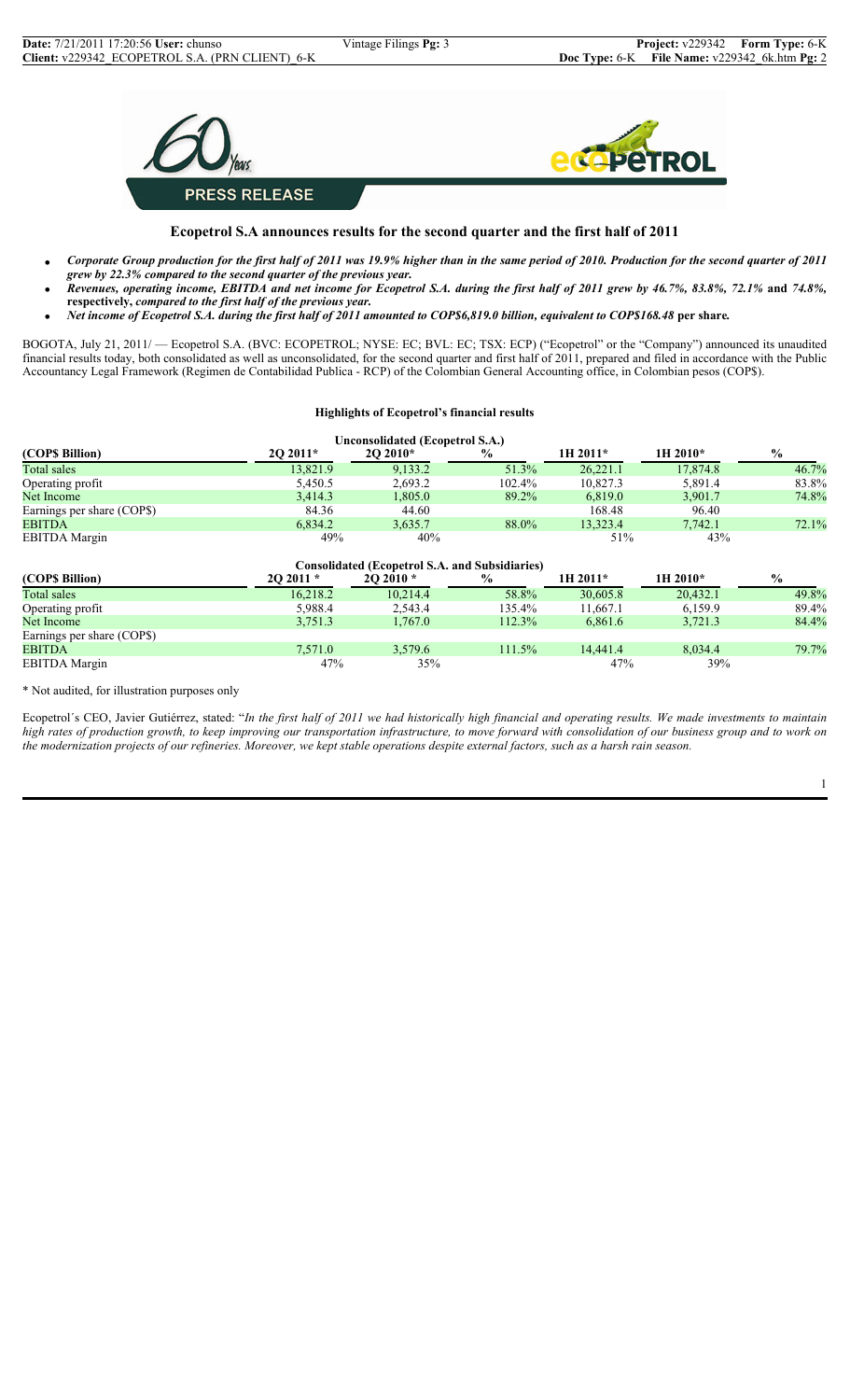

*Company operations grew significantly. Ecopetrol's exports in the first half of 2011 grew by 36.8% when compared to the first half of 2010, driven by our commercial efforts and the expansion of our infrastructure. I would like to highlight that as an important step in the diversification of markets for our crudes, in June we loaded – in record time - the first tanker with two million barrels of crude headed for China.*

*Finally, with regard to financial management I would highlight not only the excellent financial results for the first half of the year, but also that, as of June 28, 2011, we have received investment grade ratings according to the three rating agencies that follow us (Standard & Poors, Fitch and Moody's)."*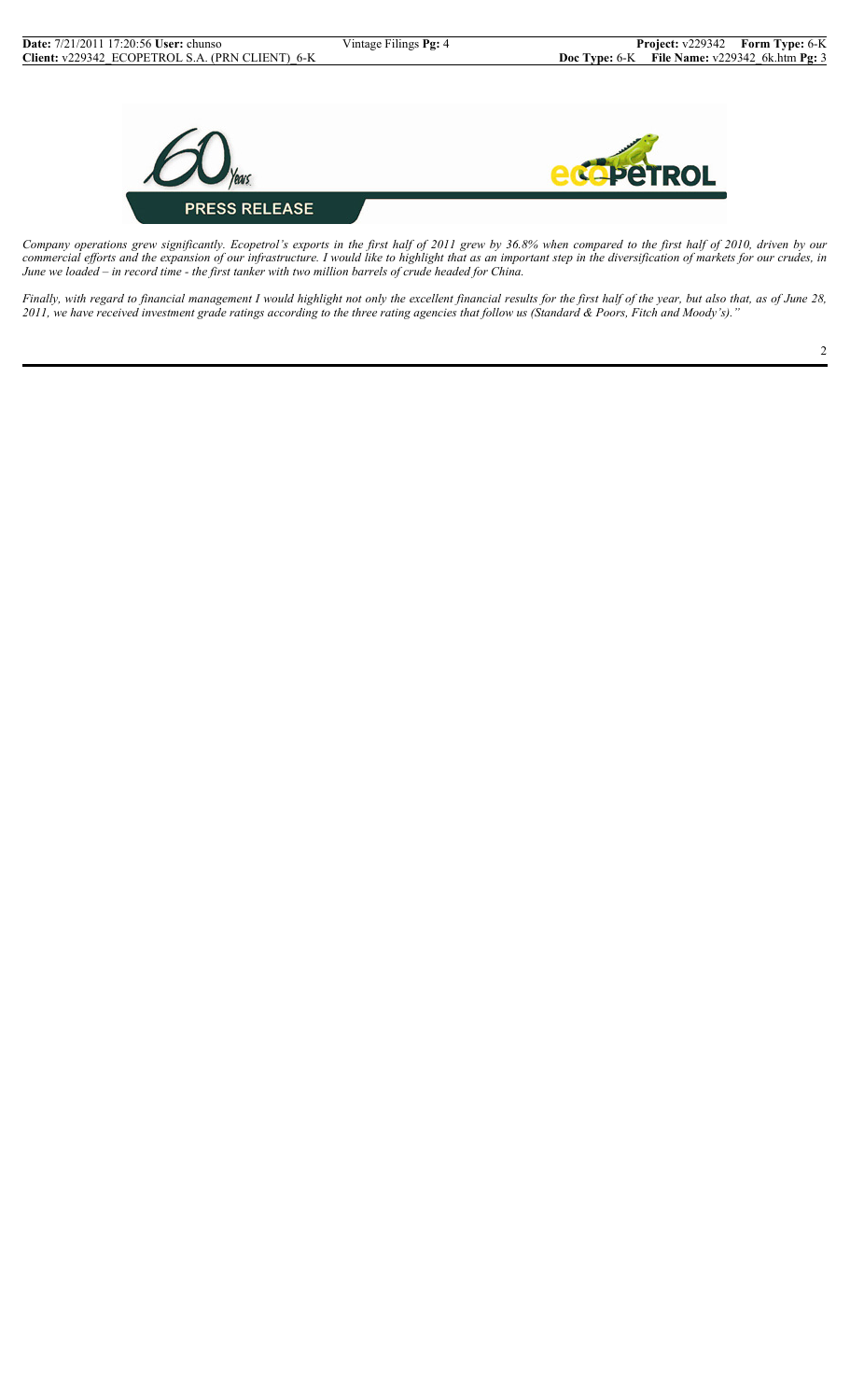

## **Ecopetrol S.A presents its results for the second quarter and the first half of 2011**

*Table of contents*

|               | I. Financial and operating results                                          | $\overline{a}$          |
|---------------|-----------------------------------------------------------------------------|-------------------------|
| a.            | Availability of crude oil and refined products                              | $\overline{\mathbf{4}}$ |
| b.            | Sales volumes                                                               | 5                       |
| c.            | Prices of crudes and products                                               | $\overline{7}$          |
| $d$ .         | <b>Financial results</b>                                                    | $\boldsymbol{8}$        |
| e.            | Cash position                                                               | 10                      |
| f.            | Segment results                                                             | 10                      |
| g.            | <b>Balance</b> sheet                                                        | 12                      |
|               | II. Business aspects                                                        | 13                      |
| a.            | Exploration                                                                 | 13                      |
| $b$ .         | Production                                                                  | 15                      |
| $\mathbf{c}.$ | Refining                                                                    | 17                      |
| $d$ .         | Transportation                                                              | 19                      |
| e.            | <b>Biofuels</b>                                                             | 20                      |
| f.            | Investment plan                                                             | 21                      |
| g.            | <b>Risk rating</b>                                                          | 21                      |
|               | III. Organizational consolidation and corporate social responsibility (CSR) | 21                      |
| a.            | HSE Performance (Health, Safety and Environment)                            | 21                      |
| $b$ .         | Science and technology                                                      | 22                      |
| c.            | Savings and prevented costs                                                 | 22                      |
| $d_{\cdot}$   | Social investment                                                           | 22                      |
| e.            | Acknowledgements                                                            | 23                      |
|               | IV. Financial results of Ecopetrol and its subsidiaries (consolidate        | 24                      |
|               | V. Presentation of results                                                  | 25                      |
| VI. Exhibits  |                                                                             | $27\,$                  |
|               | <b>VII.</b> Subsidiaries results                                            | 33                      |
|               |                                                                             | $\mathfrak{Z}$          |
|               |                                                                             |                         |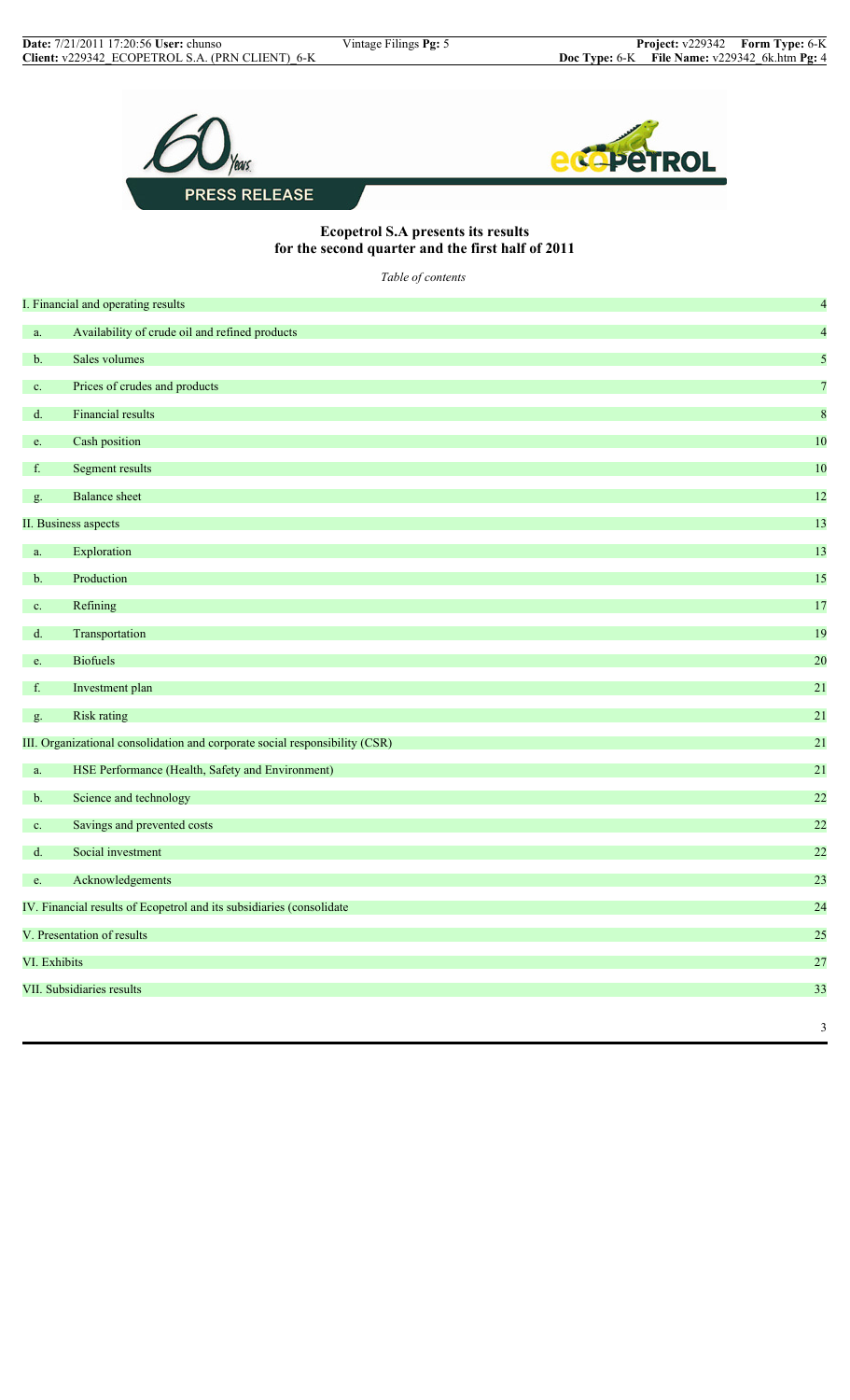



## **I. Financial and operating results**

## **a. Availability of crude oil and refined products**

The availability of Ecopetrol crude oil and refined products is summarized in the following table:

#### **Ecopetrol S.A. (unconsolidated) Gross oil and gas production**

| (MBOED)                                   | 2Q 2011 | <b>2Q 2010</b> | $\frac{6}{6}$ | 1H 2011 | 1H 2010 | $\frac{6}{9}$ |
|-------------------------------------------|---------|----------------|---------------|---------|---------|---------------|
| Crude Oil                                 | 577.7   | 464.4          | 24.4%         | 557.4   | 458.3   | 21.6%         |
| Natural Gas                               | 96.7    | 94.9           | $1.9\%$       | 97.7    | 97.1    | $0.6\%$       |
| <b>Total</b>                              | 674.4   | 559.3          | 20.6%         | 655.1   | 555.4   | 18.0%         |
| (-) Royalties                             |         |                |               |         |         |               |
| (MBOED)                                   | 2Q 2011 | 2Q 2010        | $\frac{6}{9}$ | 1H 2011 | 1H 2010 | $\frac{0}{0}$ |
| Crude Oil                                 | 88.6    | 68.6           | 29.2%         | 85.7    | 68.0    | 26.0%         |
| Natural Gas                               | 20.5    | 18.8           | $9.0\%$       | 20.6    | 19.3    | 6.7%          |
| <b>Total</b>                              | 109.1   | 87.4           | 24.8%         | 106.3   | 87.3    | 21.8%         |
| (=) Net oil and gas production<br>(MBOED) | 2Q 2011 | 2Q 2010        | $\frac{0}{0}$ | 1H 2011 | 1H 2010 | $\frac{0}{0}$ |
| Crudo                                     | 489.1   | 395.8          | 23.6%         | 471.7   | 390.3   | 20.9%         |
| Gas natural                               | 76.2    | 76.1           | $0.1\%$       | 77.1    | 77.8    | $(0.9)\%$     |
| <b>Total</b>                              | 565.3   | 471.9          | 19.8%         | 548.8   | 468.1   | 17.2%         |
| Purchase volume (MBOED)*                  | 2Q 2011 | 2Q 2010        | $\frac{0}{0}$ | 1H 2011 | 1H 2010 | $\frac{0}{0}$ |
| Crude Oil                                 | 191.9   | 177.8          | 7.9%          | 182.0   | 175.5   | 3.7%          |
| Products                                  | 5.6     | 2.8            | 100.0%        | 6.2     | 6.0     | 3.3%          |
| Natural Gas                               | 37.2    | 37.6           | $-1.1\%$      | 36.2    | 38.6    | $(6.2)\%$     |
| <b>Total Purchases</b>                    | 234.7   | 218.2          | $7.6\%$       | 224.4   | 220     | $2.0\%$       |
| <b>Imports volume (MBD)</b>               | 2Q 2011 | <b>2Q 2010</b> | $\frac{6}{6}$ | 1H 2011 | 1H 2010 | $\frac{0}{0}$ |
| Products                                  | 72.1    | 67.2           | 7.3%          | 71.2    | 65.3    | $9.0\%$       |

\* Purchase volume includes royalties from Ecopetrol and other companies

\*\* Does not include inventories variations

The main source of hydrocarbons for the operations of Ecopetrol S.A. was the net production of crude oil and natural gas, which during the first half of 2011 increased by 17.2% when compared to the same period in 2010. Net production for the second quarter of 2011 increased by 19.8% compared to the second quarter of the previous year.

During the second quarter of the year, a higher volume of royalties (which are included in the table under crude oil and gas purchases) was purchased given the continuous growth in the production of the country.

In addition, as a result of the Galan-Salgar multipurpose pipeline interruption during May and June, the Company increased propane purchases in order to guarantee the supply of LPG to the largest cities of the country.

Regarding natural gas, decreasing demand reduced sales during the first half of the year.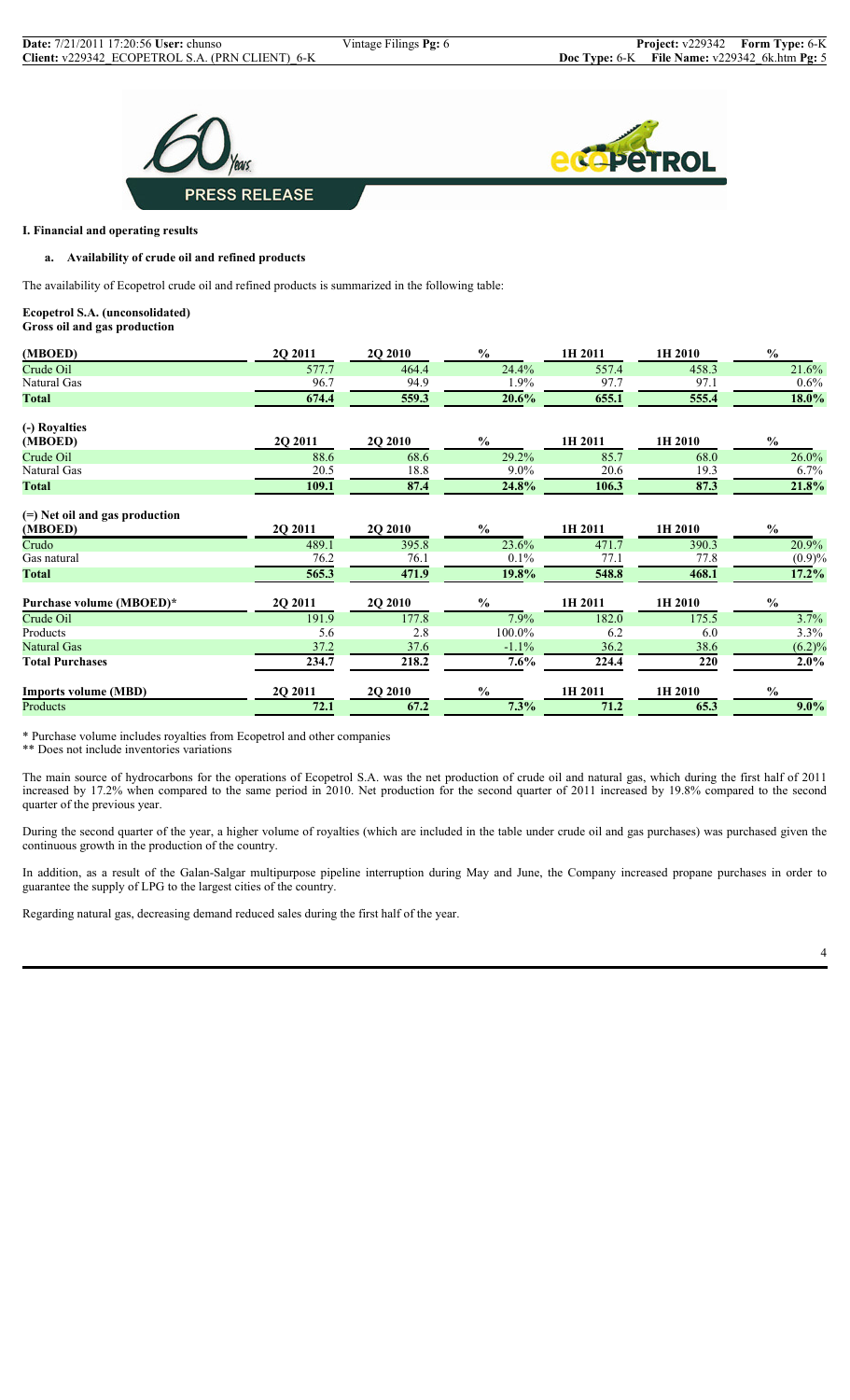



The volume of imported products, increased by 9.0% in the first six months of 2011 compared to the same period in 2010, and in the second quarter of 2011 it grew by 7.3% compared to the second quarter of the previous year, due to a greater volume of imports of: 1) the solvent naphtha for the increasing heavy crude transportation, 2) gasoline and jet fuel to comply with previously acquired commitments, 3) propane and gasoline to meet demand given limitations in supply resulting from a particularly harsh rainy season and 4) low price gasoline and diesel in accordance with the agreement with PDVSA . Imports of low sulfur content diesel fell significantly in the first half of 2011 due to the start of operations of the hydro treatment unit at Barrancabermeja in August 2010, which now produces low sulfur content diesel.

Imports of supplementary products in the market for polyethylenes (high density and linear resins), lubricant base oils and methanol.

#### **b. Sales volumes**

The table below summarizes the Company's sales volumes during the second quarter and first half of 2011 as compared to the same periods of 2010:

#### **Ecopetrol S.A. (unconsolidated) Sales volume**

| Local sales volume (MBOED)          | 2Q 2011       | 2Q 2010        | $\%$          | 1H 2011 | 1H 2010 | $\%$          |
|-------------------------------------|---------------|----------------|---------------|---------|---------|---------------|
| Crude Oil                           | 4.2           | 3.5            | 20.0%         | 3.2     | 3.0     | 6.7%          |
| Natural Gas                         | 68.3          | 99.0           | $(31.0)\%$    | 70.4    | 100.6   | $(30.0)\%$    |
| Gasoline                            | 63.0          | 61.7           | 2.1%          | 65.8    | 63.1    | 4.3%          |
| <b>Medium Distillates</b>           | 108.8         | 100.8          | 7.9%          | 107.0   | 102.6   | 4.3%          |
| LPG and propane                     | 14.8          | 16.5           | $(10.3)\%$    | 15.9    | 16.7    | $(4.8)\%$     |
| Fuel oil                            | 0.5           | 1.2            | $(58.3)\%$    | 0.6     | 1.4     |               |
| <b>Industrial and Petrochemical</b> | 16.1          | 12.8           | 25.8%         | 16.4    | 14.0    | 17.1%         |
| <b>Total Local Sales</b>            | 275.7         | 295.5          | $(6.7)\%$     | 279.3   | 301     | $(7.3)\%$     |
| <b>Export sales volume (MBOED)</b>  | <b>202011</b> | <b>2O 2010</b> | $\frac{0}{0}$ | 1H 2011 | 1H 2010 | $\frac{0}{0}$ |
| Crude Oil                           | 385.0         | 304.5          | 26.4%         | 385.4   | 289.4   | 33.2%         |
| Products                            | 60.1          | 56.0           | 7.3%          | 55.8    | 49.0    | 13.9%         |
| Natural Gas                         | 24.0          |                |               | 22.5    | 0.6     | 3,650.0%      |
| <b>Total Export Sales</b>           | 469.1         | 360.5          | 30.1%         | 463.7   | 339     | 36.8%         |
| Sales to free trade zone (MBOED)    | <b>202011</b> | <b>2O 2010</b> | $\%$          | 1H 2011 | 1H 2010 | $\%$          |
| Crude Oil                           | 76.1          | 77.5           | $(1.8)\%$     | 77.1    | 78.3    | $(1.5)\%$     |
| Products                            | 2.3           | 2.0            | 15.0%         | 2.4     | 2.0     | 20.0%         |
| Natural Gas                         | 2.4           | 3.0            | $(20.0)\%$    | 2.4     | 2.6     | (7.7)%        |
| Total sales to free trade zone      | 80.8          | 82.5           | $(2.1)\%$     | 81.9    | 83      | $(1.2)\%$     |
| <b>Total sales volume</b>           | 825.6         | 738.5          | 11.8%         | 824.9   | 723     | 14.0%         |

*International market (56.2% of sales in the first half of 2011):*

Ecopetrol´s exports grew 36.8% in the first half of 2011 when compared to the same period of the previous year, and by 30.1% in the second quarter of 2011 when compared to the second quarter of 2010, primarily driven by:

• Crude: The higher exported volume of crudes was due mainly to the greater production and transportation of Castilla crude. In June 2011 the first vessel of 2 million barrels departed from the port of Coveñas, as part of the strategy to increase sales to the Far East.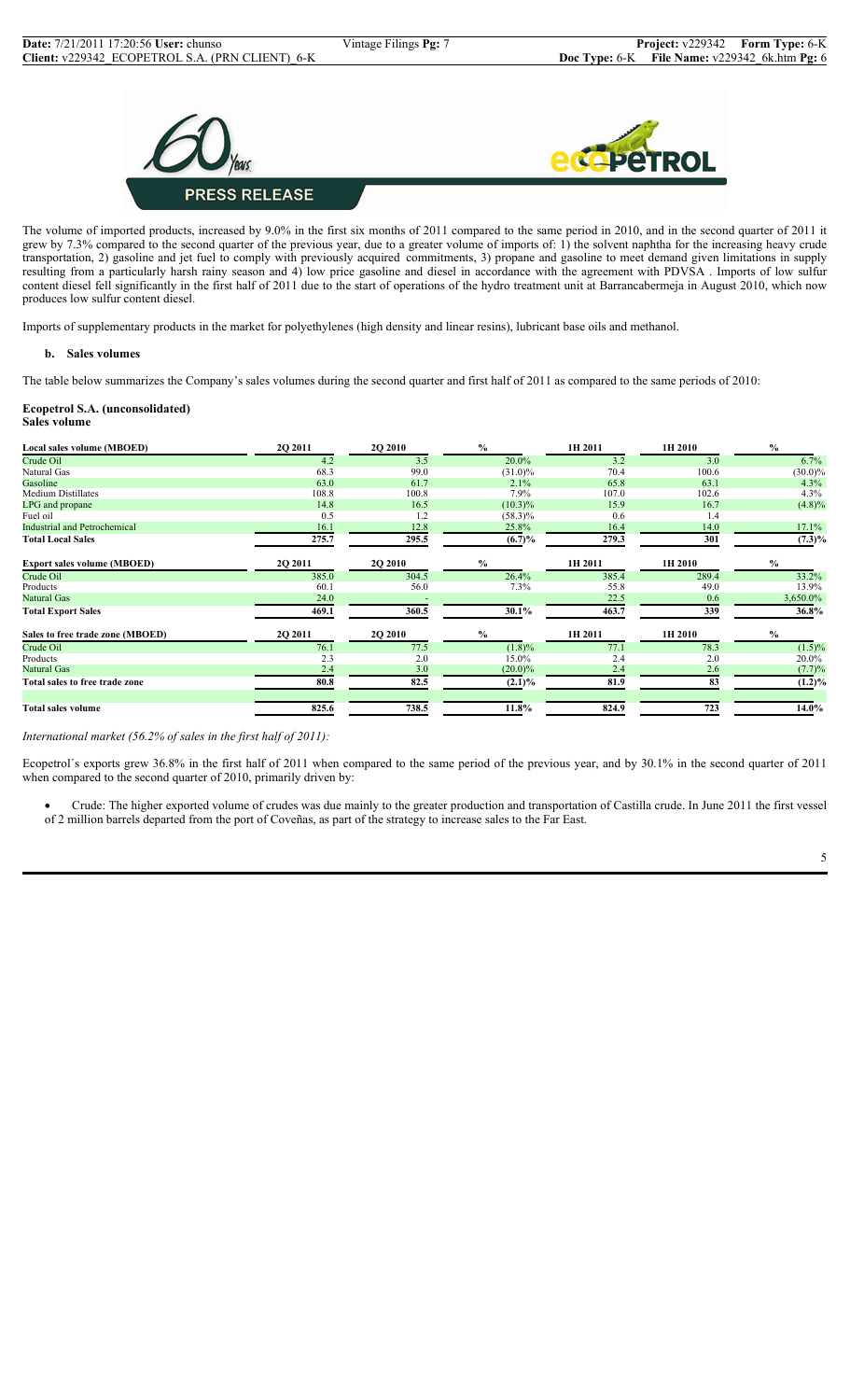

• Products: Exports of refined products were greater in the first half of 2011 compared to the same period of 2010 mainly due to growing exports of fueloil and difficulties in 2010 associated with evacuation from the Barrancabermeja refinery because of the low navigability of the Magdalena River.

Natural gas: A significant increase in exports of natural gas in the first half of 2011 was due to the termination of regulatory restrictions at the end of 2010 that had prioritized supply to the national market during the *El Niño* phenomenon in 2010.

The following table summarizes main destinations for crude and product exports:

. The contract of the contract of the contract of the contract of the contract of  $100\%$ 

| <b>Export destinations - Crudes</b> |          |         |                      | <b>Export destinations - Products</b> |         |
|-------------------------------------|----------|---------|----------------------|---------------------------------------|---------|
| <b>Destination</b>                  | 1H 11    | 1H 10   | <b>Destination</b>   | 1H 11                                 | 1H 10   |
| <b>US Gulf Coast</b>                | $47.1\%$ | 59.1%   | Caribbean            | 36.2%                                 | 3.6%    |
| Far East                            | $27.2\%$ | 22.3%   | <b>US Gulf Coast</b> | 35.9%                                 | 42.5%   |
| <b>US West Coast</b>                | 11.5%    | $5.6\%$ | US Atlantic Coast    | 17.1%                                 | 3.6%    |
| South America                       | $6.8\%$  | $5.1\%$ | Far East             | 3.5%                                  | 44.9%   |
| Caribbean                           | 2.8%     | $0.0\%$ | Europe               | $3.4\%$                               | 3.4%    |
| Europe                              | $2.2\%$  | $0.0\%$ | South America        | $2.0\%$                               | $2.0\%$ |
| Central America                     | $1.7\%$  | $5.9\%$ | Central America      | $1.9\%$                               | $0.0\%$ |
| Canada                              | $0.7\%$  | $1.0\%$ |                      | 100%                                  | 100%    |
| Africa                              | $0.0\%$  | $1.0\%$ |                      |                                       |         |
| <b>US Atlantic Coast</b>            | $0.0\%$  | $0.0\%$ |                      |                                       |         |

#### *Local market (43.8% of sales in the first half of 2011):*

Sales volume in the first half of 2011 was 7.3% lower than in the same period of the previous year. The volume of sales in the second quarter of 2011 was 6.7% lower than in the same period in 2010. The following trends drove the local market:

- 1) Growth in sales volumes for the following products:
	- a. Medium distillates: Higher demand due to industry growth.
	- b. Gasolines: Higher demand due to the lower availability of ethanol for blending.
	- c. Crudes: Implementation of commercial strategies in 2011 to increase sales to third parties.
	- d. Industrial and petrochemicals: Highway development in Colombia as well as the reconstruction of roads gave rise to an increase in asphalt sales.
- 2) Reduction of sales volumes of the following products:
	- a. Natural gas: Domestic sales of natural gas decreased significantly compared to the previous year once the *El Niño* phenomenon in 2010 ended.
	- b. LPG and propane: Fewer deliveries of LPG was due to the damage of certain lines during the winter season.
	- c. Fuel-oil: The lower availability of trucks and the closing of certain roads during the winter affected the delivery of fuel-oil to customers.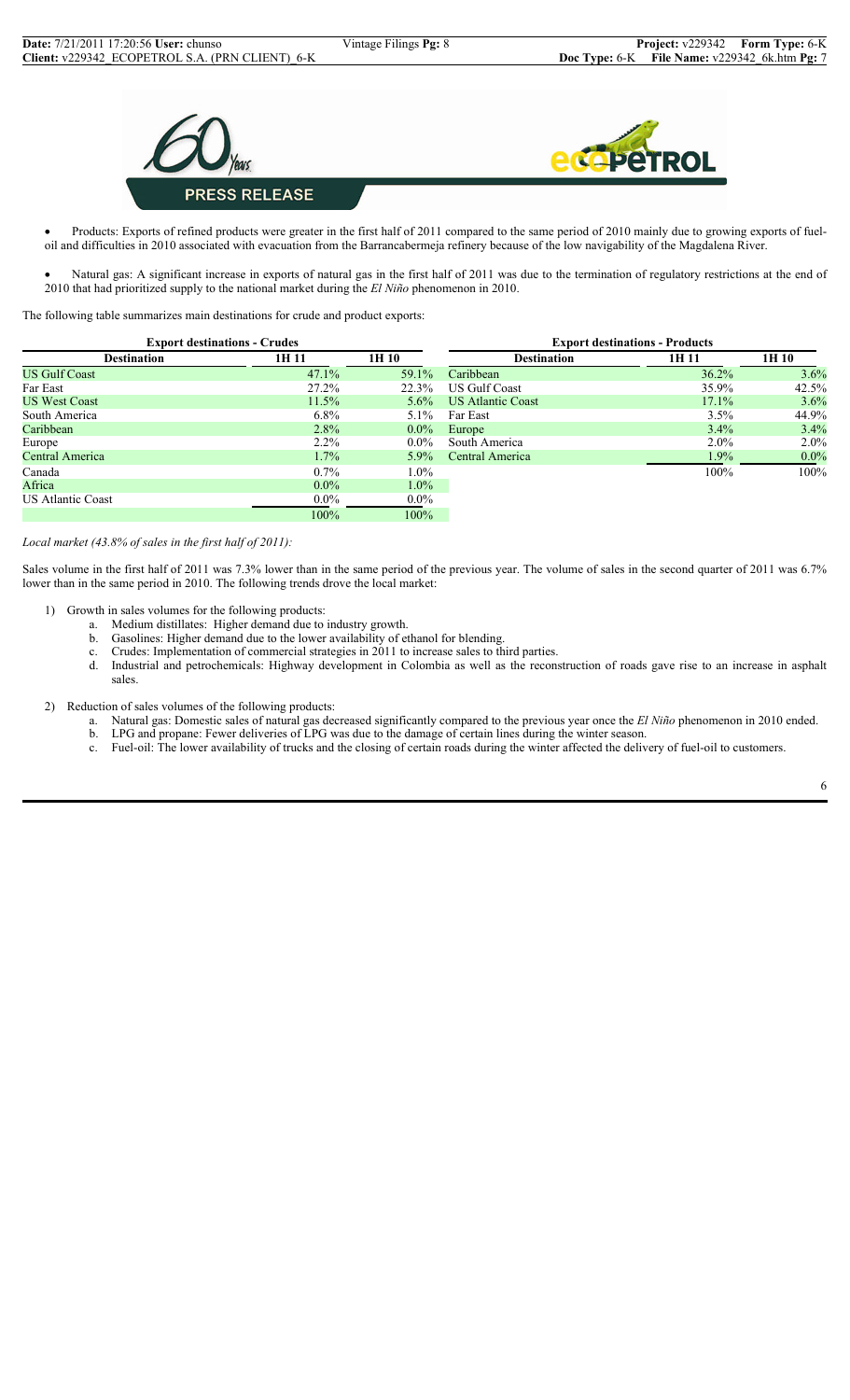**PRESS RELEASE** 



## **c. Prices of crudes and products**

| <b>Prices</b>                                                                                                                                                                                                                     | <b>202011</b> | <b>2O 2010</b> | $\%$  | 1H 2011 | 1H 2010 | $\%$  |
|-----------------------------------------------------------------------------------------------------------------------------------------------------------------------------------------------------------------------------------|---------------|----------------|-------|---------|---------|-------|
| WTI (average) (US\$/BI)                                                                                                                                                                                                           | 102.5         | 78.0           | 31.4% | 98.4    | 78.4    | 25.5% |
| Export crude oil basket (US\$/BI)                                                                                                                                                                                                 | 104.2         | 68.9           | 51.2% | 96.7    | 70.1    | 37.9% |
| Crudes sold to free trade zone (US\$/BI)                                                                                                                                                                                          | 111.3         | 72.6           | 53.3% | 102.7   | 74.9    | 37.1% |
| Export products basket (US\$/BI)                                                                                                                                                                                                  | 99.6          | 69.1           | 44.1% | 94.5    | 69.3    | 36.4% |
| Products sold to free trade zone (US\$/BI)                                                                                                                                                                                        | 123.4         |                | N/A   | 115.1   |         | N/A   |
| Natural gas basket (US\$/MMBTU)                                                                                                                                                                                                   |               |                | N/A   | 4.2     | 2.8     | 50.0% |
| Gas sold to free trade zone (US\$/MMBTU)                                                                                                                                                                                          | 4.2           | 3.8            | 10.5% | 4.2     |         | 13.5% |
| $\mathbf{a}$ , and the contract of the contract of the contract of the contract of the contract of the contract of the contract of the contract of the contract of the contract of the contract of the contract of the contract o |               |                |       |         |         |       |

\* Includes exports to free trade zones

Prices for Ecopetrol crude and products were higher than those registered in the previous year, both cumulative prices for the first half of 2011 as well as those for the second quarter. The price of WTI in the second quarter and the first half of 2011 was above the price for the same periods in 2010, mainly due to the geopolitical situation in the Middle East.

The **price for the export basket of crudes** was marked by lower discounts against WTI in the export basket, due to 1) the strength of Brent, 2) Ecopetrol's strategy of diversification to destinations other than the Gulf Coast of the United States, and 3) the placement of a larger percentage of sales to final consumers.

The price of the **export basket of products** increased as well, due to the strengthening of fuel oil prices, mainly during the second quarter of 2011.

Regarding **natural gas prices,** the price of regulated gas from the Guajira field increased 9.5% in the second quarter of 2011 when compared to the same period of 2010 driven by an increase in WTI prices. The price of gas that is exported to Venezuela increased when compared to the previous year because between January and September of 2010, no exports took place given the higher demand in the local market and therefore, the price registered for 2010 corresponds to the price at the beginning of January 2010.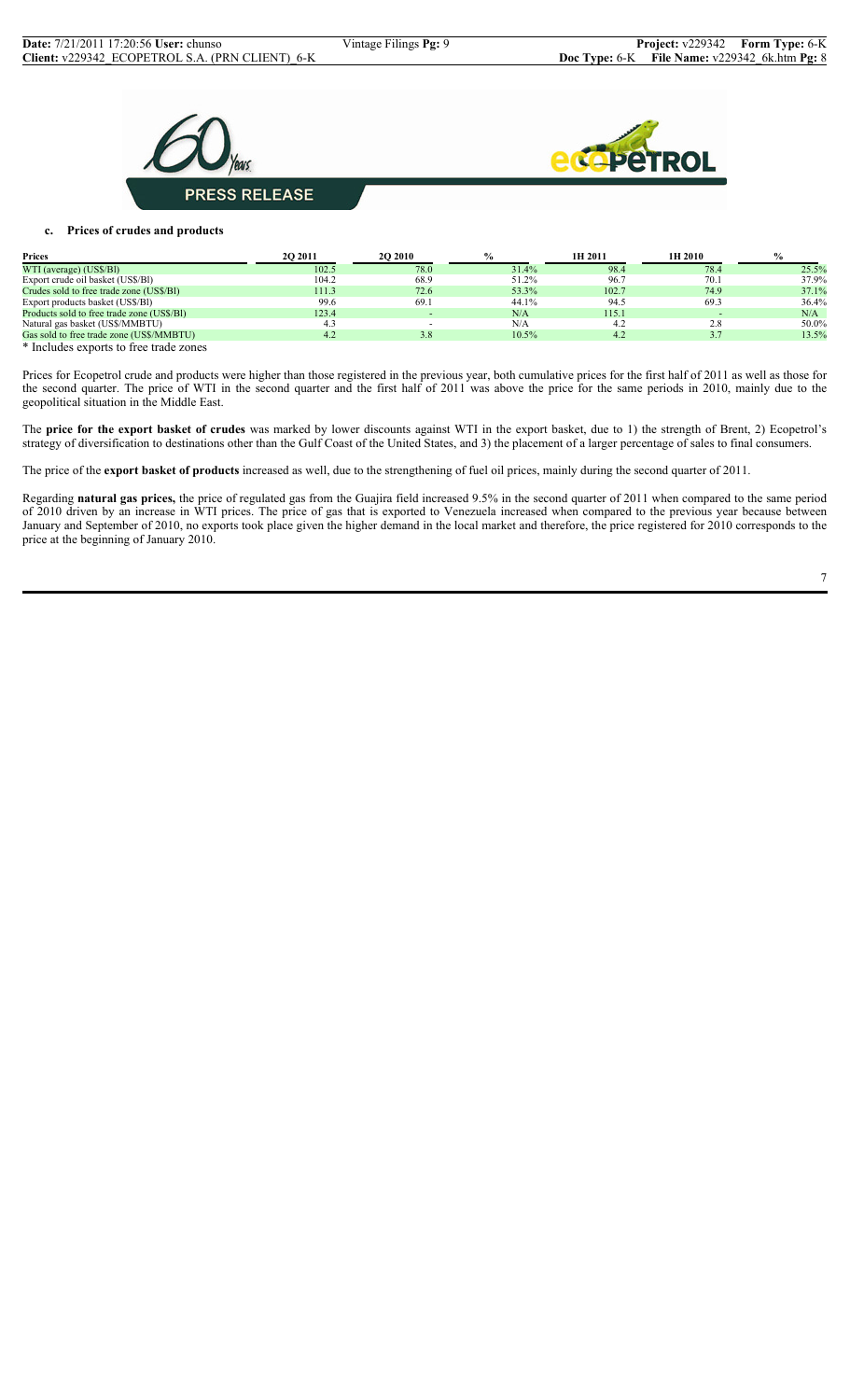



## **d. Financial results**

#### **Unconsolidated Income Statement**

| (COPS Billion)             |                | 20 20 11 * | $2Q 2010 *$            | $\%$        | 1H 2011 * | 1H 2010 *              | $\frac{0}{0}$ |
|----------------------------|----------------|------------|------------------------|-------------|-----------|------------------------|---------------|
| <b>Local Sales</b>         |                | 4,412.9    | 3,372.8                | 30.8%       | 8,502.4   | 6,755.6                | 25.9%         |
| <b>Export Sales</b>        |                | 7,617.6    | 3,997.0                | 90.6%       | 14,274.9  | 8,340.9                | 71.1%         |
| Sales to free trade zone   |                | 1,440.5    | 1,440.6                | $(0.0)\%$   | 2,743.0   | 2,136.8                | 28.4%         |
| Sales of services          |                | 350.9      | 322.9                  | $8.7\%$     | 700.8     | 641.5                  | 9.2%          |
| <b>Total Sales</b>         |                | 13,821.9   | 9,133.2                | 51.3%       | 26,221.1  | 17,874.8               | 46.7%         |
| Variable Costs             |                | 6,018.3    | 4,508.9                | 33.5%       | 10,830.0  | 8,346.4                | 29.8%         |
| <b>Fixed Costs</b>         |                | 1,630.9    | 1,357.8                | 20.1%       | 2,914.6   | 2,571.1                | 13.4%         |
| Cost of Sales              |                | 7,649.3    | 5,866.7                | 30.4%       | 13,744.6  | 10,917.5               | 25.9%         |
| Gross profit               |                | 6,172.6    | 3,266.5                | 89.0%       | 12,476.5  | 6,957.3                | 79.3%         |
| <b>Operating Expenses</b>  |                | 722.1      | 573.3                  | $26.0\%$    | 1,649.1   | 1,065.9                | 54.7%         |
| <b>Operating Profit</b>    |                | 5,450.5    | 2,693.2                | 102.4%      | 10,827.3  | 5,891.4                | 83.8%         |
| <b>Non Operating Loss</b>  |                | (470.4)    | (285.7)                | 64.6%       | (754.9)   | (611.0)                | 23.6%         |
| Income tax                 |                | (1, 565.8) | (602.4)                | 159.9%      | (3,253.4) | (1,378.7)              | 136.0%        |
| Net Income                 |                | 3,414.3    | 1,805.0                | 89.2%       | 6,819.0   | 3,901.7                | 74.8%         |
| Earnings per share (COP\$) | $\mathbb{S}^-$ | 84.36      | 44.60<br><sup>\$</sup> | $89.1\%$ \$ | 168.48    | 96.40<br><sup>\$</sup> | 74.8%         |
| <b>EBITDA</b>              |                | 6,834.2    | 3,635.7                | 88.0%       | 13,323.4  | 7,742.1                | 72.1%         |
| <b>EBITDA</b> Margin       |                | 49%        | 40%                    |             | 51%       | 43%                    |               |

\* Not audited, for illustration purposes only

**Operating revenues** increased 51.3% in the second quarter of 2011 when compared to the same period in 2010, mainly explained by: 1) the rise in international reference prices in 2011, which raised the prices of exported crudes by 51.2%, while prices for exported products rose 44.1%; 2) a 30.1% increase in volumes exported (not including sales to Free Trade Zones); 3) a decrease of 6.7% in local sales volume, primarily of fuel-oil and natural gas; and 4) the adverse effect of the 7.11% revaluation of the Colombian peso against the dollar between the two periods.

For the first semester results, **operating revenues** grew by 46.7% driven by: 1) higher prices of export crude basket (+37.9%), and 2) Growth of 36.8% of exported volumes.

The **cost of sales** in the second quarter of 2011 showed a net increase of 30.4% compared to the same quarter in 2010. This fluctuation was mainly due to the net increase of 33.5% in **variable costs,** explained by: 1) greater volumes of crude purchased from the ANH (1,980 MBLS); 2) a rise in volumes and reference prices for imports of the following products: naphtha solvents for the transportation of heavy crude (1,331 MBLS), turbofuel (73 MBLS) and gasolines (219 MBLS), offset by: 3) the decline in imports of low sulfur content diesel (1,297 MBLS) compared to the same quarter for 2010; 4) an increase in costs associated with hydrocarbons transport services; and 5) a higher value of the amortization of investments in oil-producing areas resulting from new capitalizations and increased production in the second quarter of 2011.

Final inventories of crudes and products at the end of the second quarter of 2011 decreased by COP\$159.7 billion, mainly due to higher sales of medium distillates to wholesalers.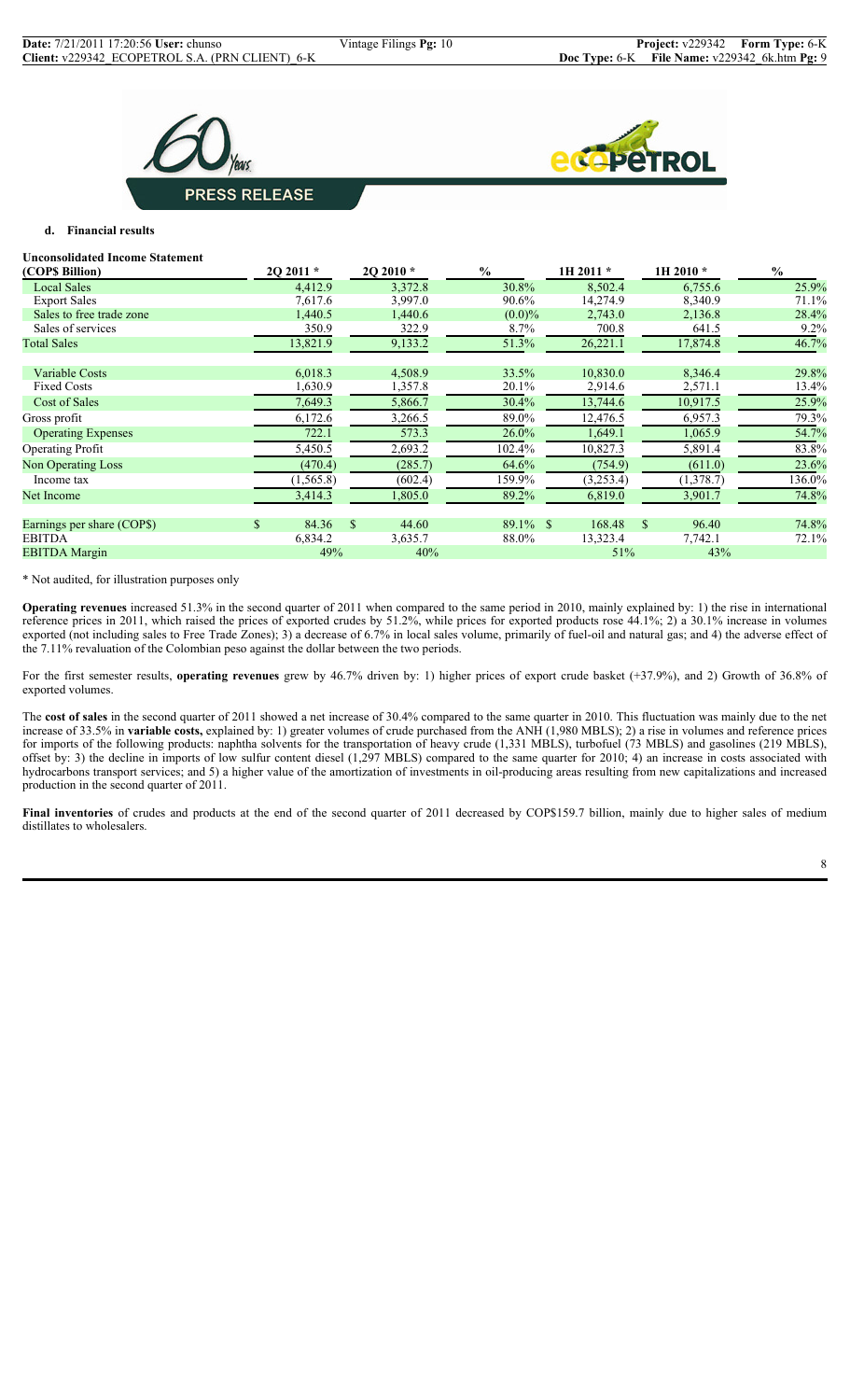



The 20.1% increase in **fixed costs** compared to the same quarter of the previous year is primarily explained by increased operational activity, mainly: 1) an increase in depreciation expenses for new capitalizations corresponding to the second quarter of 2011 in the amount of COP\$85.5 billion, 2) contracted services in the amount of COP\$ 142.2 billion and 3) maintenance activities for transportation systems in the amount of COP\$54.3 billion.

Regarding **cumulative results for the first half of 2011** compared to the same period for the previous year, **cost of sales** rose by 25.9% (COP\$2,827 billion) largely due to an increase in **variable costs** 29.8% primarily explained by: 1) an increase in purchases of hydrocarbons in terms of price and volume from ANH and third parties, in the amount of COP\$1,167 billion; 2) imported products in the amount of COP\$ 653 billion, represented by imports of naphtha and low sulfur diesel; 3) amortization and depletion in the amount of COP\$484 billion, explained by increased production and greater capitalizations; and 4) hydrocarbon transportation services in the amount of COP\$127 billion.

Fixed costs for the first half of 2011, as compared with the same period of the previous year, grew by 13.4% (COP\$ 343.5 billion), mainly due to 1) depreciation in the amount of COP\$164 billion, for new capitalizations and 2) contracted services in the amount of COP\$ 139 billion, as a result of costs for services contracted with respect to increasing our participation in some of our association contracts and the related increase in production.

In the second quarter of 2011, **operating expenses** increased 26% compared to the same quarter in 2010. This increase was due mainly to expenditures for exploration and seismic study projects, unsuccessful explorations and investments in new exploratory blocks. The cumulative results for the six-month period compared to the previous year was an increase of COP\$583 billion, mainly due to expenditures on trading of COP\$134 billion, labor expenses of COP\$47 billion and expenses for exploration and projects of COP\$371 billion.

**Operating margin** for the second quarter of 2011 was 39.4%, compared to 29.5% for the same period in 2010.

The non-operating loss in the second quarter was COP\$470 billion, greater than the COP\$284 billion loss registered in the second quarter of 2010, mainly due to hedge operations of COP\$383 billion (crude differential), offset by income in companies recognized by the equity method of COP\$216 billion

**Non-operating loss** increased by COP\$143.9 billion for the first half of 2011 compared to the same period of last year, primarily due to a COP\$531 billion loss from hedging operations (crude differential) and an equity tax and surcharge of COP\$174 billion, partially offset by other revenues amounting to COP\$149 billion, dividend earnings of COP\$31 billion and cumulative results of subsidiaries amounting COP\$315 billion.

The 159.9% increase in the **provision for income tax** was the result of: 1) an increase of 106.9% in pre-tax income, and 2) the elimination of the special tax break of 30% for investments in productive fixed assets (Tax Reform, Law 1430 of 2010).

Higher prices and increased production resulted in an increase in **net income** of 89.2% in the second quarter of 2011 compared to the same quarter of 2010, reaching COP\$3.4 trillion, equivalent to COP\$84.36 per share, compared to COP\$44.60 per share for the same quarter of the previous year. **Net margin**  was 24.7%, compared to 19.8% for the second quarter of 2010. **EBITDA margin** increased from 40% in the second quarter of 2010 to 49% in the second quarter of 2011.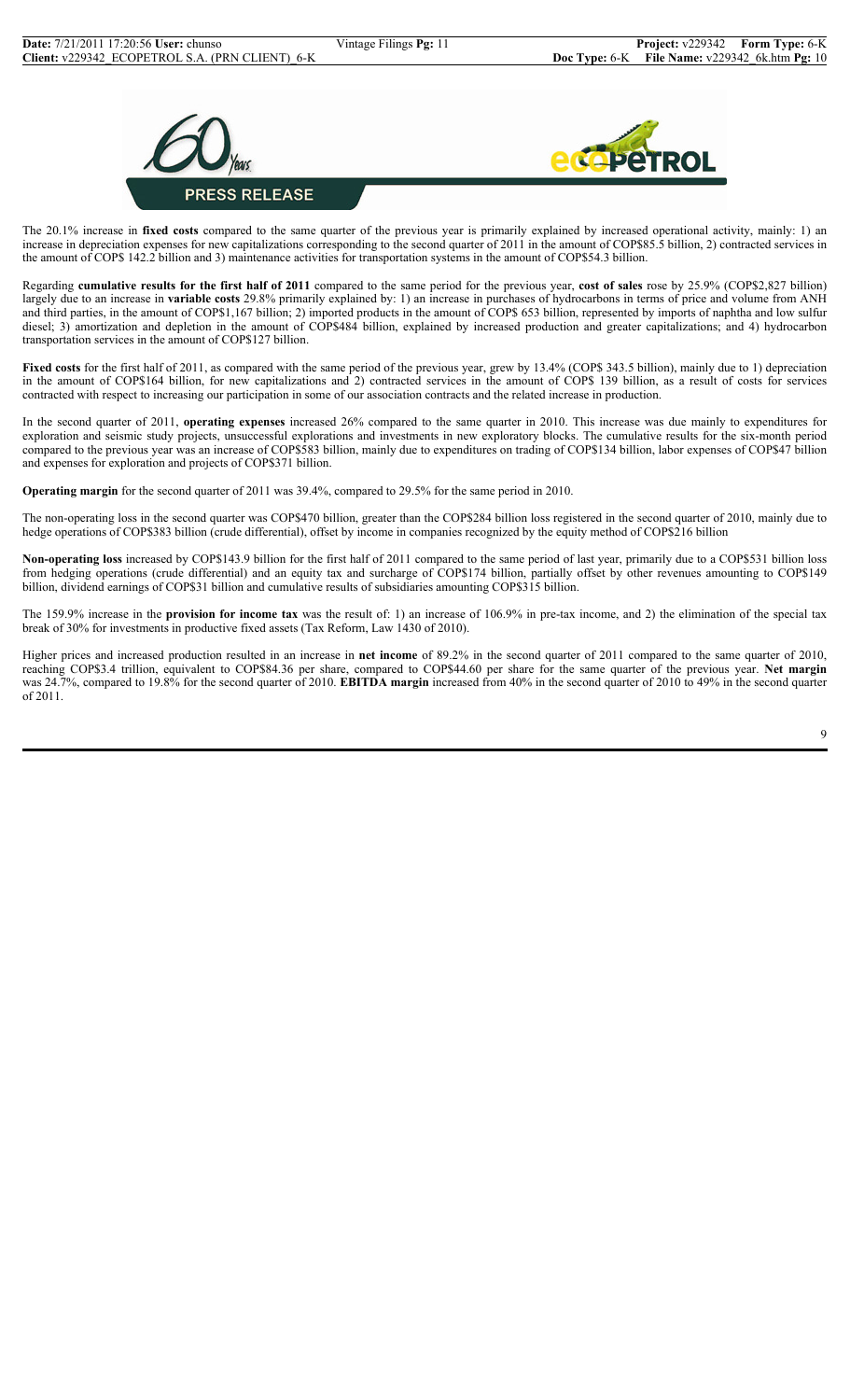



Cumulative net income through June 2011 increased 74.8% to COP\$6.8 trillion. **Net profit per share** reached COP\$168.48 per share. Net margin was 26%.

EBITDA increased 72.1% to COP\$13.3 trillion, and **EBITDA margin** increased from 43% to 51%. Results for income and EBITDA are explained by the growth in operating revenues.

| <b>Cash position</b><br>e.           |                          |                |          |
|--------------------------------------|--------------------------|----------------|----------|
| <b>Cols Trillion</b> *               | <b>20 2011</b>           | <b>2Q 2010</b> | 1Q 2011  |
| <b>Initial Cash</b>                  | 8,504                    | 6,751          | 5,479    |
| Cash generated from operations $(+)$ | 13,610                   | 9.474          | 11,125   |
| Cash used in operations (-)          | (10, 398)                | (5,534)        | (5,933)  |
| Capex $(-)$                          | (1,947)                  | (1,638)        | (1, 557) |
| <b>Acquisitions (-)</b>              | $\overline{\phantom{0}}$ |                | (769)    |
| Dividend payments (-)                | (1,983)                  | (1,255)        |          |
| New debt $(+)$                       | $\overline{\phantom{0}}$ |                |          |
| Other inflows $(+/-)$                | 407                      | 231            | 179      |
| $Fx$ differences $(+)$               | (276)                    | (11)           | (20)     |
| <b>Final Cash</b>                    | 7,917                    | 8.018          | 8.504    |

\*For purposes of recording, balances in U.S. dollars are converted to pesos on a monthly basis at the average exchange rate. The initial cash position for each quarter is calculated based on the average rate for the first month and the final cash position is calculated based on the average exchange rate for the last month of the respective quarter.

As of June 30, 2011, Ecopetrol´s balance of cash, cash equivalents and investments amounted to COP\$7.9 billion. This balance includes investments held to maturity for COP\$111.2 billion. As of June 30, 2011 the net balance in U.S. dollars amounted to US\$1,360 million.

## **f. Segment results**

|                            |          |          | Results by segment first half |          |                |                          |                          |         |
|----------------------------|----------|----------|-------------------------------|----------|----------------|--------------------------|--------------------------|---------|
|                            | E&P      |          | Refining & Petroch.           |          | Transportation |                          | <b>Market and Supply</b> |         |
| COPS Billion               | 1H-11    | $1H-10$  | 1H-11                         | $1H-10$  | 1H-11          | $1H-10$                  | 1H-11                    | 1H-10   |
| Domestic Sales             | 7,209.0  | 4,655.4  | 8,042.9                       | 6,139.0  | 1,848.6        | 1,456.1                  | 607.3                    | 516.3   |
| <b>International Sales</b> | 9,592.4  | 5,983.1  | 1,740.0                       | .244.8   |                | $\overline{\phantom{a}}$ | 5,685.6                  | 3,249.8 |
| <b>Total Sales</b>         | 16.801.4 | 10,638.5 | 9,782.9                       | 7,383.8  | 1.848.6        | 1,456.1                  | 6,292.9                  | 3,766.1 |
| <b>Operating Revenues</b>  | 10,004.5 | 5,621.2  | 142.0                         | (202.9)  | 381.1          | 380.7                    | 299.6                    | 92.4    |
| <b>Operating Margin</b>    | 59.5%    | 52.8%    | 1.5%                          | $-2.7%$  | 20.6%          | 26.1%                    | 4.8%                     | 2.5%    |
| Net Income                 | 6,636.3  | 3.927.6  | (152.2)                       | (372.0)  | 262.5          | 396.8                    | 72.4                     | (50.7)  |
| Net Margin                 | 39.5%    | 36.9%    | $-1.6\%$                      | $-5.0\%$ | 14.2%          | 27.2%                    | 1.1%                     | $-1.3%$ |
| <b>EBITDA</b>              | 12.113.7 | 7,217.3  | 370.3                         | (46.3)   | 536.6          | 478.1                    | 302.8                    | 93.0    |
| Ebitda Margin              | 72.1%    | 67.8%    | 3.8%                          | $-0.6%$  | 29.0%          | 32.8%                    | 4.8%                     | 2.5%    |
|                            |          |          |                               |          |                |                          |                          |         |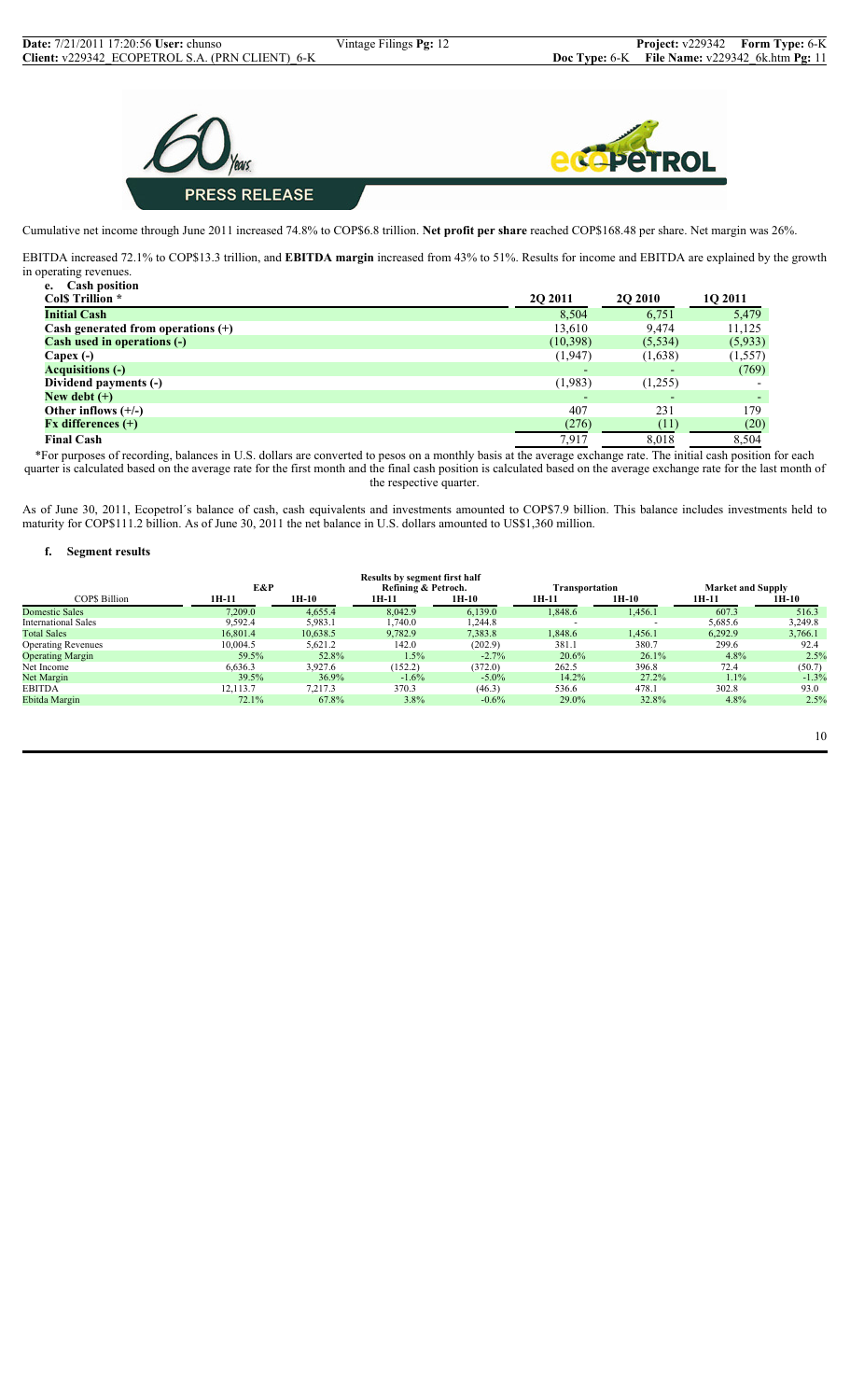



# **PRESS RELEASE**

|                            |                                                                          |         | Results by segment second quarter |          |          |         |          |         |
|----------------------------|--------------------------------------------------------------------------|---------|-----------------------------------|----------|----------|---------|----------|---------|
|                            | E&P<br>Refining & Petroch.<br><b>Market and Supply</b><br>Fransportation |         |                                   |          |          |         |          |         |
| <b>COPS Billion</b>        | $2Q-11$                                                                  | $2Q-10$ | 2Q-11                             | $2Q-10$  | 2Q-11    | $2Q-10$ | 2Q-11    | $2Q-10$ |
| Domestic Sales             | 3,855.9                                                                  | 2,237.4 | 4,213.6                           | 3,062.0  | 958.9    | 735.5   | 338.0    | 253.6   |
| <b>International Sales</b> | 4,896.8                                                                  | 3,217.6 | 966.9                             | 712.1    |          |         | 3,194.4  | 1,507.8 |
| <b>Total Sales</b>         | 8.752.7                                                                  | 5,455.0 | 5,180.5                           | 3,774.1  | 958.9    | 735.5   | 3,532.4  | 1,761.4 |
| <b>Operating Revenues</b>  | 5,252.8                                                                  | 2,759.6 | (59.1)                            | (142.6)  | 149.9    | 154.3   | 107.0    | (78.1)  |
| <b>Operating Margin</b>    | $60.0\%$                                                                 | 50.6%   | $-1.1\%$                          | $-3.8\%$ | 15.6%    | 21.0%   | $3.0\%$  | $-4.4%$ |
| Net Income                 | 3,403.3                                                                  | 2,030.0 | (105.0)                           | (230.0)  | 153.0    | 177.0   | (37.0)   | (172.0) |
| Net Margin                 | 38.9%                                                                    | 37.2%   | $-2.0\%$                          | $-6.1\%$ | $16.0\%$ | 24.1%   | $-1.0\%$ | $-9.8%$ |
| <b>EBITDA</b>              | 6.441.8                                                                  | 3.601.3 | 54.8                              | (66.1)   | 228.9    | 178.0   | 108.6    | (77.5)  |
| Ebitda Margin              | 73.6%                                                                    | 66.0%   | 1.1%                              | $-1.8%$  | 23.9%    | 24.2%   | 3.1%     | $-4.4%$ |

 Note: The report by segments is calculated on the basis of transfer prices between business units, using parity export prices as a reference. For purposes of comparison, in 2010 an adjustment was made to the reference crudes.

## *Exploration and Production:*

The Exploration and Production segment reported a net income of COP\$3,403 billion in the second quarter of 2011, 68% higher than that in the same period of the previous year. This result is explained by: 1) the increase in production, which is reflected in larger volumes sold, and 2) the higher prices for WTI and Brent crudes. EBIDTA margin for the segment was 73.6% in the second quarter, well above that for the same quarter of the previous year.

The trend in the first six months was similar to that of the second quarter, with a 69% increase in net income compared to the first half of the previous year, as a result of the sustained growth of crude production, cost control and taking advantage of current market conditions.

#### *Refining and Petrochemicals:*

In the second quarter of 2011, the Refining and Petrochemicals segment reported a loss of COP\$105 billion, a decrease of COP\$125 billion compared to the same period of the previous year. The rise in revenues, up by 37%, was the result of: 1) a greater volume sold, and 2) improved differentials for valuable products against WTI, which remained strong during the quarter, allowing positive margins in the Ecopetrol basket, partially offset by costly raw materials whose discounts narrowed versus WTI. Operating margin was -1.1%, while EBITDA margin stood at 1.1%, compared to -1.8% for the second quarter of 2010.

For the first half of 2011, there was a reduction of COP\$220 billion of the net loss compared to the same period of the previous year, due to the improved differentials of the basket of refined products. Non-operating results reflected a negative impact due to the payment of equity tax in the amount of COP\$117.7 billion. We continue to implement initiatives at the Barrancabermeja Refinery aimed at optimizing costs and operating processes to minimize any losses in this segment.

#### *Transportation:*

The transportation segment in the second quarter of 2011 had a net profit of COP\$153 billion, 13% less than the same period of 2010 (COP\$177 billion). The rise in revenues is associated with greater volumes transported as a consequence of higher production, the commencement of operations of the Poliducto Andino and the expansion of transport capacity at Ocensa to 560 MBOD. A significant increase has been registered on the costs and expenses side, mainly due to outlays as a result of the maintenance of buoys TLU1 and TLU3, in the Coveñas port, for COP\$26 billion, which are under concession, and higher maintenance and repairs on pipelines due to the harsh rain season. EBITDA margin for the period amounted to 23.9%, while for the same period in 2010 it was 24.2%. The cumulative result net income was COP\$ 262.5 billion, and EBITDA margin was 29%.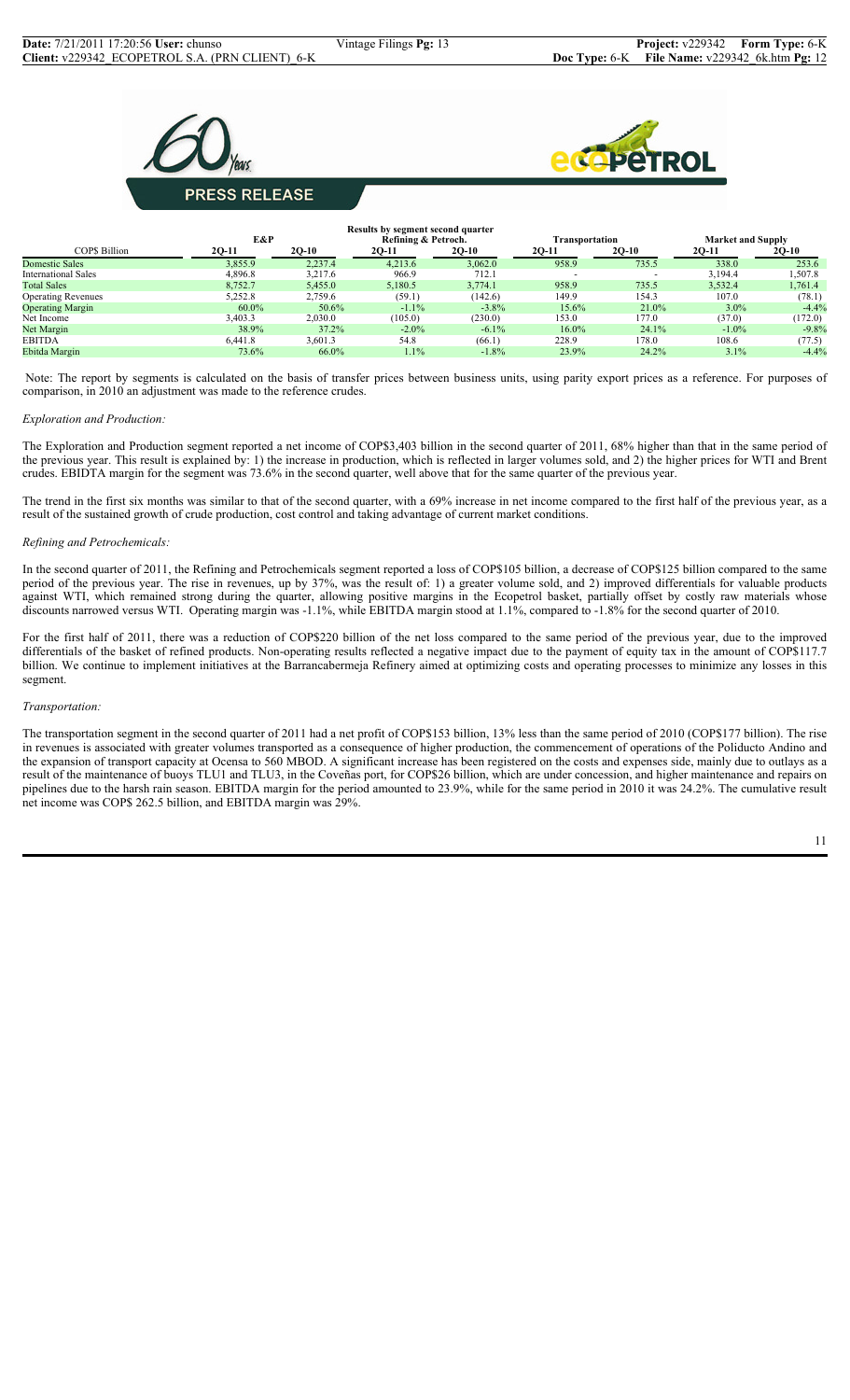

*Market and Supply:*

In the second quarter of 2011 greater volumes were sold at higher prices, due to the negotiation of purchase contracts of crude. However, lower margins in the commercialization of refined products and the non-operational impact of the Colombian peso revaluation (most of the sales are exports) had a relatively higher effect, causing a net loss of COP\$37 billion in the quarter. EBITDA margin for the second quarter came to 3.1%, whereas for the same period of the previous year it was -4.4%.

For the first half of year 2011, net income was COP\$ 72.4 billion, compared to a loss of COP\$50.7 billion for the first half of 2010.

#### **g. Balance sheet**

#### **Unconsolidated Balance Sheet**

| (COP\$ Billion)                            | At June 30,<br>2011 | At Dec 31,<br><b>2010</b> | $\frac{6}{10}$ |
|--------------------------------------------|---------------------|---------------------------|----------------|
| <b>Current Assets</b>                      | 14,365.4            | 9,497.2                   | 51.3%          |
| Long Term Assets                           | 59,666.5            | 55,628.8                  | 7.3%           |
| <b>Total Assets</b>                        | 74,031.9            | 65,126.0                  | 13.7%          |
| <b>Current Liabilities</b>                 | 16,287.3            | 9,288.6                   | 75.3%          |
| Long Term Liabilities                      | 15,600.9            | 14.309.5                  | $9.0\%$        |
|                                            |                     |                           |                |
| <b>Total Liabilities</b>                   | 31,888.3            | 23,598.1                  | 35.1%          |
| Equity                                     | 42,143.7            | 41,527.9                  | 1.5%           |
| Total Liabilities and Shareholders' Equity | 74,032.0            | 65,126.0                  | 13.7%          |
|                                            |                     |                           |                |
| Debit Memorandum accounts                  | 120,817.3           | 116,789.0                 |                |
| Credit Memorandum accounts                 | 99.269.5            | 92,601.0                  |                |

As of June 30, 2011, total assets of Ecopetrol S.A. amounted to COP\$74.0 trillion, with an increase of 13.7% compared with the previous year.

During the first half of 2011, the main variations in **assets** were due to the following: 1) an increase in the investment portfolio, as a result of the additional cash coming from higher sales of crude and products; 2) an increase in accounts receivable of 67.8% in the amount of COP\$1,767 billion, mainly due to the differential of prices for fuels receivable from the Ministry of Mines; 3) an increase in accounts receivable for a loan of COP\$ 605 billion to the Cartagena refinery, Reficar; 4) an increase in Non-Current Assets for the purchase of former BP Colombia (now known as Equión Energía Limited) for a total amount of US\$1,750 million, where Ecopetrol S.A. owns 51% of the new company, and Talisman owns the remaining 49%, and 5) an increase in plant property and equipment in the amount of COP\$1,763 billion, for projects carried out and capitalizations.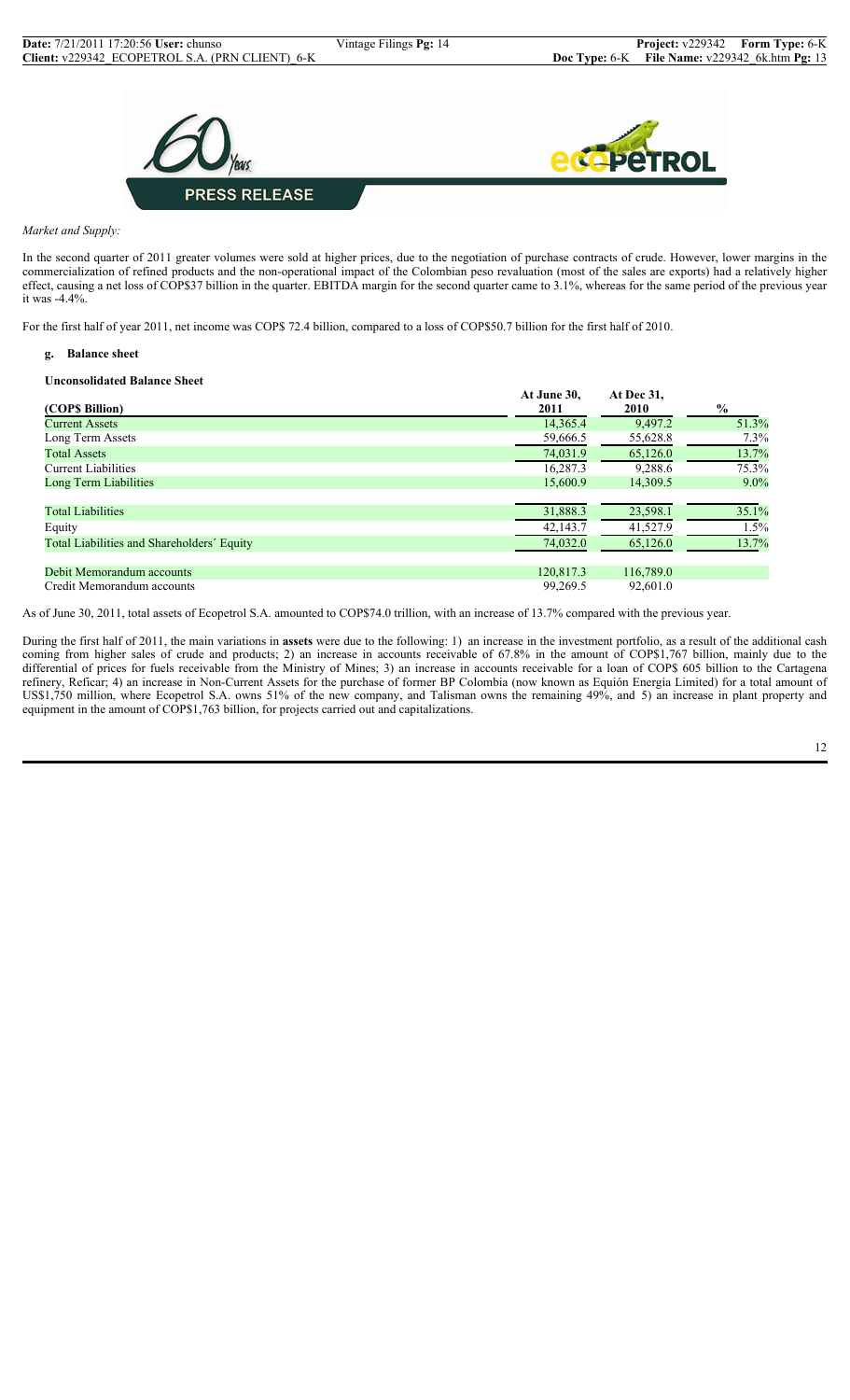

**Liabilities** amounted to COP\$31.8 trillion, equivalent to 43.1% of total assets, mainly resulting from: 1) accounts payable in the amount of COP\$6,409 billion, which includes COP\$ 3,887 billion in dividends to be paid and 2) ,liabilities due to equity tax and surcharges of COP\$1,667.7 billion between 2011 and 2014.

Financial obligations accounted for 8.7% of total assets and 20.1% of total liabilities.

Equity was COP\$42.1 trillion as of June 30, 2011, compared to COP\$41.5 billion at the close of 2010. This increase resulted from the combined effect of the increase in the net income in the first six months of 2011 and the distribution of net income of 2010.

## **II. Business aspects**

#### **a. Exploration**

#### *Contracts signed with ANH:*

In the first half of 2011, Ecopetrol and the National Hydrocarbon Agency (ANH - *Agencia Nacional de Hidrocarburos*) signed ten new contracts relating to 1,167,000 hectares. Those ten blocks include contracts for the Samichay A and Samichay B blocks that were signed during the second quarter of the year. These blocks are located in southern Colombia, with an Ecopetrol stake of 100% and an approximate area of 231,000 and 216,000 hectares, respectively.

#### *Exploration in Colombia:*

In the first half of 2011, nine exploratory wells were drilled, as well as four stratigraphic wells and one delimitation well. There was evidence of hydrocarbons presence in two A3 wells (Mito-1, and Nunda), and in one of the stratigraphic wells (Jaspe-3).

The Fauno-1 well located in the Caño Sur block (Department of Meta) is not included because it was in an evaluation phase as of June 30, 2011, although the presence of hydrocarbons was reported on July 5, nor the Tinkhana 1 well, which was drilled in 2010 but only reported hydrocarbon presence in February of  $2011.$ 

#### **Drilling in Colombia - Ecopetrol S.A. 1H 2011**

| --------                                                                                                                       |                 |           |               |     |
|--------------------------------------------------------------------------------------------------------------------------------|-----------------|-----------|---------------|-----|
|                                                                                                                                |                 |           |               |     |
| Type of well                                                                                                                   | Number of wells | Presence  | In evaluation | Dry |
| A-1                                                                                                                            |                 | $\gamma*$ |               |     |
| Stratigraphic                                                                                                                  |                 |           |               |     |
| * Fauno 1 well is not included. It's considered as in evaluation but it was reported with hydrocarbon presence on July 5, 2011 |                 |           |               |     |

Regarding subsidiary companies, Hocol drilled in the first half of the year the Clarinero Sur well (Clarinero 1 contract) located in the llanos basin that was declared dry and the Granate 1 well (perdices contract) located in the lower Magdalena Valley that is now in the testing stage. Additionally, Hocol drilled three stratigraphic wells on the block CPO17 in the llanos basin that are also in the testing stage.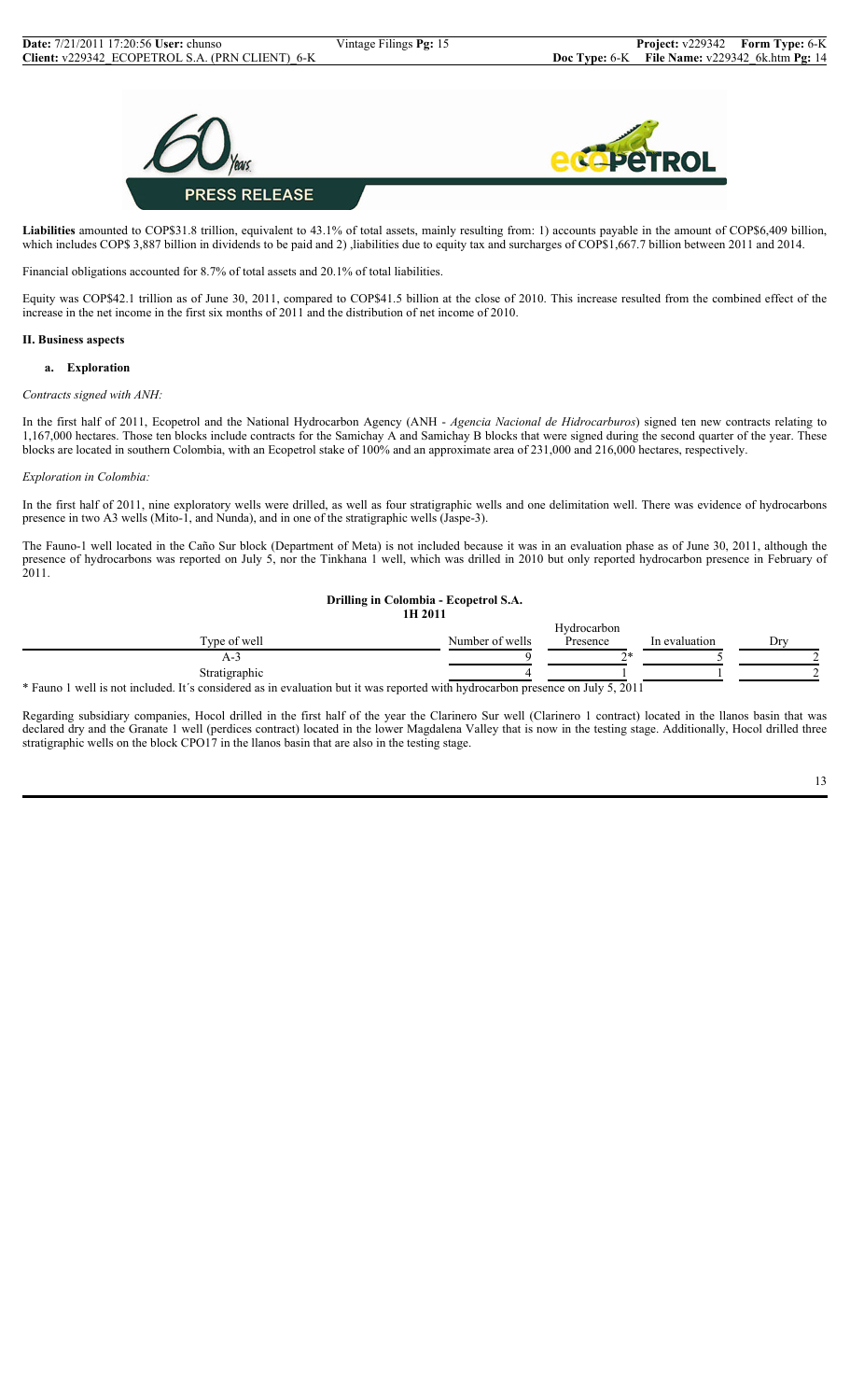

In the second quarter of 2011, Ecopetrol drilled five wells between A3 and A2 (Mito-1, Pinocho-1, Fauno-1, Fontana-1 and Rio Zulia West 4st). Mito-1 well, which is located in the Caño Sur block in the Meta Province and is 100% owned by the Company, showed evidence hydrocarbons, as did the Fauno-1 well. Ecopetrol is the operator and owner of all rights to the Mito-1 well. The rest of the wells were in an evaluation phase as of June 30, 2011.

Ecopetrol also took part in the drilling of a stratigraphic well (El Valle-1) in the Caño Sur block, which was undergoing evaluation as of June 30, 2011. At the end of the second quarter of 2011, the CSE-8 wells (A3) and Avila (Stratigraphic) were being drilled in the Caño Sur Block. **Drilling in Colombia - Ecopetrol S.A.**

**2Q 2011**

|                            |                 | <b>TT</b><br>Hydrocarbon |               |    |
|----------------------------|-----------------|--------------------------|---------------|----|
| company of<br>Type of well | Number of wells | Presence                 | In evaluation | Dr |
| A3/A2                      |                 |                          |               |    |
| Stratigraphic              |                 |                          |               |    |

\* Fauno 1 well is not included. It´s considered as in evaluation but it was reported with hydrocarbon presence on July 5, 2011

*International exploration:*

In the first half of 2011, three A3 exploratory wells were drilled off the Peruvian coast by Savia Perú, and the presence of hydrocarbons was found in two of them (Santa Teresa and Santa Catalina), while one was declared dry (Lobitos).

| <b>International Drilling</b><br>1H 2011 |                 |                         |               |     |
|------------------------------------------|-----------------|-------------------------|---------------|-----|
| Company                                  | Number of wells | Hydrocarbon<br>Presence | In evaluation | Dry |
|                                          |                 |                         |               |     |
| Savia Perú                               |                 |                         |               |     |
|                                          |                 |                         |               |     |

In addition, two delimitation wells were drilled in the same zone, the delimiter Santa Catalina and the delimiter Santa Teresa. As of June 30, 2011, the Agua Viva well was being drilled in Brazil in addition to the Logan well in the U.S. Gulf Coast region.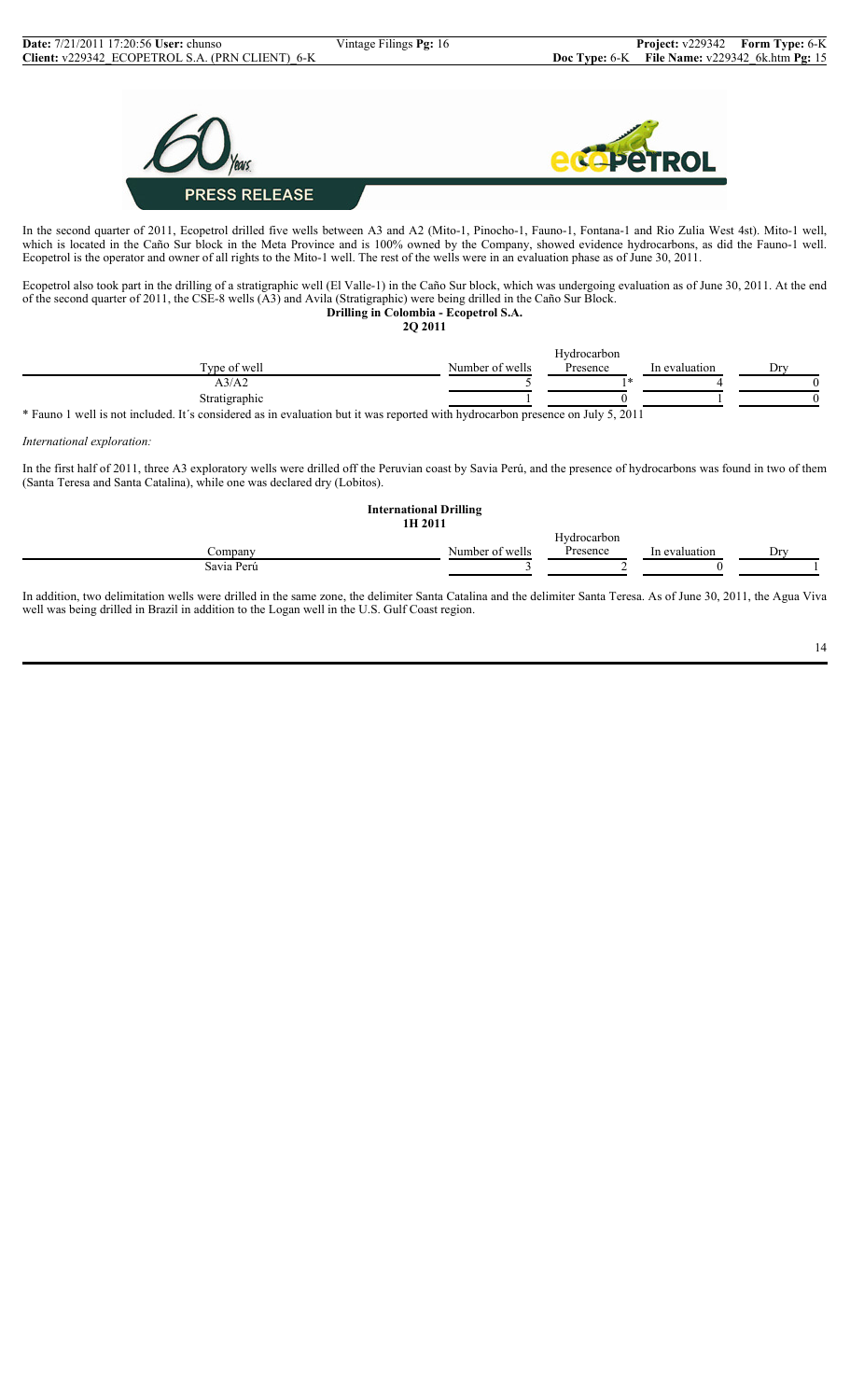



**b. Production**

*Corporate Group Production:*

## **CORPORATE GROUP PRODUCTION**

Ecopetrol S.A. gross oil and gas

| production (mboed)              | 2Q 2011 | 2Q 2010 | $\frac{0}{0}$ | 1H 2011 | 1H 2010 | $\frac{0}{0}$ |
|---------------------------------|---------|---------|---------------|---------|---------|---------------|
| Crude Oil                       | 577.7   | 464.4   | 24.4%         | 557.4   | 458.3   | 21.6%         |
| Natural Gas                     | 96.7    | 94.9    | 1.9%          | 97.7    | 97.1    | 0.6%          |
| Total                           | 674.4   | 559.3   | 20.6%         | 655.1   | 555.4   | 18.0%         |
| Hocol (mboed)                   | 2Q 2011 | 2Q 2010 |               | 1H 2011 | 1H 2010 |               |
| Crude Oil                       | 30.2    | 25.1    | 20.3%         | 30.4    | 24.5    | 24.1%         |
| Natural Gas                     |         | 1.1     | $-100.0\%$    | 0.4     | 1.1     | $-63.6%$      |
| Total                           | 30.2    | 26.2    | $15.3\%$      | 30.8    | 25.6    | 20.3%         |
| Savia (mboed)*                  | 2Q 2011 | 2Q 2010 |               | 1H 2011 | 1H 2010 |               |
| Crude Oil                       | 5.7     | 6.1     | $-6.6%$       | 5.9     | 6.2     | $-4.8%$       |
| Natural Gas                     | 1.1     | 0.8     | 37.5%         | 1.0     | 0.9     | 11.1%         |
| Total                           | 6.8     | 6.9     | $-1.4%$       | 6.9     | 7.1     | $-2.8%$       |
| Equion (mboed)                  | 2Q 2011 | 2Q 2010 |               | 1H 2011 | 1H 2010 |               |
| Crude Oil                       | 7.2     |         | N/A           | 6.7     |         | N/A           |
| Natural Gas                     | 6.6     |         | N/A           | 5.8     |         | N/A           |
| Total                           | 13.8    |         | N/A           | 12.5    |         | N/A           |
| Ecopetrol America-K2 (mboed)    | 2Q 2011 | 2Q 2010 |               | 1H 2011 | 1H 2010 |               |
| Crude Oil                       | 1.8     | 1.8     | $0.0\%$       | 1.8     | 1.8     | $0.0\%$       |
| Natural Gas                     | 0.2     | 0.2     | $0.0\%$       | 0.2     | 0.2     | $0.0\%$       |
| <b>Total</b>                    | 2.0     | 2.0     | $0.0\%$       | 2.0     | 2.0     | $0.0\%$       |
| <b>Total Group's production</b> | 727.2   | 594.4   | 22.3%         | 707.3   | 590.1   | 19.9%         |

\* Production for the second quarter and first half of 2010 was revised to in order to show production on field

The corporate group reached a production of 707.3 MBOED in the first half of 2011, with growth of 19.9% compared to the group's production in the first half of the previous year. Production in the second quarter of 2011 rose to 727.2 MBOED, a 22.3% increase over the second quarter of 2010.

In the first half of 2011, direct Ecopetrol production accounted for 92.5% of the group's production, while Hocol accounted for 4.4%, Equion 1.8%, Savia, 1.0% and Ecopetrol América, 0.3%. Production by subsidiaries during the second quarter of 2011 registered an increase of 35.4% when compared to the second quarter of 2010, and increased by 37.6% between the first half of 2010 and the same period of 2011.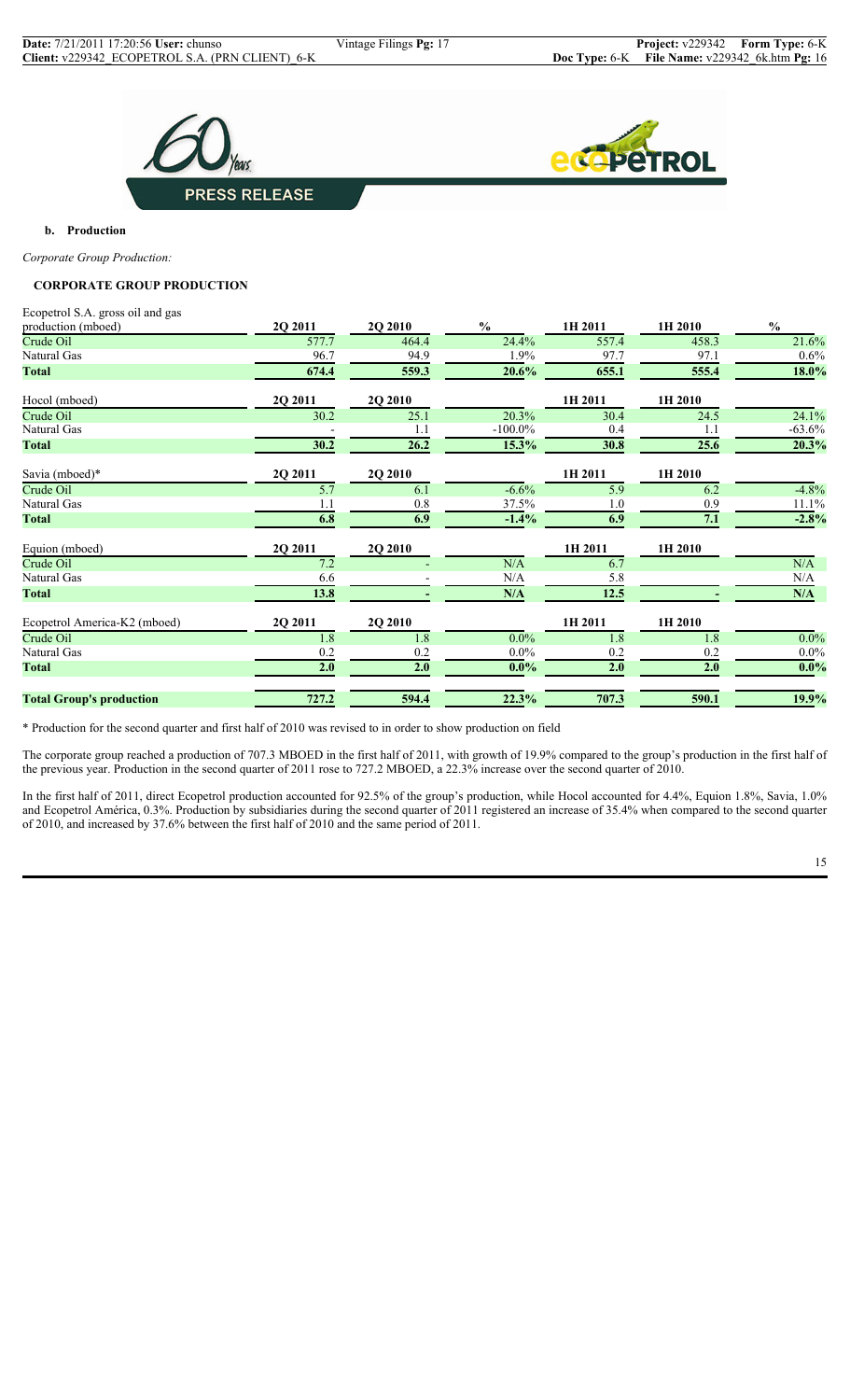



*Ecopetrol S.A. production:*

Gross equivalent production of crude and gas by Ecopetrol S.A. in the second quarter of 2011 increased by 20.6% compared with the same period of the previous year, from 559.3 MBOED in the second quarter of 2010 to 674.4 MBOED in the second quarter of 2011 (85% crude and 15% gas). Gross equivalent production of crude and gas by Ecopetrol S.A. in the first half of 2011 increased to 655.1 MBOED, which represents a growth of 18% compared to the same period in 2010.

| Production per type of crude          |          |                |               |         |         |               |
|---------------------------------------|----------|----------------|---------------|---------|---------|---------------|
|                                       | 20 20 11 | <b>2O 2010</b> | $\frac{0}{0}$ | 1H 2011 | 1H 2010 | $\frac{0}{0}$ |
| <b>Light crudes</b>                   | 59.7     | 40.2           | 48.5%         | 59.9    | 41.0    | $46.1\%$      |
| <b>Medium crudes</b>                  | 238.4    | 224.4          | 6.2%          | 234.3   | 222.5   | $5.3\%$       |
| <b>Heavy crudes</b>                   | 279.6    | 199.8          | 39.9%         | 263.2   | 194.8   | 35.1%         |
| <b>Total</b>                          | 577.7    | 464.4          | 24.4%         | 557.4   | 458.3   | 21.6%         |
| Dogs not include subsidiary companies |          |                |               |         |         |               |

es not include subsidiary companies

During the first half of 2011, production of heavy crudes accounted for 47.2% of crude production, compared to 42.5% for the same period in 2010. For this type of hydrocarbon the most significant direct operations were Castilla and Chichimene, which registered an average six-month production of 110.7 MBOED and 24.5 MBOED, respectively. In our operations with associates our assets with the largest participation to Ecopetrol on a consolidated basis were Rubiales and Quifa (in partnership with Metapetroleum), which contributed 105.4 MBOED of gross production and Nare (in partnership with Mansarovar), which contributed with 15.0 MBOED. In the second quarter of 2011, Castilla contributed 115.4 MBOED, Chichimene contributed 28.3 MBOED, Rubiales and Quifa contributed 112.9 MBOED, and Nare contributed 15.5 MBOED.

During the second quarter, Phase I of the development of the Abarco Field in the Nare asset operated by the Mansarovar Association was approved for the purpose of increasing production of heavy crude in the associated operation in upcoming quarters. Abarco is a field located in the municipality of Puerto Boyacá where a drilling plan is expected to be implemented for the coming two years.

Development drilling for the first half of the year grew 71.7% when compared to the same period of the previous year. A total of 527 wells were drilled, of which 31% were part of our direct operations. In the second quarter, 256 wells were drilled, which represents a 47.4% increase in such activities compared to the same period in 2010.

The summary of development wells drilled per region is as follows: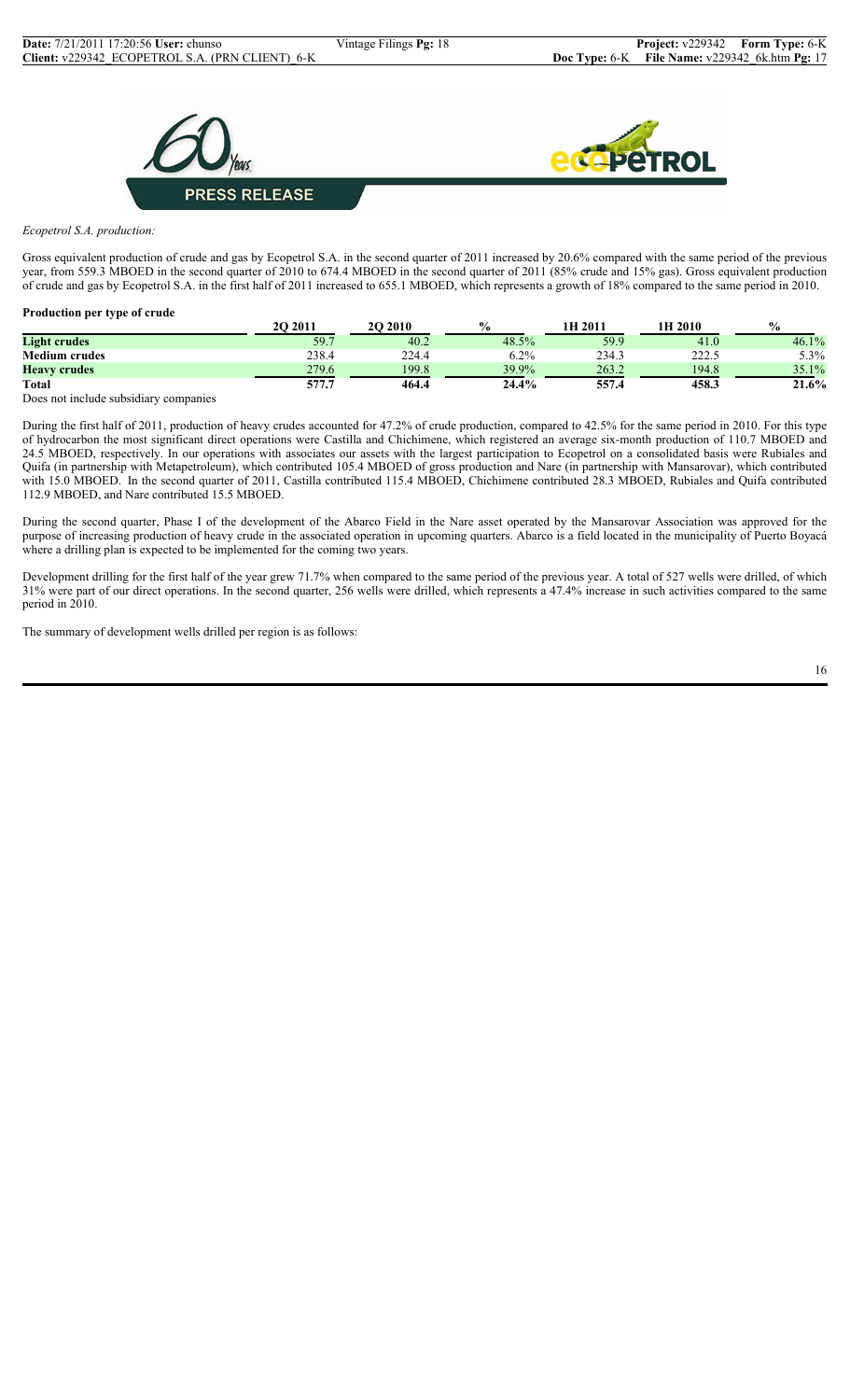



#### **Development wells - quarterly 2Q 2011 2Q 2010 Region Direct wells In partnership**  $Total$ **Direct wells In partnership wells Total %** Magdalena 29 101 **130** 11 79 **90** 44.4% Central 43 58 **101** 23 45 **68** 48.5% North east **1 1 2 2 2 2 2 2 2** Catatumbo Orinoquia  $\overline{5}$  11  $\overline{16}$   $\overline{16}$   $\overline{2}$   $\overline{2}$   $\overline{2}$   $\overline{700.0\%}$ South - 7 **7** 3 8 **11** (36.4)% **Total 78 178 256 37 136 173 48%**

|                                                                             |                        |                            | Development wells - six months |                        |                         |              |                |  |  |
|-----------------------------------------------------------------------------|------------------------|----------------------------|--------------------------------|------------------------|-------------------------|--------------|----------------|--|--|
|                                                                             |                        | 1H 2011                    |                                | 1H 2010                |                         |              |                |  |  |
| Region                                                                      | <b>Direct</b><br>wells | In<br>partnership<br>wells | <b>Total</b>                   | <b>Direct</b><br>wells | In partnership<br>wells | <b>Total</b> | $\frac{6}{10}$ |  |  |
| Magdalena                                                                   | 62                     | 201                        | 263                            | 24                     | 133                     | 157          | 67.5%          |  |  |
| Central                                                                     |                        | 121                        | 212                            | 32                     | 86                      | 118          | 79.7%          |  |  |
| North east                                                                  |                        |                            |                                |                        |                         |              | 100.0%         |  |  |
| Catatumbo Orinoquia                                                         |                        | 24                         | 30                             |                        |                         |              | 900.0%         |  |  |
| South                                                                       |                        |                            | 16                             |                        | 20                      | 26           | $(38.5)\%$     |  |  |
| <b>Total</b>                                                                | 162                    | 365                        | 527                            | 62                     | 245                     | 307          | 72%            |  |  |
| $\mathbf{r} \cdot \mathbf{r}$ . $\mathbf{r} \cdot \mathbf{r}$<br>$\sqrt{1}$ |                        |                            |                                |                        |                         |              |                |  |  |

*Lifting Cost for Ecopetrol S.A.:*

The lifting cost per barrel produced by Ecopetrol S.A., (based on methodology approved by the U.S. Securities and Exchange Commission, which does not include royalties in the per barrel cost calculation) was US\$9.05/BL for the first half of 2011, which when compared to the same period in 2010 of US\$8.45 /BL, demonstrated an increase of US\$0.60 /BL, as the net result of:

- US\$0.52 /BL in higher costs due to revaluation of the Colombian peso against the U.S. dollar.
- US\$/-1.49 BL in lower costs due to increased production.
- US\$1.57 /BL in higher costs for the associated operation due to the assumption of costs as a result of high price clauses in the relevant contracts, for revenues from new fields and for costs related to the disposal of wastewater in accordance with new environmental regulations.

#### **c. Refining**

*Barrancabermeja Refinery:*

**Refinery runs\***

| Mbod                                               | 201                  | 20<br>,,,, | 76            | 2011            | $\mathbf{u}$<br>70   |
|----------------------------------------------------|----------------------|------------|---------------|-----------------|----------------------|
| Barrancabermeia                                    | 220<br>230. I        | - - - -    | (0)<br>J.U 70 | 2200<br>$- - -$ | $\sqrt{90/2}$<br>- - |
| $*$ Include.<br>ctiner<br>not total<br>usec<br>the | received.<br>volumes |            |               |                 |                      |

Through-put at the refinery increased 5.9% in the first half of 2011 compared to the same period of the previous year, and the utilization factor increased from 77% to 82.7%, mainly because of the availability of the hydrotreatment plant and the higher load for cracking. When comparing the second quarter of 2011 to the same period of the previous year, there was a 6.6% rise in load and a rise in the use factor from 73.5% to 82.7%. As of June 30, 2011, the optimization of the removal of heavy fuel-oil had been achieved, as well as the commencement of a reliable supply of paraffinic lubricant bases and waxes at the refinery.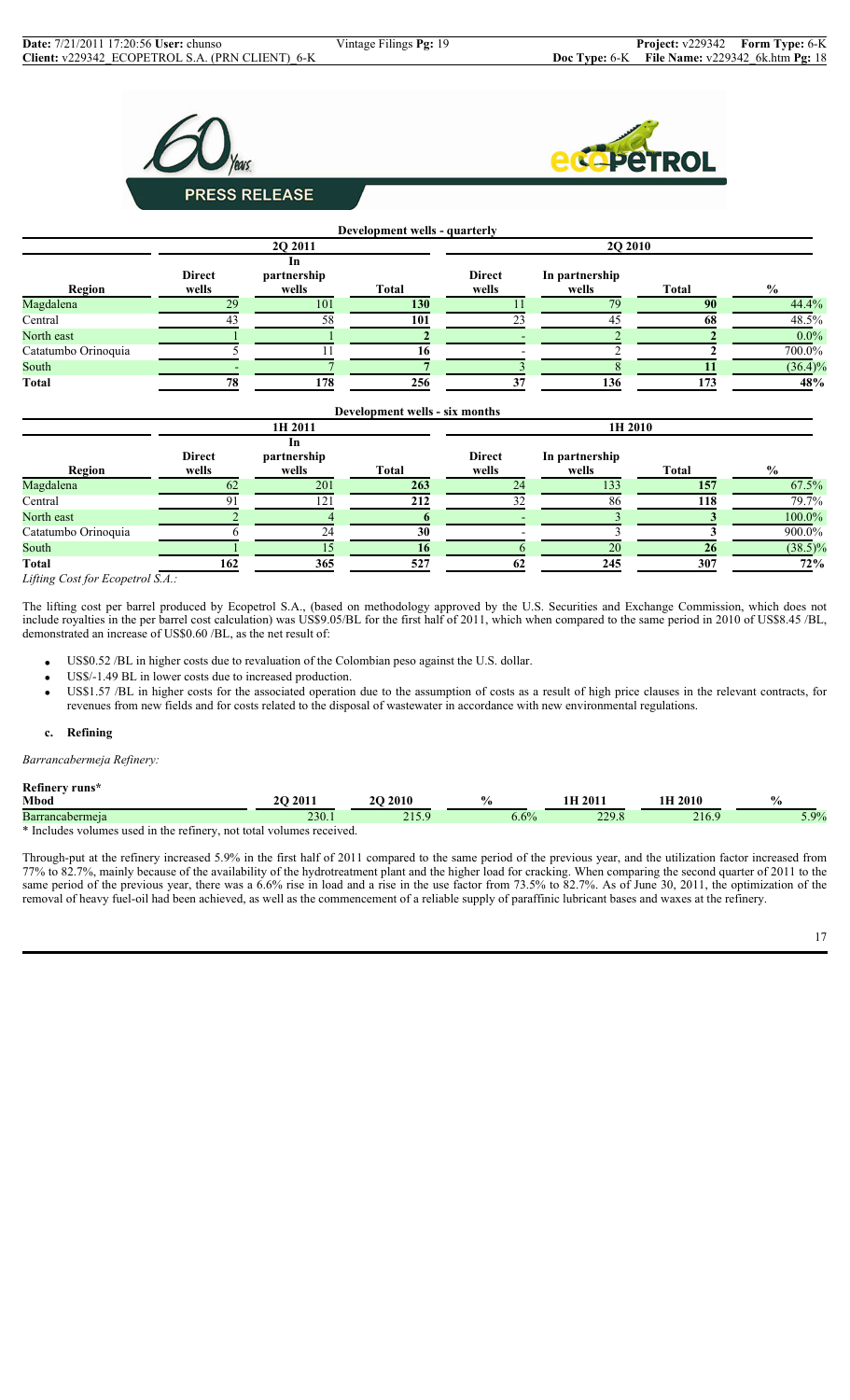

Phase 3 of the Modernization Project of the Barrancabermeja Refinery (PMRB), with a total investment of US\$3,386 million, was approved by the Board of Directors of Ecopetrol in the second quarter of 2011. The project is expected to raise the conversion factor to 95%, (2016) which we believe will make it possible to obtain more valuable products, such as gasoline and diesel, as well as loading heavy crudes, whose production has been growing in Colombia in recent years.

With regard to progress of the project, as of June 30, 2011, the basic extended engineering had been completed, the permit for forest use and the territorial ordinance plan (Plan de Ordenamiento Territorial) - POT 2010 for Municipal Planning had been secured from the Autonomous Corporation of Santander (Corporación Autónoma de Santander- CAS).

The master plan for industrial services had achieved progress of 37% by the close of the quarter, with 91% progress for the air system and 75% progress for the water system.

#### *Costs and margins for the Barrancabermeja Refinery:*

The cash cost per refined barrel for the Barrancabermeja Refinery during the period January – June of 2011 was US\$/5.28 BL, which when compared to the same period of 2010, US\$5.49 /BL, decreased -US\$0.21 /BL as a net result of:

- US\$0.30 /BL in higher costs due to revaluation of the Colombian peso against the U.S. dollar.
- -US\$0.31 /BL in lower costs due to increased through-put.
- -US\$0.20 /BL in lower costs due to in-house generation of energy, water and steam services, lower costs for processing materials and lower indirect operating costs.

The gross margin of the Barrancabermeja Refinery (average sales price minus average purchase price) for the first half of 2011 was US\$6.96 per barrel sold, compared to US\$3.85 in the same period of 2010. This 80.9% increase is due to higher product differential as compared to WTI prices which rose by US\$12.01 per barrel, while raw materials rose USD\$ 8.90 per barrel.

## *Reficar S.A. (Cartagena Refinery):*

| Refinery runs*<br>Mbod |  |     | 2011                             | 2010 | $\frac{0}{0}$ | <b>H</b> 2011    | $2010$ | $\frac{0}{0}$ |
|------------------------|--|-----|----------------------------------|------|---------------|------------------|--------|---------------|
| Cartagena              |  |     | $\overline{\phantom{a}}$<br>-. ۱ | 78.4 | $(1.3)\%$     | 77<br><i>. .</i> | 78.6   | $(1.0)\%$     |
| $\mathbf{a}$           |  | . 1 |                                  |      |               |                  |        |               |

\* Includes volumes used in the refinery, not total volumes received.

Refinery through-put decreased 1.0% in the first six months of 2011, compared to the same period of the previous year, and the utilization factor decreased from 86% to 85%, mainly due to higher raw material prices for crude. When comparing the second quarter of 2011 with the same period of the previous year, the decrease in refinery through-put was 1.3% and the utilization factor decreased slightly from 86.5% to 86.3%. In the first six months of 2011, the refinery realized a better yield in the production of distillates due to greater efficiency of the atmospheric towers as a result of the significant maintenance plan undertaken in 2010.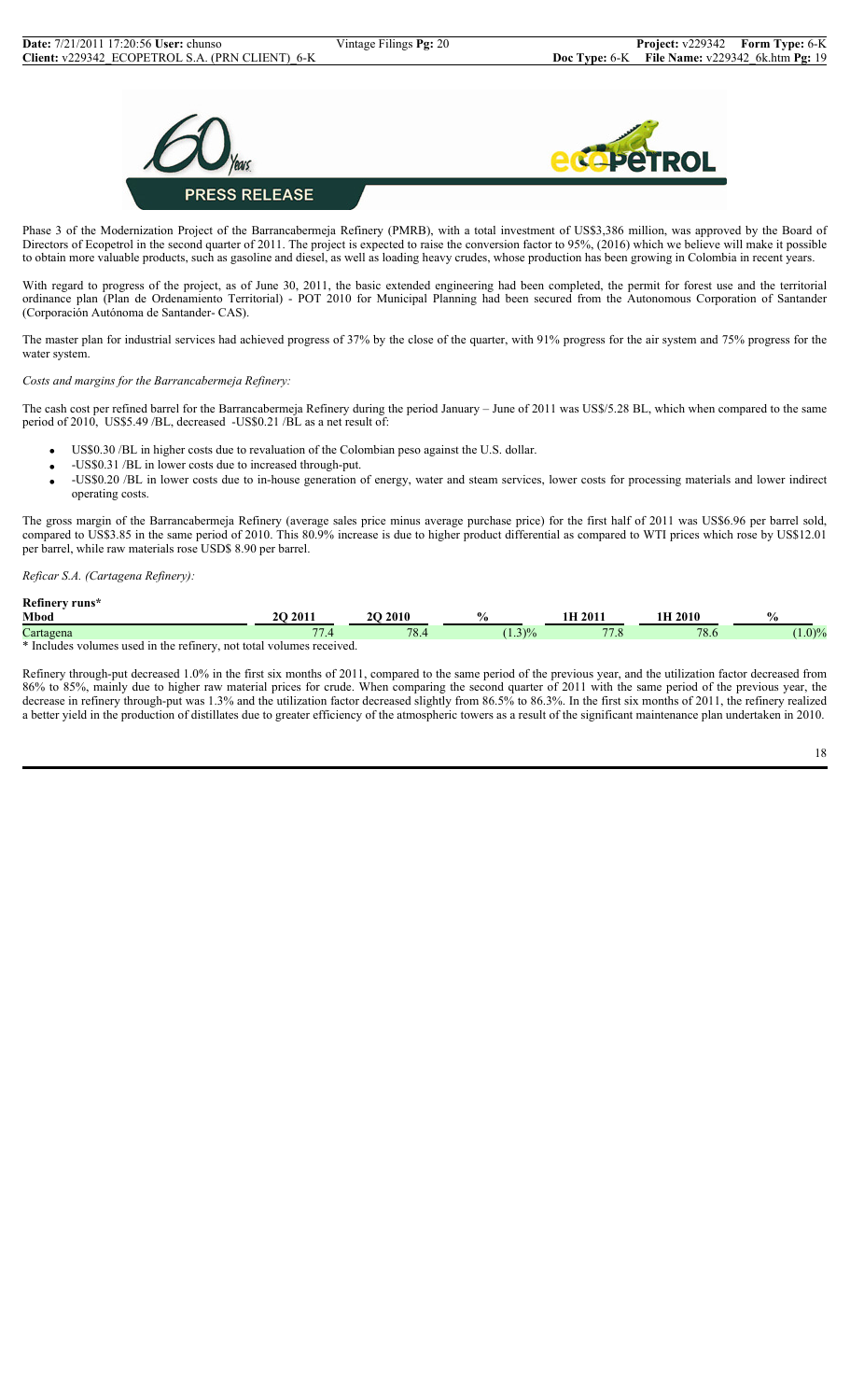



## **d. Transportation**

#### *Transported volume:*

In the first half of 2011, an average of 1,180.9 MBD were transported, of which 76.4% were crudes (902.4 MBD) and 23.6% refined products (278.5 MBD), which represented an increase of 16% when compared to the first half of 2010. In the second quarter of 2011, on average, 1,221.8 MBD were transported (278.6) MBD of refined products and 943.2 MBD of crudes). This constituted an increase of 178.3 MBD (17%) compared to the average volume transported per day in the second quarter of 2010 (1,043.4 MBD: 263.0 MBD of products and 780.4 MBD of crude), represented primarily by the increase in the transport of crudes.

The greater volume transported in the second quarter of 2011, in comparison with the same period for 2010, is mainly due to the following:

#### Crudes:

 • An increase in the transport capacity of the Apiay – Porvenir and Rubiales – Monterrey pipelines, due to the installation of pumping units at Apiay, Rubiales and Monterrey, greater downstream evacuation capacity and the use of drag reducer agents (DRA).

#### Refined products:

• Start-up of the Poliducto Andino (multipurpose pipeline) with a transport capacity of diluents from Sutamarchán to Apiay of 53 MBD. This project included the construction of 132.5 km of the 12" line between Sutamarchán and Monterrey, and the conversion of the 121 km 16" oil pipeline from Apiay to Monterrey into a multipurpose pipeline.

#### *Progress of other projects:*

In addition to the aforementioned projects, the following expansions have been carried out:

## Ports:

• Completed mechanical installation of a submarine return line from Pozos Colorados.

#### Storage facilities:

- Rehabilitation of storage capacity at the Sebastopol plant (40 MB).
- Delivery to the Araguaney Plant of a refurbished with a capacity of 50 MB.

## *Highlights:*

- Scheduled loading of vessels with two million barrels for each of the months of June, July, August and September 2011. The first loading took place in June.
- Tender vessels with Magdalena Blend crude started at the Coveñas Terminal with cargoes of 300 thousand barrels, allowing the segregation of acid crudes from the Castilla blend and thus we believe improving its value through a reduction of acid content. The first exports are scheduled for August 2011.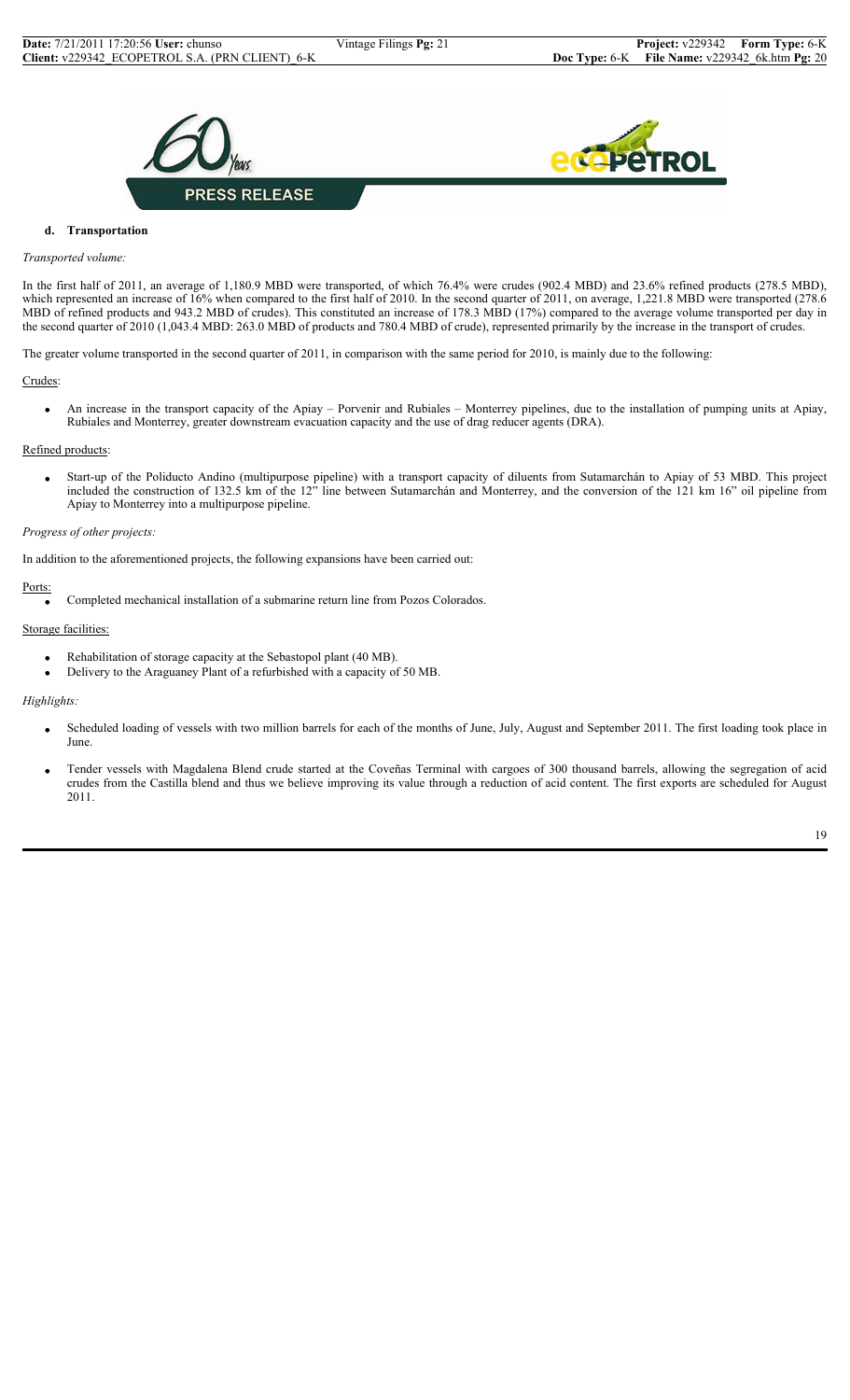

• Target inventory levels for the supply of liquid fuels in the country were reached, achieving an average of eight days of strategic inventories.

#### *Transport Costs:*

The cost of barrel/kilometer transported for the period from January 1 to June 30, 2011 amounted to COP\$7.32 /BKM, compared with COP\$7.93 /BKM for the same period of the previous year. The decline of COP\$0.61/BKM was the result of:

- A lower cost of -COP\$1.79 /BKM for larger volumes transported.
- An increase of COP\$1.18 /BKM as a net result of: 1) higher variable costs due to a larger operation, 2) additional costs for maintenance due to the heavy rainy season, 3) higher storage costs for LPG due to new regulations, 4) rental of pumping units on the Castilla - Apiay line and 5) the assumption by Ecopetrol of total costs for the operation of the Caño Limón – Coveñas line. These factors were offset by lower energy costs due to the reduction of tariffs.

#### *Bicentenario Pipeline:*

As of June 30, 2011 the project achieved a progress of 9.91% of phase 1.

*Ocensa:*

In the Colombia Open Round in which 22 companies participated, bids under the Ship or Pay contracts amounted to just 32.8 MBOD, which was below the minimum required of 80 MBOD. The company will launch a new business schema in the third quarter of 2011 to make the expansion project to 660 MBOD viable.

#### **e. Biofuels**

#### *Ecodiesel Colombia S.A.:*

In the first six months of 2011, 47 thousand tons of biodiesel were sold, of which 86% were to fill the supply needs of the Barrancabermeja Refinery, and the remaining was allocated towards meeting the demand of wholesale companies. During the second quarter of 2011, 24,502 tons of biodiesel were sold, equivalent to 176.1 thousand barrels.

#### *Bioenergy S.A.:*

Bioenergy closed the first six months of 2011 with 1,450 hectares of sugar cane planted, and with the FEED (Front-End Engineering Design) completed. In addition, movement of earth was started within the free trade zone to commence the construction of agricultural offices. Purchase orders were placed for larger plant equipment, and all of the land required for planting scheduled in 2011 was secured.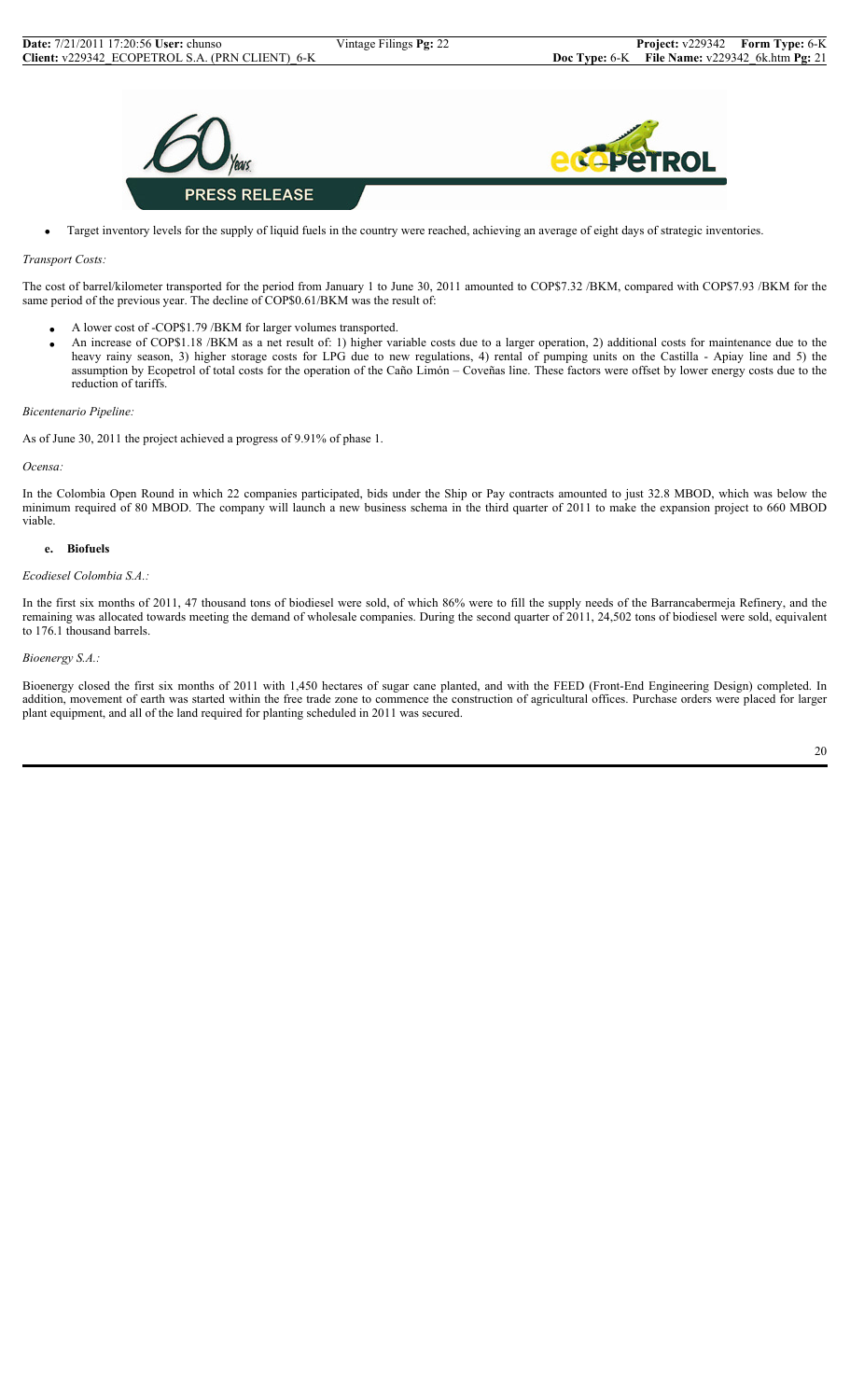



#### **f. Investment plan**

| Capex (USD million)         |       |             |               |         |                  |               |
|-----------------------------|-------|-------------|---------------|---------|------------------|---------------|
| <b>Business</b>             | 2Q11  | <b>2Q10</b> | $\frac{0}{0}$ | 1H11    | 1H <sub>10</sub> | $\frac{0}{0}$ |
| Exploration                 | 92.4  | 58.0        | 59%           | 157.4   | 114.9            | 37%           |
| Production                  | 821.1 | 628.4       | 31%           | 1,530.3 | 1,075.5          | 42%           |
| Refining and Petrochemicals | 52.4  | 134.8       | $-61%$        | 134.9   | 224.2            | $-40%$        |
| Transportation              | 211.5 | 117.4       | 80%           | 347.4   | 251.4            | 38%           |
| Supply and marketing        | 0.2   | 0.8         | $-75%$        | 0.3     |                  | $-80%$        |
| Subsidiaries                | 503.8 | 152.3       | 231%          | 531.7   | 186.0            | 186%          |
| Acquisitions                | 0.3   |             | $-75%$        | 433.0   |                  | 35983%        |
| New business                | 0.3   | 4.2         | $-93%$        | 245.3   | 36.2             | 578%          |
| Corporate                   | 23.5  | 31.2        | $-25%$        | 37.5    | 42.1             | $-11%$        |
| <b>Total</b>                | 1,706 | 1.128       | 51%           | 3.418   | 1,933            | 79%           |

Of the total invested in the first six months of the year, 44% was allocated to production (US\$1,530 million), 16% to subsidiaries (US\$531 million), 13% to acquisitions (US\$433 million), 10% to transportation (US\$347 million), 7% to new business (US\$245 million), 5% to exploration (US\$157 million), 4% to refining and petrochemicals (US\$137 million) and the remaining 1% was allocated to the corporate segment and supply and marketing (US\$37 million).

Acquisitions and new businesses include among others: 1) earn out payments previously agreed with respect to the acquisitions of Hocol and OIG; 2) the final balance payment for the acquisition of an interest in Equion; 3) an increase in the stake in Caño Sur block; and 4) rights to the Caño Limón – Coveñas oil pipeline.

#### **g. Risk rating**

During the first six months of 2011, the rating agencies Standard & Poor's and Fitch assingned Ecopetrol investment grade risk ratings. Standard & Poor's raised the corporate credit rating of Ecopetrol as well as the rating for its debt from BB+ to BBB- with a stable outlook. Fitch raised the "Issuer Default Ratings" or "IDRs" for foreign and local currency, from 'BB+' and 'BBB-' to 'BBB-' and 'BBB,' respectively.

The new company ratings are in line with those of the Republic of Colombia. These ratings are added to the investment grade rating of Baa2 that has been assigned to the company by Moody's Investors Services since 2009.

**III. Organizational consolidation and corporate social responsibility (CSR)**

#### **a. HSE Performance (Health, Safety and Environment)**

In the second quarter of 2011, 36 accidents were reported, and cumulatively through June 30, 2011, there were a total of 87, which are fewer than the 48 accidents recorded in the second quarter of 2010 and 91 between January 1 and June 30, 2010. The rate of accident frequency with loss of time at work stood at 1.03 during the second quarter of 2011, and at 1.25 for the first six months of this year, an improvement with respect to the 1.52 recorded in the second quarter of 2010 and 1.47 for the first six-month period of the same year.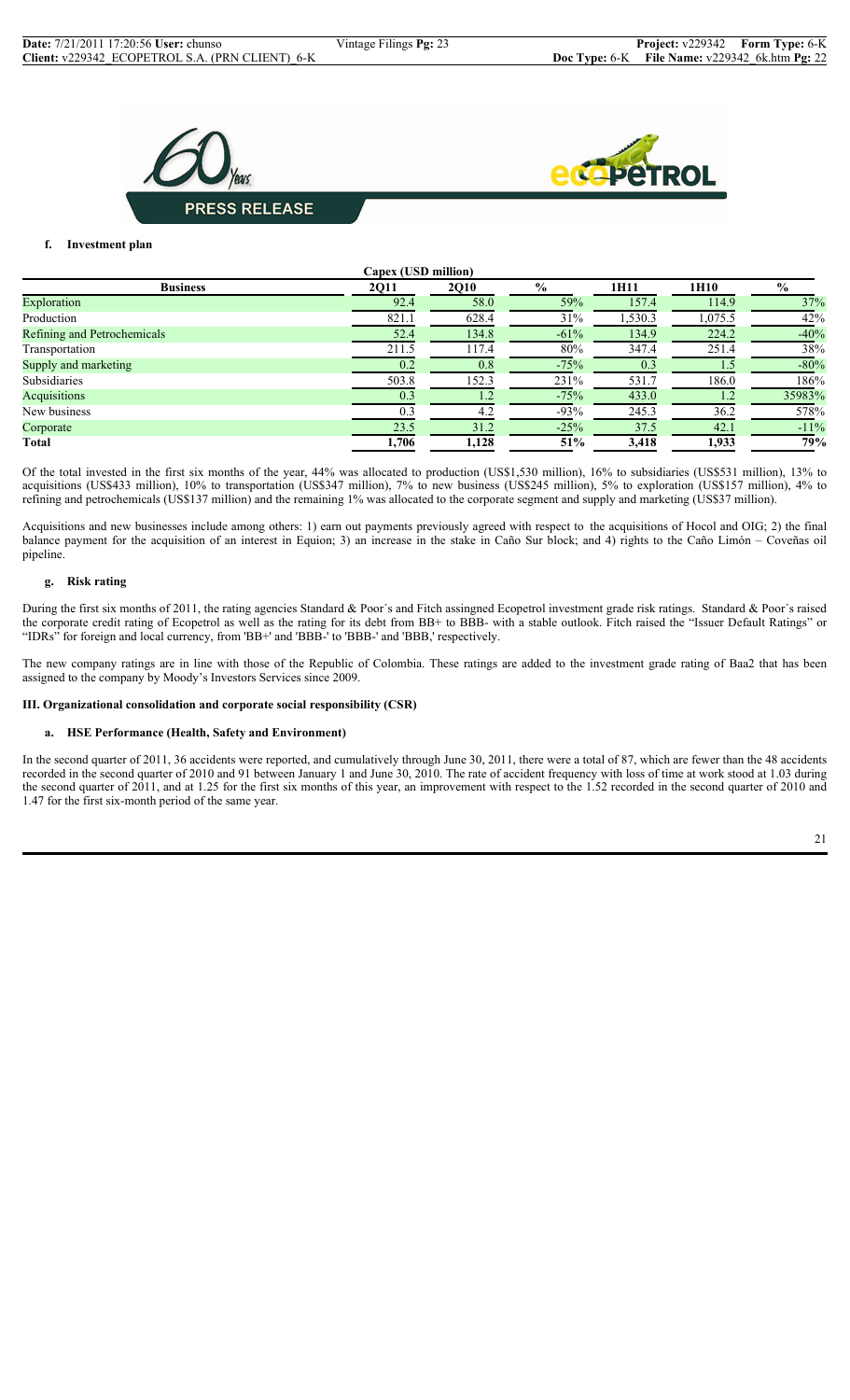

In the second quarter of this year there were six environmental incidents due to operational causes, amounting to 17 in the first six months of 2011, as compared with 10 incidents in the second quarter of 2010 and 19 in the first six months of the same year. None of these incidents were material and no material fines were associated with any of these incidents.

During the quarter the "HSE Excellence" project was undertaken by Ecopetrol with the aim of incorporating best practices in HSE management. We participatedin the Carbon Disclosure Project and the Water Disclosure Project, and the second national call on Biodiversity protection initiatives was launched jointly with other institutions.

## **b. Science and technology**

In the first half of 2011, the Superintendency of Industry and Commerce (SIC) granted Ecopetrol a patent for its invention, an "Anti-Coking additive and asphaltene stabilizer and the procedure for its preparation," which brings the total number of patents in force to 22, making Ecopetrol the Colombian company with the highest number of patents.

The SIC also approved the registration of the commercial brand EcoAQUABAL<sup>1</sup> for 10 years..

## **c. Savings and prevented costs**

With the application of supply strategies, savings were achieved through June 30, 2011 in the amount of COP\$188 billion, equivalent to 3% of COP\$6,213 billion managed, involving the following: 1) negotiation options, 2) savings on purchasing, 3) aggregation of demand, 4) tariff exemptions, 5) renegotiation of rates.

We also saved COP\$53 billion (23%) compared to a budgeted of COP\$239 billion in contracting the comprehensive chemical treatment service for the Superintendency of Operations at Castilla and Chichimene.

#### **d. Social investment**

Between January 1 and June 30, 2011, COP\$9.8 billion in social investment projects was spent, distributed among social initiatives and the support for exploration and production projects. In the same way, as a result of projects undertaken by the Company with communities in various regions, five companies and 108 projects were consolidated. In addition, two intercultural dialogues were carried out with several indigenous communities of Putumayo and with the Sicuani and Piapoco communities in the Vichada province.

In June the "Ecopetrol 60th Anniversary Illiteracy Eradication" program was approved by the Board of Directors as part of the celebration of the company's 60 years of existence. The goal of the program is to free 60,000 people from illiteracy.

<sup>1</sup> A Software tool that enables Ecopetrol to manage in real time the water used by more than 40 processing plants at the Barrancabermeja Refinery.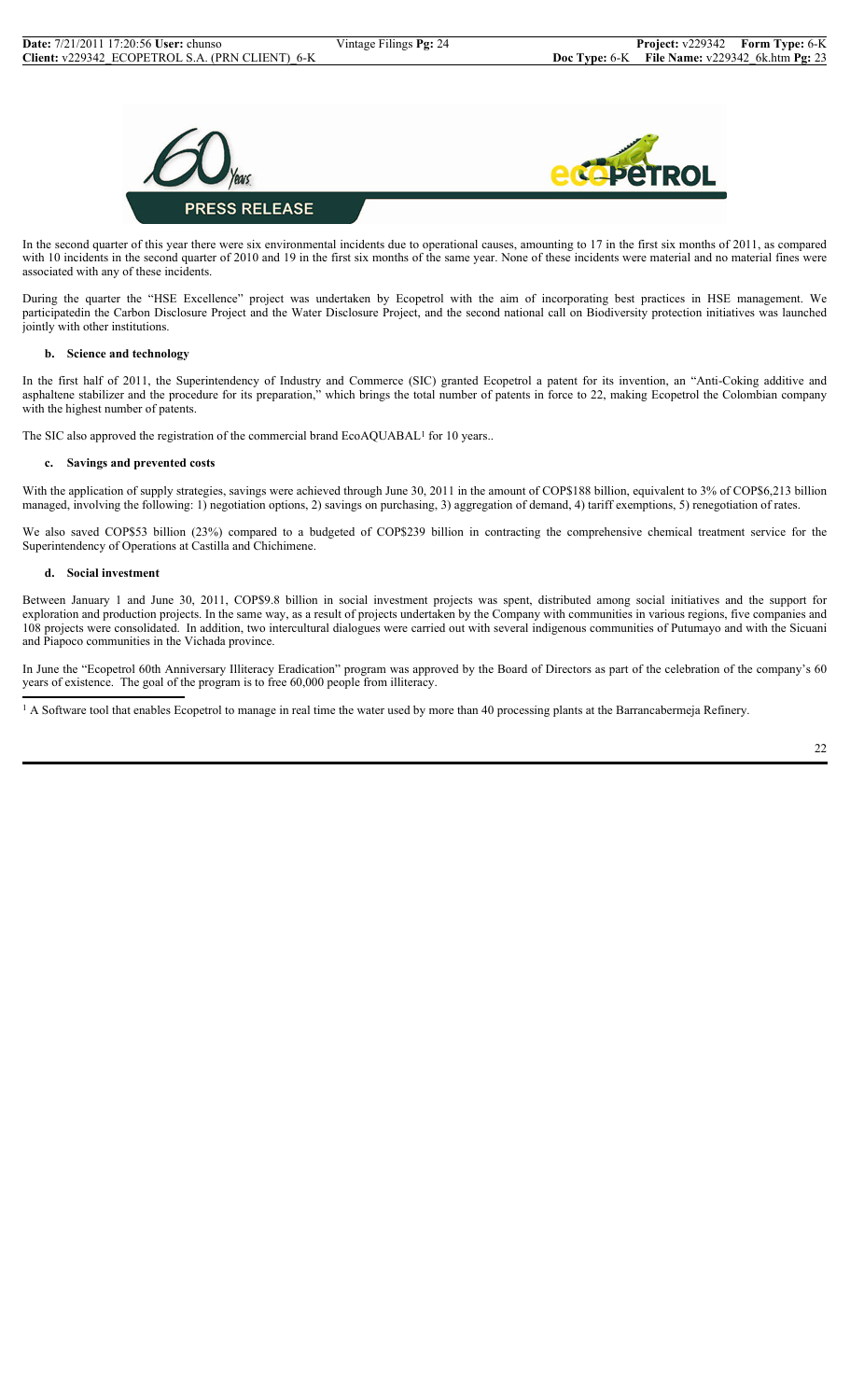

As part of the Company's engagement with a number of municipal governments in projects to improve public management, Ecopetrol helped to formulate and make viable 31 projects, and rendered advisory support in the development of nine contracting processes, as well as three processes for establishing accountability in Barrancabermeja, San Antero and Villavicencio.

## **e. Acknowledgements**

In the first six months of 2011 the following achievements and instances of recognition stand out: 1) The Order of the Dragon, a high distinction awarded by the Government of China to Ecopetrol as it was the largest Colombian exporter to China in 2010; 2) entry into the ranking of the 100 most respected companies in the world, according to Barron's magazine (a publication specialized in finance of the Wall Street Journal group); 3) joining up with *Guías Colombia* (Colombia Guides), an initiative launched to help improve the situation of Human Rights and International Humanitarian Laws in the country.

In addition, in the ranking of the 500 largest companies in the world published by Fortune magazine on July 9, 2011, Ecopetrol was listed in 444<sup>th</sup> place, and it is the first Colombian company to appear in the listing.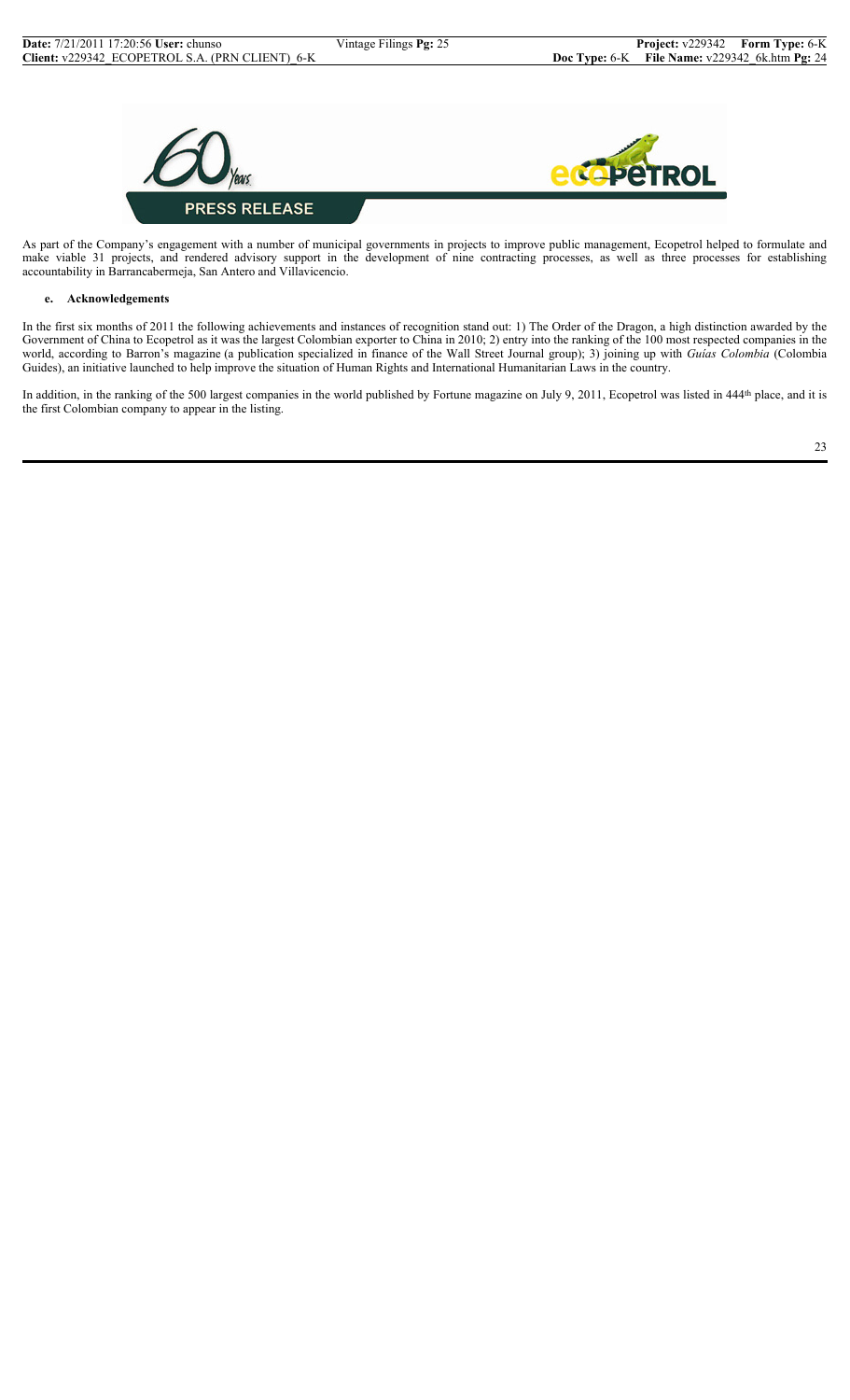



## **IV. Financial results of Ecopetrol and its subsidiaries (consolidated)2**

The following are the consolidated financial results of Ecopetrol:

| 2Q 2011 * | 2Q 2010 * | $\frac{0}{0}$ | 1H 2011 * | 1H 2010 * | $\frac{0}{0}$ |
|-----------|-----------|---------------|-----------|-----------|---------------|
| 5,515.0   | 4,102.4   | 34.4%         | 10,215.7  | 7.983.5   | 28.0%         |
| 10,219.9  | 5,783.2   | 76.7%         | 19,491.9  | 11,323.4  | 72.1%         |
|           |           | $0.0\%$       |           |           | $0.0\%$       |
| 483.3     | 328.8     | 47.0%         | 898.2     | 1,125.2   | $(20.2)\%$    |
| 16,218.2  | 10,214.4  | 58.8%         | 30,605.8  | 20,432.1  | 49.8%         |
|           |           |               |           |           |               |
| 7,299.5   | 5,332.2   | 36.9%         | 13,414.6  | 9,762.8   | 37.4%         |
| 2,033.6   | 1,590.7   | 27.8%         | 3,702.7   | 3,265.6   | 13.4%         |
| 9,333.1   | 6,922.9   | 34.8%         | 17,117.3  | 13,028.4  | 31.4%         |
| 6,885.1   | 3,291.5   | 109.2%        | 13,488.5  | 7,403.7   | 82.2%         |
| 896.7     | 748.0     | 19.9%         | 1,821.4   | 1,243.8   | 46.4%         |
| 5,988.4   | 2,543.4   | 135.4%        | 11,667.1  | 6,159.9   | 89.4%         |
| (609.5)   | (159.8)   | 281.4%        | (1,237.6) | (803.1)   | 54.1%         |
| 1,700.1   | 618.7     | 174.8%        | 3,524.3   | 1,531.5   | 130.1%        |
| (72.5)    | (2.2)     | 3,195.5%      | 43.6      | 104.0     | $(58.1)\%$    |
| 3,751.3   | 1,767.1   | 112.3%        | 6,861.6   | 3,721.3   | 84.4%         |
|           |           |               |           |           |               |
| 7,571.0   | 3,579.6   | 111.5%        | 14,441.4  | 8,034.4   | 79.7%         |
| 47%       | 35%       |               | 47%       | 39%       |               |
|           |           |               |           |           |               |

\* Not audited, for illustration purposes only

The highest individual contributions to total sales in the first half of 2011 (before eliminations) came from the Cartagena Refinery with COP\$ 3,120 billion, Hocol with COP\$ 1,791.4 billion, Equion with COP\$ 918.9 billion, Propilco S.A. with COP\$ 763.1 billion and Ocensa S.A. with COP\$ 492.6 billion.

<sup>2</sup> For purposes of first quarter 2011 consolidation, the following affiliate results, in addition to Ecopetrol's, have been included:

Ecopetrol Oleo e Gas Do Brasil, Ecopetrol America Inc, Ecopetrol del Peru S.A., Hocol, Bioenergy S.A., Andean Chemicals Limited, ECP Global Energy, Propilco S.A., Comai, ODL Finance S.A., Black Gold Re Ltd., Ecopetrol Transportation Company, Oleoducto de Colombia, Ocensa S.A., Reficar S.A., Oleoducto Bicentenario, Ecopetrol Capital A.G., Ecopetrol Transportation Investments Ltd., Equión Energía Limited (since January 24, 2011) and Ecopetrol Capital SLU.

Consolidated financial results for the first quarter 2010 include the following affiliates: Ecopetrol Oleo e Gas Do Brasil, Ecopetrol America Inc, Ecopetrol del Peru S.A.,Hocol, Bioenergy S.A., Andean Chemicals Limited, ECP Global Energy, Propilco S.A., Comai, ODL Finance S.A., Black Gold Re Ltd., Ecopetrol Transportation Company, Oleoducto de Colombia, Ocensa S.A., Reficar S.A., Oleoducto Bicentenario, Ecopetrol Capital A.G. and Ecopetrol Transportation Investments Ltd.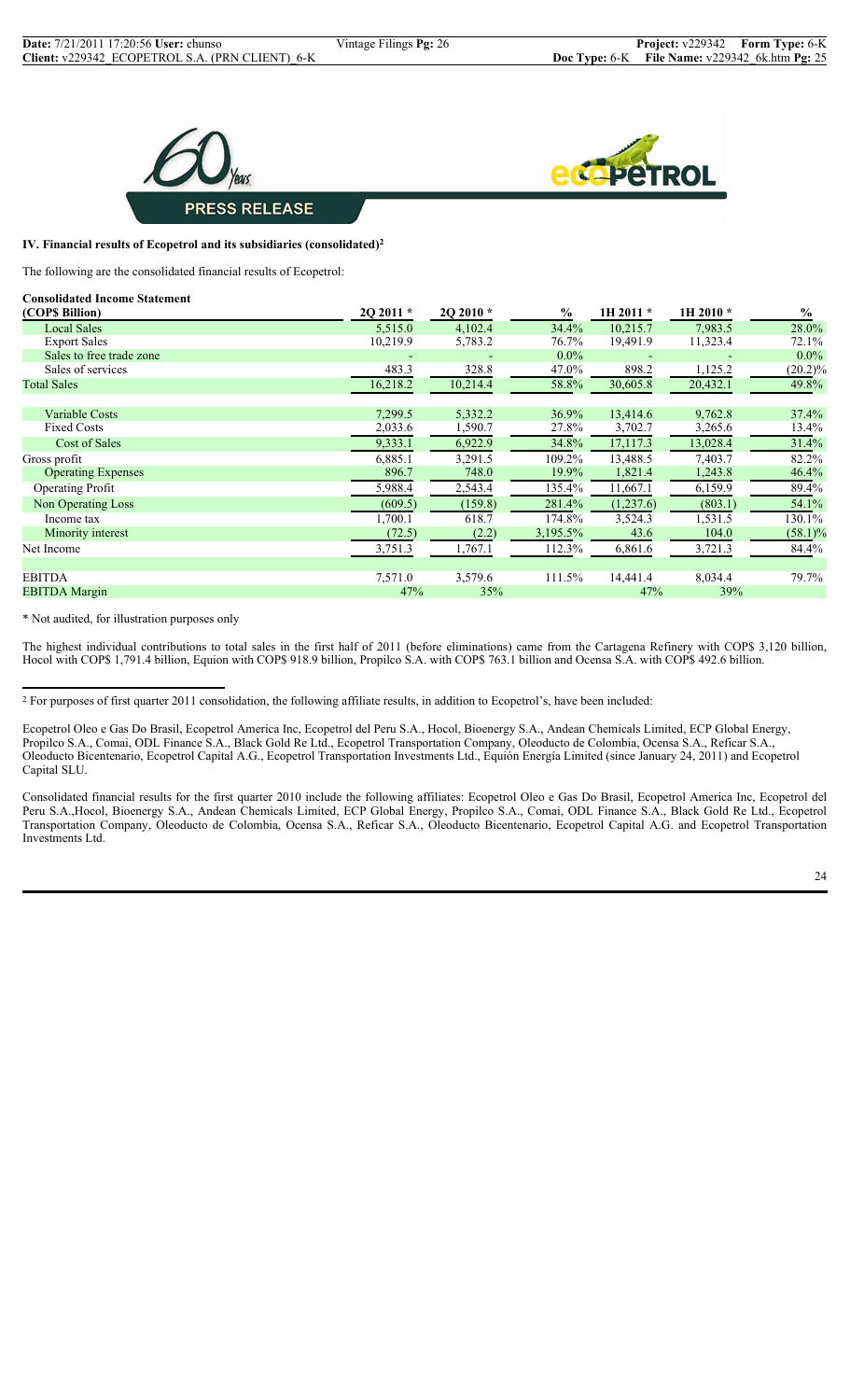

As of June 30, 2011, the main contributions from subsidiaries to consolidated net income came from Hocol with COP\$312.8 billion, Equion with COP\$72.8 billion, Ocensa S.A. with COP\$31.1 billion and ODL Finance with COP\$16.7 billion. The highest net loss was recorded by Ecopetrol America Inc. in the amount of COP\$ 95.3 billion.

Ecopetrol del Peru, Ecopetrol do Brasil, Ecopetrol America and Bioenergy have not reported earnings yet since they are either in the pre-operational stage or are carrying out exploratory activities that have not yielded production, with the exception of Ecopetrol America. In line with the foregoing, subsidiaries in the crude and product transport business report earnings for the consolidated corporate group by lowering transport costs.

Under the equity participation method, the following companies contributed to net income: Offshore International Group, COP\$ 51.6 billion and Invercolsa, COP\$ 39.6 billion. Transgas contributed a net loss of COP\$11.8 billion.

EBITDA for the second quarter of 2011 was COP\$ 7.571 billion, a 10% increase compared to the first quarter of the same year, which represents an EBITDA margin of 47%, due primarily to operating results.

| <b>Consolidated Balance Sheet</b>          |                     |                      |               |
|--------------------------------------------|---------------------|----------------------|---------------|
| (COP\$ Billion)                            | At June 30,<br>2011 | At March 31,<br>2011 | $\frac{6}{9}$ |
| <b>Current Assets</b>                      | 16.457.6            | 17,984.9             | $(8.5)\%$     |
| Long Term Assets                           | 63,069.7            | 60,230.6             | $4.7\%$       |
| <b>Total Assets</b>                        | 79,527.3            | 78,215.5             | $1.7\%$       |
| Current Liabilities                        | 18,363.5            | 21,373.1             | $(14.1)\%$    |
| Long Term Liabilities                      | 18,177.4            | 16,852.5             | $7.9\%$       |
| <b>Total Liabilities</b>                   | 36,540.9            | 38,225.6             | (4.4)%        |
| Equity                                     | 41,894.6            | 38,760.8             | 8.1%          |
| Minority interest                          | 1.091.9             | 1,229.2              | $(11.2)\%$    |
| Total Liabilities and Shareholders' Equity | 79,527.4            | 78,215.6             | $1.7\%$       |
| Debit Memorandum accounts                  | 123,225.6           | 123,225.5            |               |
| Credit Memorandum accounts                 | 94,294.5            | 100,058.9            |               |

## **V. Presentation of results**

On Tuesday, July 26, 2011, Ecopetrol's management will offer two webcast presentations to review the results for the second quarter of 2011:

| In Spanish                |  |
|---------------------------|--|
| July 26, 2011             |  |
| 1:30 p.m. Bogota-Lima     |  |
| 2:30 n m New York-Toronto |  |

**In Spanish In English** July 26, 2011 1:30 p.m. Bogota-Lima 3:00 pm Bogota-Lima 2:30 p.m. New York-Toronto 4:00 p.m. New York-Toronto

The webcast will be available on Ecopetrol's website: www.ecopetrol.com.co

Please access the site 10 minutes prior to the start of the presentation in order to download any necessary software. A copy of the webcast will remain available for one year after the live event.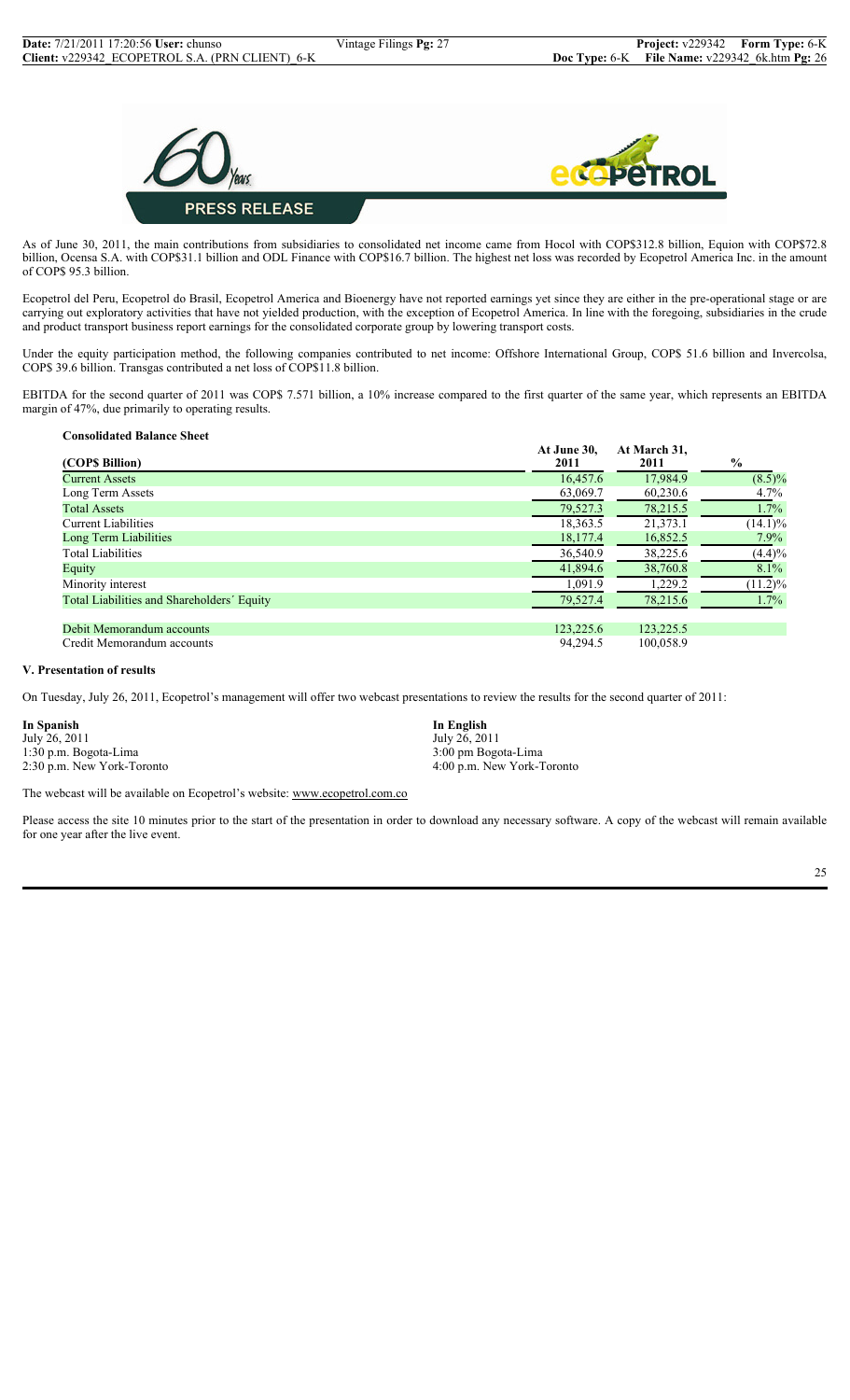

## **About Ecopetrol S.A.**

Ecopetrol S.A. (BVC: ECOPETROL; NYSE: EC; BVL: EC; TSX: ECP) is the largest company in Colombia in terms of revenue, profit, assets and shareholders' equity. Ecopetrol is Colombia's only vertically integrated crude oil and natural gas company with operations in Colombia, Brazil, Peru and the U.S. Gulf Coast. Its subsidiaries include Propilco, as well as Black Gold Re Ltda., Ecopetrol Oleo e Gas do Brazil Ltda., Ecopetrol America Inc., Ecopetrol del Peru S.A., Equión Energía Limited, Hocol, Andean Chemicals Limited, COMAI, Bioenergy S.A., ODL Finance S.A., ECP Global Energy, Ecopetrol Transportation Company, Ocensa S.A., Oleoducto de Colombia, Ecopetrol Transportation Investments, Ecopetrol Capital AG and Refineria de Cartagena. Ecopetrol is one of the 40 largest oil companies in the world and one of the four principal oil companies in Latin America. It is majority owned by the Republic of Colombia, and its shares are traded on the Bolsa de Valores de Colombia S.A. (BVC) under the symbol ECOPETROL, its ADRs are traded on the New York Stock Exchange (NYSE) under the symbol EC and the Toronto Stock Exchange (TCP) under the symbol ECP, and its shares are also on the Bolsa de Valores de Lima (BVL) under the symbol EC. The company divides its operations into four business segments that include exploration and production, refining and petrochemicals, transportation and market and supply.

For more information on Ecopetrol, visit www.ecopetrol.com.co

#### **Forward-looking statements**

This release contains forward-looking statements relating to the prospects of the business, estimates for operating and financial results, and those related to growth prospects of Ecopetrol. These are merely projections and, as such, are based exclusively on the expectations of management concerning the future of the business and its continued access to capital to fund the Company's business plan. Such forward-looking statements depend, substantially, on changes in market conditions, government regulations, competitive pressures, the performance of the Colombian economy and the industry, among other factors, therefore, they are subject to change without prior notice.

#### **Contact information:**

**Investor Relations Director** Alejandro Giraldo Telephone: +571-234-5190 Fax: +571-234-5628 E-mail: investors@ecopetrol.com.co

**Media Relations (Colombia)** Jorge Mauricio Tellez Telephone: + 571-234-4329 Fax: +571-234-4480 E-mail: mauricio.tellez@ecopetrol.com.co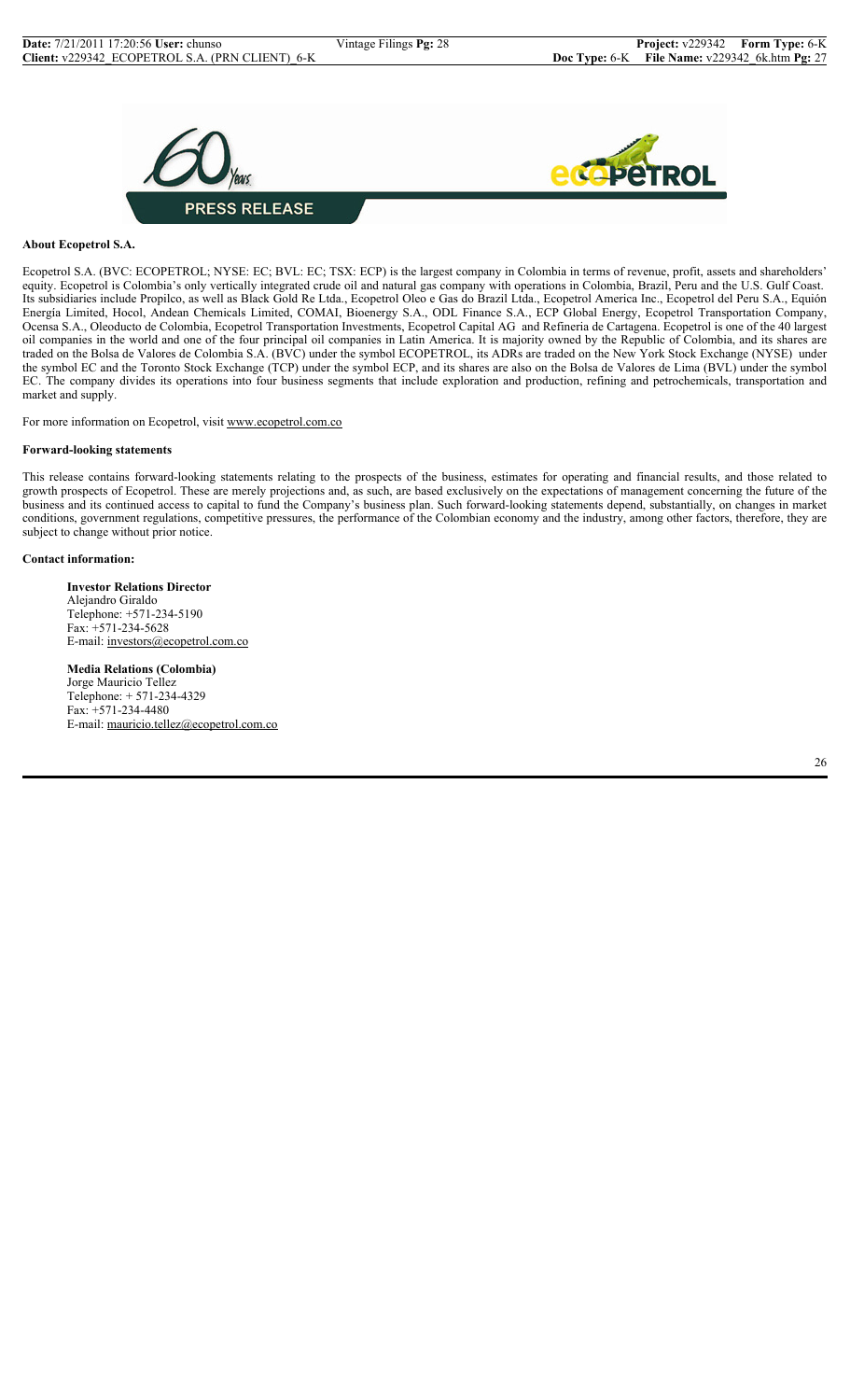



**VI. Exhibits**

## **Unaudited Income Statement Ecopetrol S.A.**

| <b>COPS Million</b>                    | 2O-2011                | 2Q-2010     | $\%$       | 1Q-2011     | 1H-2011                 | 1H-2010               | $\mathcal{V}_0$ |
|----------------------------------------|------------------------|-------------|------------|-------------|-------------------------|-----------------------|-----------------|
| <b>Income</b>                          |                        |             |            |             |                         |                       |                 |
| <b>Local Sales</b>                     | 4,412,864              | 3.372.841   | 30.8%      | 4.089.496   | 8.502.360               | 6.755.598             | 25.9%           |
| <b>Export Sales</b>                    | 7,617,575              | 3.996.948   | 90.6%      | 6,657,333   | 14,274,908              | 8.340.920             | 71.1%           |
| Sales to free trade zone               | 1,440,546              | 1,440,547   | $(0.0)\%$  | 1,302,488   | 2,743,034               | 2,136,822             | 28.4%           |
| Sale of Services                       | 350,885                | 322,847     | 8.7%       | 349,881     | 700,766                 | 641,450               | 9.2%            |
| <b>Total Income</b>                    | 13,821,870             | 9,133,183   | 51.3%      | 12,399,198  | 26,221,068              | 17,874,790            | 46.7%           |
| <b>Cost of Sales</b>                   |                        |             |            |             |                         |                       |                 |
| <b>Variable Costs</b>                  |                        |             |            |             |                         |                       |                 |
| Purchase of Hydrocarbons               | 3,092,681              | 2,247,894   | 37.6%      | 2,488,589   | 5,581,270               | 4.414.312             | 26.4%           |
| Amortization and Depletion             | 1,009,901              | 657,562     | 53.6%      | 750,185     | 1,760,086               | 1,276,129             | 37.9%           |
| Imported products                      | 1,475,373              | 1,148,515   | 28.5%      | 1,335,587   | 2,810,960               | 2,158,186             | 30.2%           |
| Hydrocarbon Transportation Services    | 243,412                | 162,254     | 50.0%      | 241,738     | 485,150                 | 357,729               | 35.6%           |
| Inventories                            | 159,738                | 223,804     | $(28.6)\%$ | (412,961)   | (253, 223)              | (62, 683)             | 304.0%          |
| Other                                  | 37,218                 | 68,833      | $(45.9)\%$ | 408,520     | 445,738                 | 202,711               | 119.9%          |
| <b>Fixed Costs</b>                     |                        |             |            |             |                         |                       |                 |
| Depreciation                           | 285,343                | 199,801     | 42.8%      | 271,640     | 556.983                 | 393,438               | 41.6%           |
| <b>Contracted Services</b>             | 607,249                | 465,077     | 30.6%      | 415,871     | 1,023,120               | 884,275               | 15.7%           |
| Maintenance                            | 267,929                | 213,664     | 25.4%      | 206,350     | 474,279                 | 360,507               | 31.6%           |
| <b>Labor Costs</b>                     | 255,577                | 232,742     | 9.8%       | 229,073     | 484,650                 | 484,037               | 0.1%            |
| Other                                  | 214,827                | 246,562     | $(12.9)\%$ | 160,751     | 375,578                 | 448,886               | $(16.3)\%$      |
| <b>Total Cost of Sales</b>             | 7,649,248              | 5,866,708   | 30.4%      | 6,095,343   | 13,744,591              | 10,917,527            | 25.9%           |
| <b>Gross Profits</b>                   | 6,172,622              | 3,266,475   | 89.0%      | 6,303,855   | 12,476,477              | 6,957,263             | 79.3%           |
| <b>Operating Expenses</b>              |                        |             |            |             |                         |                       |                 |
| Administration                         | 163,716                | 120,311     | 36.1%      | 128,109     | 291,825                 | 213,474               | 36.7%           |
| Selling expenses                       | 352,221                | 306,721     | 14.8%      | 307,792     | 660,013                 | 525,726               | 25.5%           |
| <b>Exploration and Projects</b>        | 206,131                | 146,284     | 40.9%      | 491,171     | 697,302                 | 326,694               | 113.4%          |
| <b>Operating Income</b>                | 5,450,554              | 2,693,159   | 102.4%     | 5,376,783   | 10,827,337              | 5,891,369             | 83.8%           |
| <b>Non Operating Income (expenses)</b> |                        |             |            |             |                         |                       |                 |
| <b>Financial Income</b>                | 1,153,622              | 1,207,951   | $(4.5)\%$  | 1,014,826   | 2,168,448               | 2,170,131             | $(0.1)\%$       |
| <b>Financial Expenses</b>              | (1,634,603)            | (1,073,701) | 52.2%      | (1,085,237) | (2,719,840)             | (2,079,580)           | 30.8%           |
| Interest expenses                      | (50, 340)              | (4,669)     | 978.2%     | (18,975)    | (69,315)                | (4,669)               | 1,384.6%        |
| Non Financial Income                   | 277,948                | 173,142     | 60.5%      | 265,637     | 543,585                 | 365,952               | 48.5%           |
| Non Financial Expenses                 | (319, 180)             | (474, 533)  | 32.7%      | (797, 484)  | (1, 116, 664)           | (1, 186, 870)         | 5.9%            |
| Results from Subsidiaries              | 102,141                | (113,914)   | 189.7%     | 336,698     | 438,839                 | 124,034               | 253.8%          |
|                                        |                        |             |            |             |                         |                       |                 |
| Income before income tax               | 4,980,142              | 2,407,435   | 106.9%     | 5,092,248   | 10,072,390              | 5,280,367             | 90.8%           |
| Provision for Income Tax               | 1,565,811              | 602,437     | 159.9%     | 1,687,571   | 3,253,382               | 1,378,703             | 136.0%          |
| Minority interest                      |                        |             | $0.0\%$    |             |                         |                       |                 |
| <b>Net Income</b>                      | 3,414,331              | 1,804,998   | 89.2%      | 3,404,677   | 6,819,008               | 3,901,664             | 74.8%           |
| <b>EBITDA</b>                          | 6,834,155              | 3,635,691   | 88.0%      | 6,489,294   | 13,323,449              | 7,742,141             | 72.1%           |
| <b>EBITDA MARGIN</b>                   | 49%                    | 40%         |            | 52%         | 51%                     | 43%                   |                 |
| <b>EARNINGS PER SHARE</b>              | $\mathcal{S}$<br>84.36 | 44.60<br>S  | 89.1% \$   | 84.12       | <sup>\$</sup><br>168.48 | <sup>S</sup><br>96.40 | 74.8%           |
|                                        |                        |             |            |             |                         |                       |                 |

27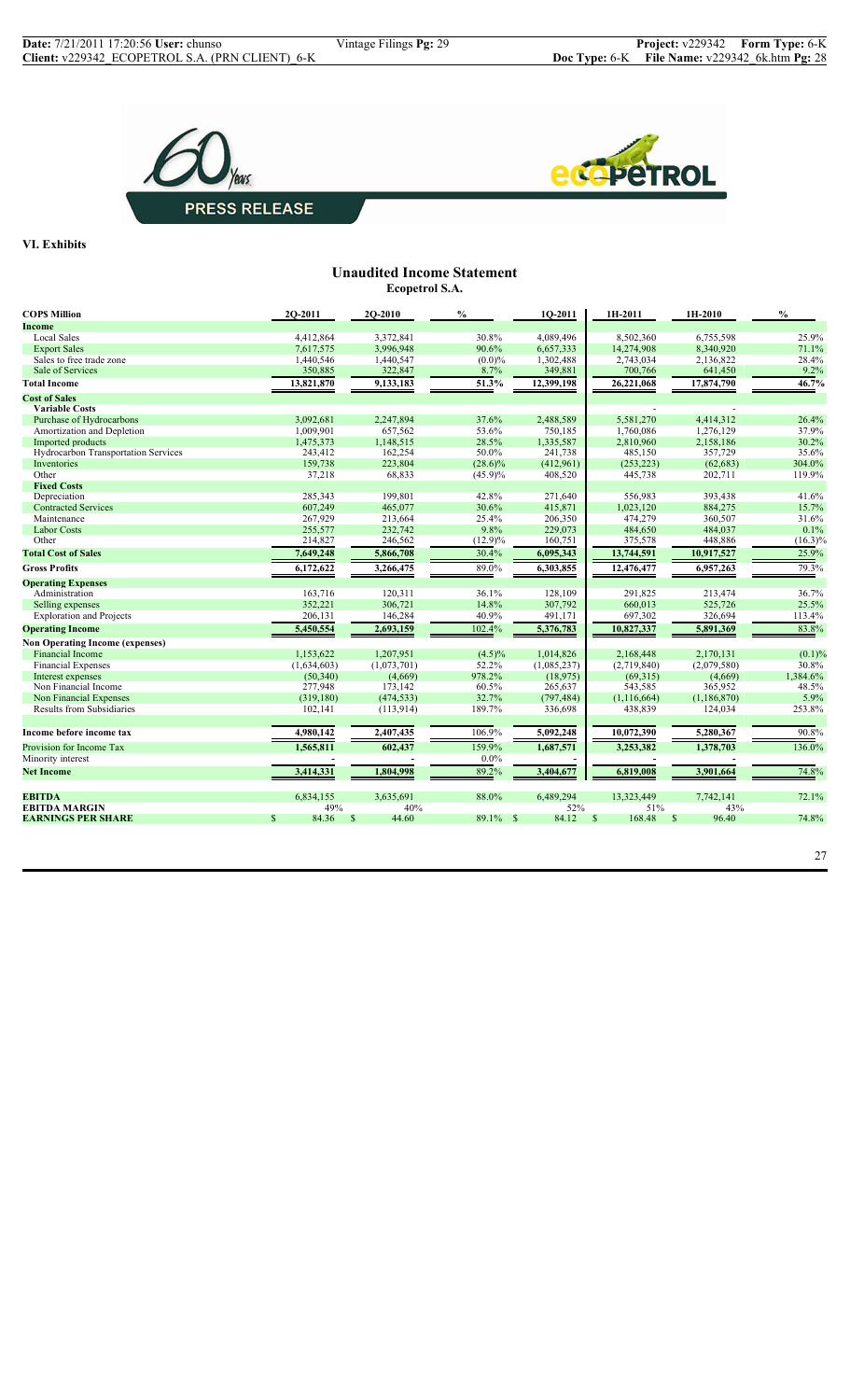



## **Unaudited Income Statement Ecopetrol Consolidated**

| Income<br><b>Local Sales</b><br>4,102,371<br>7,983,519<br>5.515.062<br>34.4%<br>4,700,646<br>10,215,708<br>28.0%<br>5,783,161<br>76.7%<br>9,272,067<br>11,323,417<br>72.1%<br><b>Export Sales</b><br>10,219,869<br>19,491,936<br>Sales to free trade zone<br>0.0%<br>$0.0\%$<br>Sale of Services<br>483,278<br>47.0%<br>898,248<br>$(20.2)\%$<br>328,811<br>414,970<br>1,125,178<br>58.8%<br>10,214,343<br>14,387,683<br>20,432,114<br>49.8%<br><b>Total Income</b><br>16,218,209<br>30,605,892<br><b>Cost of Sales</b><br><b>Variable Costs</b><br>2,863,218<br>28.5%<br>7,149,942<br>5,635,745<br>26.9%<br>Purchase of Hydrocarbons<br>3,679,313<br>3,470,629<br>1,137,885<br>786,369<br>44.7%<br>879,727<br>2,017,612<br>1,426,984<br>41.4%<br>Amortization and Depletion<br>2,077,996<br>1.445.074<br>43.8%<br>1,790,792<br>3,868,788<br>51.6%<br>Imported products<br>2,552,312<br>185,342<br>90.5%<br>Hydrocarbon Transportation Services<br>275,333<br>95,154<br>189.4%<br>460,675<br>241,800<br>169,587<br>176,537<br>(497,902)<br>219.1%<br>$(3.9)\%$<br>(328, 315)<br>(102, 883)<br>Inventories<br>Other<br>(40, 575)<br>(34, 138)<br>18.9%<br>286,454<br>245,879<br>8,806<br>2,692.2%<br><b>Fixed Costs</b><br>463,758<br>67.1%<br>890,725<br>649,647<br>37.1%<br>Depreciation<br>277,516<br>426,967<br>43.8%<br>25.7%<br><b>Contracted Services</b><br>620,204<br>431,152<br>429,020<br>1,049,224<br>834,886<br>21.8%<br>377,131<br>322,235<br>17.0%<br>290,175<br>667,306<br>548,019<br>Maintenance<br>275,084<br>11.3%<br>1.8%<br><b>Labor Costs</b><br>247,139<br>246,467<br>521,551<br>512,527<br>Other<br>297,460<br>312,690<br>$(4.9)\%$<br>276,473<br>573,933<br>$(20.3)\%$<br>720,490<br>34.8%<br>31.4%<br>9,333,176<br>6,922,946<br>7,784,144<br>17,117,320<br>13,028,333<br><b>Total Cost of Sales</b><br>$109.2\%$<br>6,603,539<br>$82.2\%$<br><b>Gross Profits</b><br>6,885,033<br>3,291,397<br>13,488,572<br>7,403,781<br><b>Operating Expenses</b><br>107.0%<br>93.5%<br>Administration<br>324.507<br>156,738<br>220,775<br>545,282<br>281,842<br>200,008<br>18.1%<br>187,009<br>423,126<br>20.1%<br>Selling expenses<br>236,117<br>352,264<br>39.9%<br><b>Exploration and Projects</b><br>336,049<br>391,249<br>516,912<br>852,961<br>609,686<br>$(14.1)\%$<br>2,543,402<br>5,678,843<br>89.4%<br><b>Operating Income</b><br>5,988,360<br>135.4%<br>11,667,203<br>6,159,989<br><b>Non Operating Income (expenses)</b><br><b>Financial Income</b><br>1,334,302<br>3.3%<br>1,355,804<br>$(1.6)\%$<br>1,143,247<br>2,477,549<br>2,398,456<br><b>Financial Expenses</b><br>51.3%<br>(1, 183, 305)<br>(2,949,723)<br>(2,275,464)<br>29.6%<br>(1,766,418)<br>(1,167,160)<br>96.7%<br>65.8%<br>(46,076)<br>(52, 735)<br>Interest expenses<br>(90,628)<br>(143, 363)<br>(86, 469)<br>Non Financial Income<br>305,599<br>203,010<br>50.5%<br>599,981<br>409,777<br>294,382<br>46.4%<br>2.2%<br>Non Financial Expenses<br>(392, 242)<br>(505, 388)<br>$(22.4)\%$<br>(829, 789)<br>(1,222,031)<br>(1,249,433)<br>94.7%<br>125.7%<br>5,378,973<br>2,383,592<br>5,356,856<br>Income before income tax<br>5,050,643<br>10,429,616<br>174.8%<br>1,824,175<br>130.1%<br><b>Provision for Income Tax</b><br>1,700,145<br>618,731<br>3,524,320<br>1,531,490<br>(72, 471)<br>(2,205)<br>3,186.7%<br>116,151<br>43,679<br>103,970<br>$(58.0)\%$<br><b>Minority interest</b><br>112.3%<br>84.4%<br>3,751,299<br>3,110,317<br>3,721,396<br><b>Net Income</b><br>1,767,066<br>6,861,617<br>111.5%<br>6,870,364<br>79.7%<br><b>EBITDA</b><br>7,571,045<br>3,579,622<br>14,441,409<br>8,034,354<br><b>EBITDA MARGIN</b><br>47%<br>35%<br>48%<br>47%<br>39% | <b>COPS Million</b> | $20-2011*$ | $2Q-2010*$ | $\frac{0}{0}$ | $1Q-2011*$ | $1H-2011*$ | $1H-2010*$ | $\frac{0}{0}$ |
|--------------------------------------------------------------------------------------------------------------------------------------------------------------------------------------------------------------------------------------------------------------------------------------------------------------------------------------------------------------------------------------------------------------------------------------------------------------------------------------------------------------------------------------------------------------------------------------------------------------------------------------------------------------------------------------------------------------------------------------------------------------------------------------------------------------------------------------------------------------------------------------------------------------------------------------------------------------------------------------------------------------------------------------------------------------------------------------------------------------------------------------------------------------------------------------------------------------------------------------------------------------------------------------------------------------------------------------------------------------------------------------------------------------------------------------------------------------------------------------------------------------------------------------------------------------------------------------------------------------------------------------------------------------------------------------------------------------------------------------------------------------------------------------------------------------------------------------------------------------------------------------------------------------------------------------------------------------------------------------------------------------------------------------------------------------------------------------------------------------------------------------------------------------------------------------------------------------------------------------------------------------------------------------------------------------------------------------------------------------------------------------------------------------------------------------------------------------------------------------------------------------------------------------------------------------------------------------------------------------------------------------------------------------------------------------------------------------------------------------------------------------------------------------------------------------------------------------------------------------------------------------------------------------------------------------------------------------------------------------------------------------------------------------------------------------------------------------------------------------------------------------------------------------------------------------------------------------------------------------------------------------------------------------------------------------------------------------------------------------------------------------------------------------------------------------------------------------------------------------------------------------------------------------------------------------------------------------------------------------------------------------------------------------|---------------------|------------|------------|---------------|------------|------------|------------|---------------|
|                                                                                                                                                                                                                                                                                                                                                                                                                                                                                                                                                                                                                                                                                                                                                                                                                                                                                                                                                                                                                                                                                                                                                                                                                                                                                                                                                                                                                                                                                                                                                                                                                                                                                                                                                                                                                                                                                                                                                                                                                                                                                                                                                                                                                                                                                                                                                                                                                                                                                                                                                                                                                                                                                                                                                                                                                                                                                                                                                                                                                                                                                                                                                                                                                                                                                                                                                                                                                                                                                                                                                                                                                                                              |                     |            |            |               |            |            |            |               |
|                                                                                                                                                                                                                                                                                                                                                                                                                                                                                                                                                                                                                                                                                                                                                                                                                                                                                                                                                                                                                                                                                                                                                                                                                                                                                                                                                                                                                                                                                                                                                                                                                                                                                                                                                                                                                                                                                                                                                                                                                                                                                                                                                                                                                                                                                                                                                                                                                                                                                                                                                                                                                                                                                                                                                                                                                                                                                                                                                                                                                                                                                                                                                                                                                                                                                                                                                                                                                                                                                                                                                                                                                                                              |                     |            |            |               |            |            |            |               |
|                                                                                                                                                                                                                                                                                                                                                                                                                                                                                                                                                                                                                                                                                                                                                                                                                                                                                                                                                                                                                                                                                                                                                                                                                                                                                                                                                                                                                                                                                                                                                                                                                                                                                                                                                                                                                                                                                                                                                                                                                                                                                                                                                                                                                                                                                                                                                                                                                                                                                                                                                                                                                                                                                                                                                                                                                                                                                                                                                                                                                                                                                                                                                                                                                                                                                                                                                                                                                                                                                                                                                                                                                                                              |                     |            |            |               |            |            |            |               |
|                                                                                                                                                                                                                                                                                                                                                                                                                                                                                                                                                                                                                                                                                                                                                                                                                                                                                                                                                                                                                                                                                                                                                                                                                                                                                                                                                                                                                                                                                                                                                                                                                                                                                                                                                                                                                                                                                                                                                                                                                                                                                                                                                                                                                                                                                                                                                                                                                                                                                                                                                                                                                                                                                                                                                                                                                                                                                                                                                                                                                                                                                                                                                                                                                                                                                                                                                                                                                                                                                                                                                                                                                                                              |                     |            |            |               |            |            |            |               |
|                                                                                                                                                                                                                                                                                                                                                                                                                                                                                                                                                                                                                                                                                                                                                                                                                                                                                                                                                                                                                                                                                                                                                                                                                                                                                                                                                                                                                                                                                                                                                                                                                                                                                                                                                                                                                                                                                                                                                                                                                                                                                                                                                                                                                                                                                                                                                                                                                                                                                                                                                                                                                                                                                                                                                                                                                                                                                                                                                                                                                                                                                                                                                                                                                                                                                                                                                                                                                                                                                                                                                                                                                                                              |                     |            |            |               |            |            |            |               |
|                                                                                                                                                                                                                                                                                                                                                                                                                                                                                                                                                                                                                                                                                                                                                                                                                                                                                                                                                                                                                                                                                                                                                                                                                                                                                                                                                                                                                                                                                                                                                                                                                                                                                                                                                                                                                                                                                                                                                                                                                                                                                                                                                                                                                                                                                                                                                                                                                                                                                                                                                                                                                                                                                                                                                                                                                                                                                                                                                                                                                                                                                                                                                                                                                                                                                                                                                                                                                                                                                                                                                                                                                                                              |                     |            |            |               |            |            |            |               |
|                                                                                                                                                                                                                                                                                                                                                                                                                                                                                                                                                                                                                                                                                                                                                                                                                                                                                                                                                                                                                                                                                                                                                                                                                                                                                                                                                                                                                                                                                                                                                                                                                                                                                                                                                                                                                                                                                                                                                                                                                                                                                                                                                                                                                                                                                                                                                                                                                                                                                                                                                                                                                                                                                                                                                                                                                                                                                                                                                                                                                                                                                                                                                                                                                                                                                                                                                                                                                                                                                                                                                                                                                                                              |                     |            |            |               |            |            |            |               |
|                                                                                                                                                                                                                                                                                                                                                                                                                                                                                                                                                                                                                                                                                                                                                                                                                                                                                                                                                                                                                                                                                                                                                                                                                                                                                                                                                                                                                                                                                                                                                                                                                                                                                                                                                                                                                                                                                                                                                                                                                                                                                                                                                                                                                                                                                                                                                                                                                                                                                                                                                                                                                                                                                                                                                                                                                                                                                                                                                                                                                                                                                                                                                                                                                                                                                                                                                                                                                                                                                                                                                                                                                                                              |                     |            |            |               |            |            |            |               |
|                                                                                                                                                                                                                                                                                                                                                                                                                                                                                                                                                                                                                                                                                                                                                                                                                                                                                                                                                                                                                                                                                                                                                                                                                                                                                                                                                                                                                                                                                                                                                                                                                                                                                                                                                                                                                                                                                                                                                                                                                                                                                                                                                                                                                                                                                                                                                                                                                                                                                                                                                                                                                                                                                                                                                                                                                                                                                                                                                                                                                                                                                                                                                                                                                                                                                                                                                                                                                                                                                                                                                                                                                                                              |                     |            |            |               |            |            |            |               |
|                                                                                                                                                                                                                                                                                                                                                                                                                                                                                                                                                                                                                                                                                                                                                                                                                                                                                                                                                                                                                                                                                                                                                                                                                                                                                                                                                                                                                                                                                                                                                                                                                                                                                                                                                                                                                                                                                                                                                                                                                                                                                                                                                                                                                                                                                                                                                                                                                                                                                                                                                                                                                                                                                                                                                                                                                                                                                                                                                                                                                                                                                                                                                                                                                                                                                                                                                                                                                                                                                                                                                                                                                                                              |                     |            |            |               |            |            |            |               |
|                                                                                                                                                                                                                                                                                                                                                                                                                                                                                                                                                                                                                                                                                                                                                                                                                                                                                                                                                                                                                                                                                                                                                                                                                                                                                                                                                                                                                                                                                                                                                                                                                                                                                                                                                                                                                                                                                                                                                                                                                                                                                                                                                                                                                                                                                                                                                                                                                                                                                                                                                                                                                                                                                                                                                                                                                                                                                                                                                                                                                                                                                                                                                                                                                                                                                                                                                                                                                                                                                                                                                                                                                                                              |                     |            |            |               |            |            |            |               |
|                                                                                                                                                                                                                                                                                                                                                                                                                                                                                                                                                                                                                                                                                                                                                                                                                                                                                                                                                                                                                                                                                                                                                                                                                                                                                                                                                                                                                                                                                                                                                                                                                                                                                                                                                                                                                                                                                                                                                                                                                                                                                                                                                                                                                                                                                                                                                                                                                                                                                                                                                                                                                                                                                                                                                                                                                                                                                                                                                                                                                                                                                                                                                                                                                                                                                                                                                                                                                                                                                                                                                                                                                                                              |                     |            |            |               |            |            |            |               |
|                                                                                                                                                                                                                                                                                                                                                                                                                                                                                                                                                                                                                                                                                                                                                                                                                                                                                                                                                                                                                                                                                                                                                                                                                                                                                                                                                                                                                                                                                                                                                                                                                                                                                                                                                                                                                                                                                                                                                                                                                                                                                                                                                                                                                                                                                                                                                                                                                                                                                                                                                                                                                                                                                                                                                                                                                                                                                                                                                                                                                                                                                                                                                                                                                                                                                                                                                                                                                                                                                                                                                                                                                                                              |                     |            |            |               |            |            |            |               |
|                                                                                                                                                                                                                                                                                                                                                                                                                                                                                                                                                                                                                                                                                                                                                                                                                                                                                                                                                                                                                                                                                                                                                                                                                                                                                                                                                                                                                                                                                                                                                                                                                                                                                                                                                                                                                                                                                                                                                                                                                                                                                                                                                                                                                                                                                                                                                                                                                                                                                                                                                                                                                                                                                                                                                                                                                                                                                                                                                                                                                                                                                                                                                                                                                                                                                                                                                                                                                                                                                                                                                                                                                                                              |                     |            |            |               |            |            |            |               |
|                                                                                                                                                                                                                                                                                                                                                                                                                                                                                                                                                                                                                                                                                                                                                                                                                                                                                                                                                                                                                                                                                                                                                                                                                                                                                                                                                                                                                                                                                                                                                                                                                                                                                                                                                                                                                                                                                                                                                                                                                                                                                                                                                                                                                                                                                                                                                                                                                                                                                                                                                                                                                                                                                                                                                                                                                                                                                                                                                                                                                                                                                                                                                                                                                                                                                                                                                                                                                                                                                                                                                                                                                                                              |                     |            |            |               |            |            |            |               |
|                                                                                                                                                                                                                                                                                                                                                                                                                                                                                                                                                                                                                                                                                                                                                                                                                                                                                                                                                                                                                                                                                                                                                                                                                                                                                                                                                                                                                                                                                                                                                                                                                                                                                                                                                                                                                                                                                                                                                                                                                                                                                                                                                                                                                                                                                                                                                                                                                                                                                                                                                                                                                                                                                                                                                                                                                                                                                                                                                                                                                                                                                                                                                                                                                                                                                                                                                                                                                                                                                                                                                                                                                                                              |                     |            |            |               |            |            |            |               |
|                                                                                                                                                                                                                                                                                                                                                                                                                                                                                                                                                                                                                                                                                                                                                                                                                                                                                                                                                                                                                                                                                                                                                                                                                                                                                                                                                                                                                                                                                                                                                                                                                                                                                                                                                                                                                                                                                                                                                                                                                                                                                                                                                                                                                                                                                                                                                                                                                                                                                                                                                                                                                                                                                                                                                                                                                                                                                                                                                                                                                                                                                                                                                                                                                                                                                                                                                                                                                                                                                                                                                                                                                                                              |                     |            |            |               |            |            |            |               |
|                                                                                                                                                                                                                                                                                                                                                                                                                                                                                                                                                                                                                                                                                                                                                                                                                                                                                                                                                                                                                                                                                                                                                                                                                                                                                                                                                                                                                                                                                                                                                                                                                                                                                                                                                                                                                                                                                                                                                                                                                                                                                                                                                                                                                                                                                                                                                                                                                                                                                                                                                                                                                                                                                                                                                                                                                                                                                                                                                                                                                                                                                                                                                                                                                                                                                                                                                                                                                                                                                                                                                                                                                                                              |                     |            |            |               |            |            |            |               |
|                                                                                                                                                                                                                                                                                                                                                                                                                                                                                                                                                                                                                                                                                                                                                                                                                                                                                                                                                                                                                                                                                                                                                                                                                                                                                                                                                                                                                                                                                                                                                                                                                                                                                                                                                                                                                                                                                                                                                                                                                                                                                                                                                                                                                                                                                                                                                                                                                                                                                                                                                                                                                                                                                                                                                                                                                                                                                                                                                                                                                                                                                                                                                                                                                                                                                                                                                                                                                                                                                                                                                                                                                                                              |                     |            |            |               |            |            |            |               |
|                                                                                                                                                                                                                                                                                                                                                                                                                                                                                                                                                                                                                                                                                                                                                                                                                                                                                                                                                                                                                                                                                                                                                                                                                                                                                                                                                                                                                                                                                                                                                                                                                                                                                                                                                                                                                                                                                                                                                                                                                                                                                                                                                                                                                                                                                                                                                                                                                                                                                                                                                                                                                                                                                                                                                                                                                                                                                                                                                                                                                                                                                                                                                                                                                                                                                                                                                                                                                                                                                                                                                                                                                                                              |                     |            |            |               |            |            |            |               |
|                                                                                                                                                                                                                                                                                                                                                                                                                                                                                                                                                                                                                                                                                                                                                                                                                                                                                                                                                                                                                                                                                                                                                                                                                                                                                                                                                                                                                                                                                                                                                                                                                                                                                                                                                                                                                                                                                                                                                                                                                                                                                                                                                                                                                                                                                                                                                                                                                                                                                                                                                                                                                                                                                                                                                                                                                                                                                                                                                                                                                                                                                                                                                                                                                                                                                                                                                                                                                                                                                                                                                                                                                                                              |                     |            |            |               |            |            |            |               |
|                                                                                                                                                                                                                                                                                                                                                                                                                                                                                                                                                                                                                                                                                                                                                                                                                                                                                                                                                                                                                                                                                                                                                                                                                                                                                                                                                                                                                                                                                                                                                                                                                                                                                                                                                                                                                                                                                                                                                                                                                                                                                                                                                                                                                                                                                                                                                                                                                                                                                                                                                                                                                                                                                                                                                                                                                                                                                                                                                                                                                                                                                                                                                                                                                                                                                                                                                                                                                                                                                                                                                                                                                                                              |                     |            |            |               |            |            |            |               |
|                                                                                                                                                                                                                                                                                                                                                                                                                                                                                                                                                                                                                                                                                                                                                                                                                                                                                                                                                                                                                                                                                                                                                                                                                                                                                                                                                                                                                                                                                                                                                                                                                                                                                                                                                                                                                                                                                                                                                                                                                                                                                                                                                                                                                                                                                                                                                                                                                                                                                                                                                                                                                                                                                                                                                                                                                                                                                                                                                                                                                                                                                                                                                                                                                                                                                                                                                                                                                                                                                                                                                                                                                                                              |                     |            |            |               |            |            |            |               |
|                                                                                                                                                                                                                                                                                                                                                                                                                                                                                                                                                                                                                                                                                                                                                                                                                                                                                                                                                                                                                                                                                                                                                                                                                                                                                                                                                                                                                                                                                                                                                                                                                                                                                                                                                                                                                                                                                                                                                                                                                                                                                                                                                                                                                                                                                                                                                                                                                                                                                                                                                                                                                                                                                                                                                                                                                                                                                                                                                                                                                                                                                                                                                                                                                                                                                                                                                                                                                                                                                                                                                                                                                                                              |                     |            |            |               |            |            |            |               |
|                                                                                                                                                                                                                                                                                                                                                                                                                                                                                                                                                                                                                                                                                                                                                                                                                                                                                                                                                                                                                                                                                                                                                                                                                                                                                                                                                                                                                                                                                                                                                                                                                                                                                                                                                                                                                                                                                                                                                                                                                                                                                                                                                                                                                                                                                                                                                                                                                                                                                                                                                                                                                                                                                                                                                                                                                                                                                                                                                                                                                                                                                                                                                                                                                                                                                                                                                                                                                                                                                                                                                                                                                                                              |                     |            |            |               |            |            |            |               |
|                                                                                                                                                                                                                                                                                                                                                                                                                                                                                                                                                                                                                                                                                                                                                                                                                                                                                                                                                                                                                                                                                                                                                                                                                                                                                                                                                                                                                                                                                                                                                                                                                                                                                                                                                                                                                                                                                                                                                                                                                                                                                                                                                                                                                                                                                                                                                                                                                                                                                                                                                                                                                                                                                                                                                                                                                                                                                                                                                                                                                                                                                                                                                                                                                                                                                                                                                                                                                                                                                                                                                                                                                                                              |                     |            |            |               |            |            |            |               |
|                                                                                                                                                                                                                                                                                                                                                                                                                                                                                                                                                                                                                                                                                                                                                                                                                                                                                                                                                                                                                                                                                                                                                                                                                                                                                                                                                                                                                                                                                                                                                                                                                                                                                                                                                                                                                                                                                                                                                                                                                                                                                                                                                                                                                                                                                                                                                                                                                                                                                                                                                                                                                                                                                                                                                                                                                                                                                                                                                                                                                                                                                                                                                                                                                                                                                                                                                                                                                                                                                                                                                                                                                                                              |                     |            |            |               |            |            |            |               |
|                                                                                                                                                                                                                                                                                                                                                                                                                                                                                                                                                                                                                                                                                                                                                                                                                                                                                                                                                                                                                                                                                                                                                                                                                                                                                                                                                                                                                                                                                                                                                                                                                                                                                                                                                                                                                                                                                                                                                                                                                                                                                                                                                                                                                                                                                                                                                                                                                                                                                                                                                                                                                                                                                                                                                                                                                                                                                                                                                                                                                                                                                                                                                                                                                                                                                                                                                                                                                                                                                                                                                                                                                                                              |                     |            |            |               |            |            |            |               |
|                                                                                                                                                                                                                                                                                                                                                                                                                                                                                                                                                                                                                                                                                                                                                                                                                                                                                                                                                                                                                                                                                                                                                                                                                                                                                                                                                                                                                                                                                                                                                                                                                                                                                                                                                                                                                                                                                                                                                                                                                                                                                                                                                                                                                                                                                                                                                                                                                                                                                                                                                                                                                                                                                                                                                                                                                                                                                                                                                                                                                                                                                                                                                                                                                                                                                                                                                                                                                                                                                                                                                                                                                                                              |                     |            |            |               |            |            |            |               |
|                                                                                                                                                                                                                                                                                                                                                                                                                                                                                                                                                                                                                                                                                                                                                                                                                                                                                                                                                                                                                                                                                                                                                                                                                                                                                                                                                                                                                                                                                                                                                                                                                                                                                                                                                                                                                                                                                                                                                                                                                                                                                                                                                                                                                                                                                                                                                                                                                                                                                                                                                                                                                                                                                                                                                                                                                                                                                                                                                                                                                                                                                                                                                                                                                                                                                                                                                                                                                                                                                                                                                                                                                                                              |                     |            |            |               |            |            |            |               |
|                                                                                                                                                                                                                                                                                                                                                                                                                                                                                                                                                                                                                                                                                                                                                                                                                                                                                                                                                                                                                                                                                                                                                                                                                                                                                                                                                                                                                                                                                                                                                                                                                                                                                                                                                                                                                                                                                                                                                                                                                                                                                                                                                                                                                                                                                                                                                                                                                                                                                                                                                                                                                                                                                                                                                                                                                                                                                                                                                                                                                                                                                                                                                                                                                                                                                                                                                                                                                                                                                                                                                                                                                                                              |                     |            |            |               |            |            |            |               |
|                                                                                                                                                                                                                                                                                                                                                                                                                                                                                                                                                                                                                                                                                                                                                                                                                                                                                                                                                                                                                                                                                                                                                                                                                                                                                                                                                                                                                                                                                                                                                                                                                                                                                                                                                                                                                                                                                                                                                                                                                                                                                                                                                                                                                                                                                                                                                                                                                                                                                                                                                                                                                                                                                                                                                                                                                                                                                                                                                                                                                                                                                                                                                                                                                                                                                                                                                                                                                                                                                                                                                                                                                                                              |                     |            |            |               |            |            |            |               |
|                                                                                                                                                                                                                                                                                                                                                                                                                                                                                                                                                                                                                                                                                                                                                                                                                                                                                                                                                                                                                                                                                                                                                                                                                                                                                                                                                                                                                                                                                                                                                                                                                                                                                                                                                                                                                                                                                                                                                                                                                                                                                                                                                                                                                                                                                                                                                                                                                                                                                                                                                                                                                                                                                                                                                                                                                                                                                                                                                                                                                                                                                                                                                                                                                                                                                                                                                                                                                                                                                                                                                                                                                                                              |                     |            |            |               |            |            |            |               |
|                                                                                                                                                                                                                                                                                                                                                                                                                                                                                                                                                                                                                                                                                                                                                                                                                                                                                                                                                                                                                                                                                                                                                                                                                                                                                                                                                                                                                                                                                                                                                                                                                                                                                                                                                                                                                                                                                                                                                                                                                                                                                                                                                                                                                                                                                                                                                                                                                                                                                                                                                                                                                                                                                                                                                                                                                                                                                                                                                                                                                                                                                                                                                                                                                                                                                                                                                                                                                                                                                                                                                                                                                                                              |                     |            |            |               |            |            |            |               |
|                                                                                                                                                                                                                                                                                                                                                                                                                                                                                                                                                                                                                                                                                                                                                                                                                                                                                                                                                                                                                                                                                                                                                                                                                                                                                                                                                                                                                                                                                                                                                                                                                                                                                                                                                                                                                                                                                                                                                                                                                                                                                                                                                                                                                                                                                                                                                                                                                                                                                                                                                                                                                                                                                                                                                                                                                                                                                                                                                                                                                                                                                                                                                                                                                                                                                                                                                                                                                                                                                                                                                                                                                                                              |                     |            |            |               |            |            |            |               |
|                                                                                                                                                                                                                                                                                                                                                                                                                                                                                                                                                                                                                                                                                                                                                                                                                                                                                                                                                                                                                                                                                                                                                                                                                                                                                                                                                                                                                                                                                                                                                                                                                                                                                                                                                                                                                                                                                                                                                                                                                                                                                                                                                                                                                                                                                                                                                                                                                                                                                                                                                                                                                                                                                                                                                                                                                                                                                                                                                                                                                                                                                                                                                                                                                                                                                                                                                                                                                                                                                                                                                                                                                                                              |                     |            |            |               |            |            |            |               |
|                                                                                                                                                                                                                                                                                                                                                                                                                                                                                                                                                                                                                                                                                                                                                                                                                                                                                                                                                                                                                                                                                                                                                                                                                                                                                                                                                                                                                                                                                                                                                                                                                                                                                                                                                                                                                                                                                                                                                                                                                                                                                                                                                                                                                                                                                                                                                                                                                                                                                                                                                                                                                                                                                                                                                                                                                                                                                                                                                                                                                                                                                                                                                                                                                                                                                                                                                                                                                                                                                                                                                                                                                                                              |                     |            |            |               |            |            |            |               |
|                                                                                                                                                                                                                                                                                                                                                                                                                                                                                                                                                                                                                                                                                                                                                                                                                                                                                                                                                                                                                                                                                                                                                                                                                                                                                                                                                                                                                                                                                                                                                                                                                                                                                                                                                                                                                                                                                                                                                                                                                                                                                                                                                                                                                                                                                                                                                                                                                                                                                                                                                                                                                                                                                                                                                                                                                                                                                                                                                                                                                                                                                                                                                                                                                                                                                                                                                                                                                                                                                                                                                                                                                                                              |                     |            |            |               |            |            |            |               |
|                                                                                                                                                                                                                                                                                                                                                                                                                                                                                                                                                                                                                                                                                                                                                                                                                                                                                                                                                                                                                                                                                                                                                                                                                                                                                                                                                                                                                                                                                                                                                                                                                                                                                                                                                                                                                                                                                                                                                                                                                                                                                                                                                                                                                                                                                                                                                                                                                                                                                                                                                                                                                                                                                                                                                                                                                                                                                                                                                                                                                                                                                                                                                                                                                                                                                                                                                                                                                                                                                                                                                                                                                                                              |                     |            |            |               |            |            |            |               |
|                                                                                                                                                                                                                                                                                                                                                                                                                                                                                                                                                                                                                                                                                                                                                                                                                                                                                                                                                                                                                                                                                                                                                                                                                                                                                                                                                                                                                                                                                                                                                                                                                                                                                                                                                                                                                                                                                                                                                                                                                                                                                                                                                                                                                                                                                                                                                                                                                                                                                                                                                                                                                                                                                                                                                                                                                                                                                                                                                                                                                                                                                                                                                                                                                                                                                                                                                                                                                                                                                                                                                                                                                                                              |                     |            |            |               |            |            |            |               |

#### **Notes**

\* According to the Public Accounting Framework, Colombian companies only have the obligation to consolidate their financial statements at the end of each fiscal year. Therefore, the quarterly figures in this report are not audited and they do not constitute a formal consolidation of Ecopetrol's financial statements though they do adjust to the methodology defined for this purpose.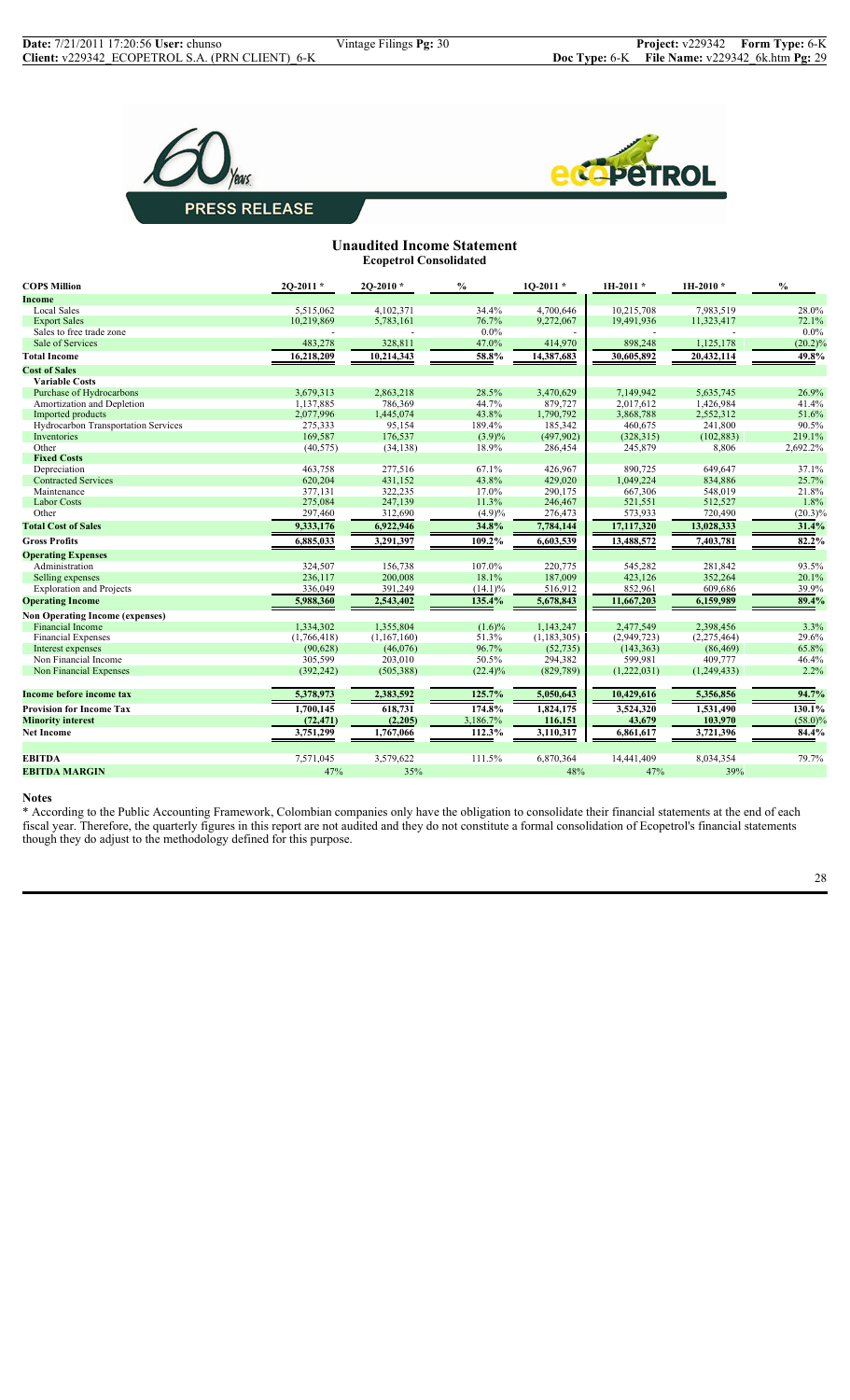



**Balance Sheet Unaudited**

|                                                   |                  | Ecopetrol S.A.    |            | <b>Ecopetrol Consolidated</b> |                                    |               |
|---------------------------------------------------|------------------|-------------------|------------|-------------------------------|------------------------------------|---------------|
|                                                   | At June 30, 2011 | At March 31, 2011 | $\%$       |                               | At June 30, 2011 At March 31, 2011 | $\frac{0}{0}$ |
| <b>COPS Million</b>                               |                  |                   |            |                               |                                    |               |
| <b>Assets</b>                                     |                  |                   |            |                               |                                    |               |
| <b>Current Assets</b>                             |                  |                   |            |                               |                                    |               |
| Cash and cash equivalents                         | 2,995,118        | 3,637,777         | (17.7)%    | 4,957,467                     | 5,706,403                          | $(13.1)\%$    |
| Investments                                       | 2,173,309        | 1,574,285         | 38.1%      | 2,226,850                     | 1,717,685                          | 29.6%         |
| Accounts and notes receivable                     | 4.374.300        | 3,986,025         | 9.7%       | 3,392,426                     | 4,589,625                          | $(26.1)\%$    |
| Inventories                                       | 2,136,330        | 2,272,006         | $(6.0)\%$  | 2,583,062                     | 2,675,282                          | $(3.4)\%$     |
| Other                                             | 2,686,344        | 2,386,035         | 12.6%      | 3,297,832                     | 3,295,952                          | 0.1%          |
| <b>Total Current Assets</b>                       | 14,365,401       | 13,856,128        | 3.7%       | 16,457,637                    | 17,984,947                         | $(8.5)\%$     |
| <b>Non Current Assets</b>                         |                  |                   |            |                               |                                    |               |
| Investments                                       | 11,761,018       | 12,682,253        | $(7.3)\%$  | 4,034,524                     | 4,954,518                          | $(18.6)\%$    |
| Accounts and notes receivable                     | 2,816,057        | 2,743,968         | 2.6%       | 2,267,769                     | 547,894                            | 313.9%        |
| Property, plant and equipment, net                | 16,579,532       | 15,482,710        | 7.1%       | 25,317,326                    | 23,504,587                         | 7.7%          |
| Natural and environmental properties, Net         | 11,029,354       | 10,709,079        | 3.0%       | 12,549,054                    | 12,148,932                         | 3.3%          |
| Other                                             | 17,480,556       | 17,753,049        | $(1.5)\%$  | 18,901,043                    | 19,074,705                         | (0.9)%        |
| <b>Total Non Current Assets</b>                   | 59,666,517       | 59,371,059        | 0.5%       | 63,069,716                    | 60,230,636                         | 4.7%          |
| <b>Total Assets</b>                               | 74,031,918       | 73,227,187        | 1.1%       | 79,527,353                    | 78,215,583                         | 1.7%          |
| <b>Liabilities and Equity</b>                     |                  |                   |            |                               |                                    |               |
| <b>Current Liabilities</b>                        |                  |                   |            |                               |                                    |               |
| Financial obligations                             | 832,591          | 774,538           | 7.5%       | 1,191,631                     | 1,152,707                          | 3.4%          |
| Accounts payable and related parties              | 10,569,004       | 11,412,369        | (7.4)%     | 9,861,940                     | 11,195,462                         | (11.9)%       |
| Estimated liabilities and provisions              | 941,701          | 925,128           | 1.8%       | 1,483,517                     | 1,361,711                          | 8.9%          |
| Other                                             | 3.944.043        | 6,905,900         | $(42.9)\%$ | 5,826,368                     | 7,663,186                          | $(24.0)\%$    |
| <b>Total Current Liabilities</b>                  | 16,287,339       | 20,017,935        | $(18.6)\%$ | 18,363,456                    | 21,373,066                         | $(14.1)\%$    |
| <b>Long Term Liabilities</b>                      |                  |                   |            |                               |                                    |               |
| Financial obligations                             | 5.576.782        | 5,779,395         | $(3.5)\%$  | 7,887,384                     | 7,681,886                          | 2.7%          |
| Labor and pension plan obligations                | 2,927,645        | 2,866,654         | 2.1%       | 2,936,134                     | 2,875,143                          | 2.1%          |
| Estimated liabilities and provisions              | 3,591,150        | 3,343,600         | 7.4%       | 3,863,821                     | 3,709,709                          | 4.2%          |
| Other                                             | 3,505,346        | 2,205,605         | 58.9%      | 3,490,049                     | 2,585,747                          | 35.0%         |
| <b>Total Long Term Liabilities</b>                | 15,600,923       | 14,195,254        | 9.9%       | 18,177,388                    | 16,852,485                         | 7.9%          |
| <b>Total Liabilities</b>                          | 31,888,262       | 34,213,189        | $(6.8)\%$  | 36,540,844                    | 38,225,551                         | (4.4)%        |
| <b>Minoritary Interest</b>                        |                  |                   |            | 1,091,929                     | 1,229,197                          | $(11.2)\%$    |
| <b>Equity</b>                                     | 42,143,656       | 39,013,998        | 8.0%       | 41,894,580                    | 38,760,835                         | 8.1%          |
| <b>Total Liabilities and Shareholders' Equity</b> | 74,031,918       | 73,227,187        | 1.1%       | 79,527,353                    | 78,215,583                         | 1.7%          |
|                                                   |                  |                   |            |                               |                                    |               |
| <b>Memorandum Debtor Accounts*</b>                | 120,817,260      | 116,879,683       |            | 123,225,614                   | 123,225,499                        |               |
| <b>Memorandum Creditor Accounts *</b>             | 99,269,488       | 91,333,034        |            | 94,294,499                    | 100,058,948                        |               |

## **Notes**

\* Under Colombian GAAP, these accounts represent facts or circumstances from which rights or obligations could derive and affect the Company.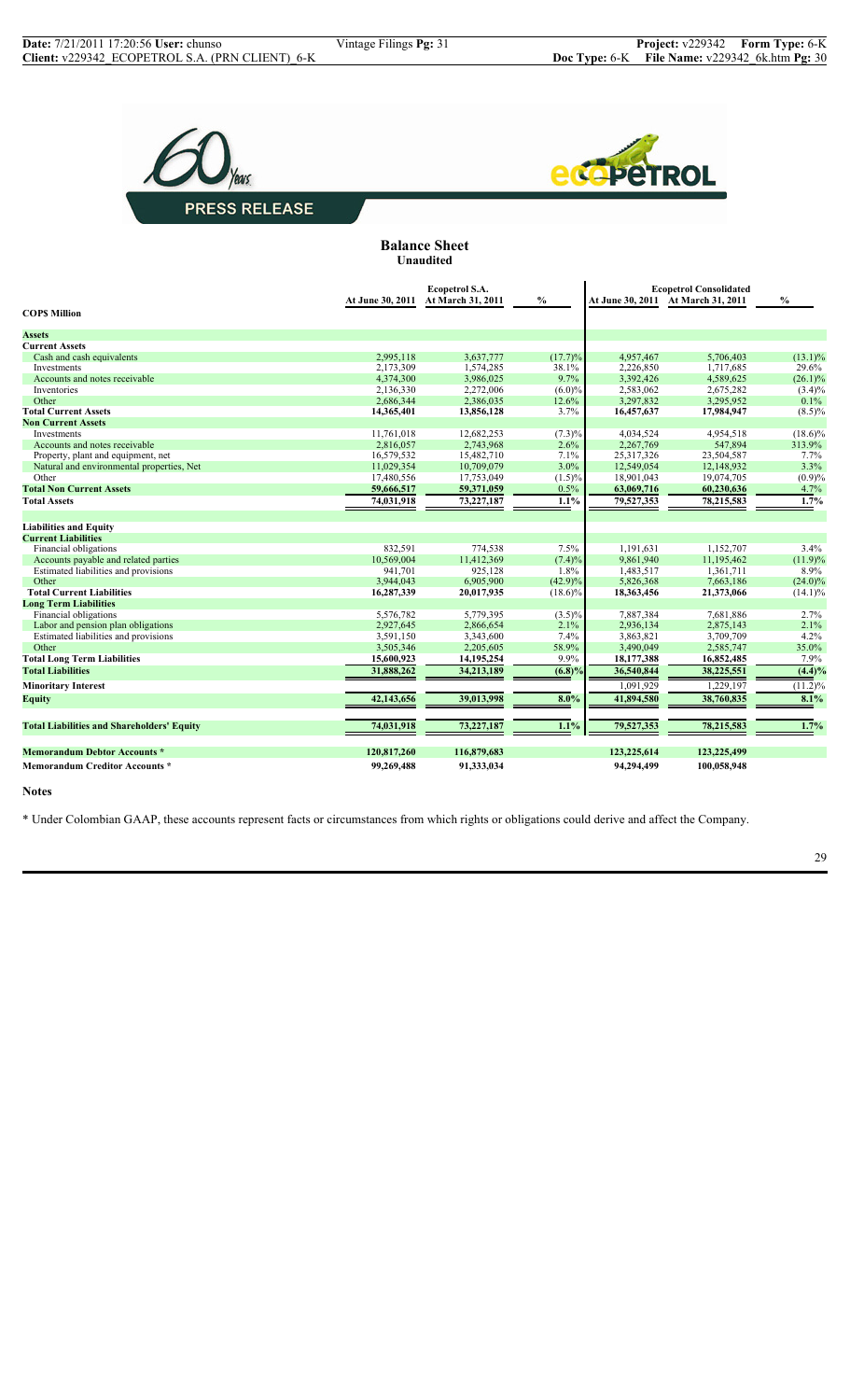



| <b>Unaudited Cash Flow Statement</b><br><b>Ecopetrol S.A.</b>                    |                |                |               |               |             |                |             |
|----------------------------------------------------------------------------------|----------------|----------------|---------------|---------------|-------------|----------------|-------------|
| <b>COPS</b> million                                                              | 2Q 2011 *      | 2Q 2010 *      | $\%$          | $1Q$ 2011 $*$ | 1H 2011*    | 1H 2010 *      | $\%$        |
| Cash flow provided by operating activities:                                      |                |                |               |               |             |                |             |
| Net income                                                                       | 3,414,331      | 1,804,998      | 89.2%         | 3,404,677     | 6,819,008   | 3,901,664      | 74.8%       |
| Adjustments to reconcile net income to cash provided by operating<br>activities: |                |                |               |               |             |                |             |
| Depreciation, depletion and amortization                                         | 1,412,863      | 985.227        | 43.4%         | 1,165,421     | 2,578,284   | 2,016,313      | 27.8%       |
| Net provisions                                                                   | (141, 010)     | 36,142         | $(490.2)\%$   | 47,740        | (93, 270)   | 50,853         | $(283.4)\%$ |
| Disposal of property, plant and equipment                                        |                | 229,222        | $(100.0)\%$   | 399           | 399         | 229,222        | $(99.8)\%$  |
| Loss for disposal of property, plant and equipment                               | ÷.             | $\overline{4}$ | $(100.0)\%$   | $\sim$        | $\sim$      | $\overline{4}$ | $(100.0)\%$ |
| Loss for disposal of natural and environmental resources                         |                | 26.486         | $(100.0)\%$   |               |             | 26,486         | $(100.0)\%$ |
| Loss for disposal of other assets                                                | 209            |                |               | 59            | 268         |                |             |
| Income (loss) from equity method on affiliated companies                         | (102, 141)     | 113,914        | $(189.7)\%$   | (336,698)     | (438, 839)  | (124, 034)     | 253.8%      |
| Net changes in operating assets and liabilities:                                 |                |                |               |               |             |                |             |
| Accounts and notes receivable                                                    | (758, 540)     | 934,554        | $(181.2)\%$   | (1,301,946)   | (2,060,486) | 313,984        | $(756.2)\%$ |
| Inventories                                                                      | 145,495        | 219,192        | $(33.6)\%$    | (393, 688)    | (248, 193)  | (61,969)       | 300.5%      |
| Deferred and other assets                                                        | (1,777)        | (458, 962)     | 99.6%         | (1,542,484)   | (1,544,261) | (422, 515)     | 265.5%      |
| Accounts payable and related parties                                             | 1,131,315      | 831,951        | 36.0%         | 1,381,823     | 2,513,138   | 1,982,969      | 26.7%       |
| Taxes payable                                                                    | (1,537,495)    | (470, 553)     | 226.7%        | 3,416,769     | 1,879,274   | (317, 343)     | 692.2%      |
| Labor obligations                                                                | 3,388          | (12, 210)      | 127.7%        | (14, 526)     | (11, 138)   | (26,973)       | 58.7%       |
| Estimated liabilities and provisions                                             | 45,545         | 336,121        | $(86.4)\%$    | (93, 448)     | (47,903)    | 260,564        | $(118.4)\%$ |
| Cash provided by operating activities                                            | 3,612,183      | 4,576,086      | $(21.1)\%$    | 5,734,098     | 9,346,281   | 7,829,225      | 19.4%       |
| Cash flows from investing activities:                                            |                |                |               |               |             |                |             |
| Payment for purchase of Companies, net of cash acquired                          | $\overline{a}$ |                |               | (813, 145)    | (813, 145)  |                |             |
| Purchase of investment securities                                                | (5,073,296)    | (2,025,193)    | 150.5%        | (4,512,633)   | (9,585,929) | (5,617,634)    | 70.6%       |
| Redemption of investment securities                                              | 5,334,833      | 1,219,327      | 337.5%        | 3,200,789     | 8,535,622   | 3,387,507      | 152.0%      |
| Sale of property, plant and equipment                                            | 198            |                |               | 711           | 1,620       |                | $0.0\%$     |
| Investment in natural and environmental resources                                | (981, 219)     | (759, 920)     | $-29.1%$      | (413, 297)    | (1,394,516) | (1,222,000)    | 14.1%       |
| Additions to property, plant and equipment                                       | (1,408,428)    | (1,030,436)    | 36.7%         | (1,152,401)   | (2,560,829) | (1,781,313)    | 43.8%       |
| Net cash used in investing activities                                            | (2,127,912)    | (2,596,222)    | 18.0%         | (3,689,976)   | (5,817,177) | (5,233,440)    | $11.2\%$    |
| <b>Cash flows from financing activities:</b>                                     |                |                |               |               |             |                |             |
| Financial obligations                                                            | (144, 560)     | 6,129          | $(2,458.6)\%$ | (60, 282)     | (204, 842)  | (201, 141)     | 1.8%        |
| Received from associates - capitalization                                        | 70             | (826)          | 108.5%        | (43)          | 27          | 337            | $(92.0)\%$  |
| Dividends                                                                        | (1,983,151)    | (1,254,644)    | 58.1%         | 61,897        | (1,921,254) | (1,254,636)    | 53.1%       |
| Net cash used in financing activities                                            | (2,127,641)    | (1,249,341)    | 70.3%         | 1,572         | (2,126,069) | (1,455,440)    | 46.1%       |
| Net increase (decrease) in cash and cash equivalents                             | (643, 370)     | 730,523        | $(188.1)\%$   | 2,045,694     | 1,403,035   |                | 23.0%       |
|                                                                                  |                |                |               |               |             | 1,140,345      |             |
| Cash and cash equivalents at the beginnig of the year                            | 3,638,488      | 2,696,818      | 34.9%         | 1,592,083     | 1,592,083   | 2,286,996      | $(30.4)\%$  |
| Cash and cash equivalents at the end of the year                                 | 2,995,118      | 3,427,341      | $(12.6)\%$    | 3,637,777     | 2,995,118   | 3,427,341      | $(12.6)\%$  |

#### **NOTES:**

\* Not audited, for illustration purposes only.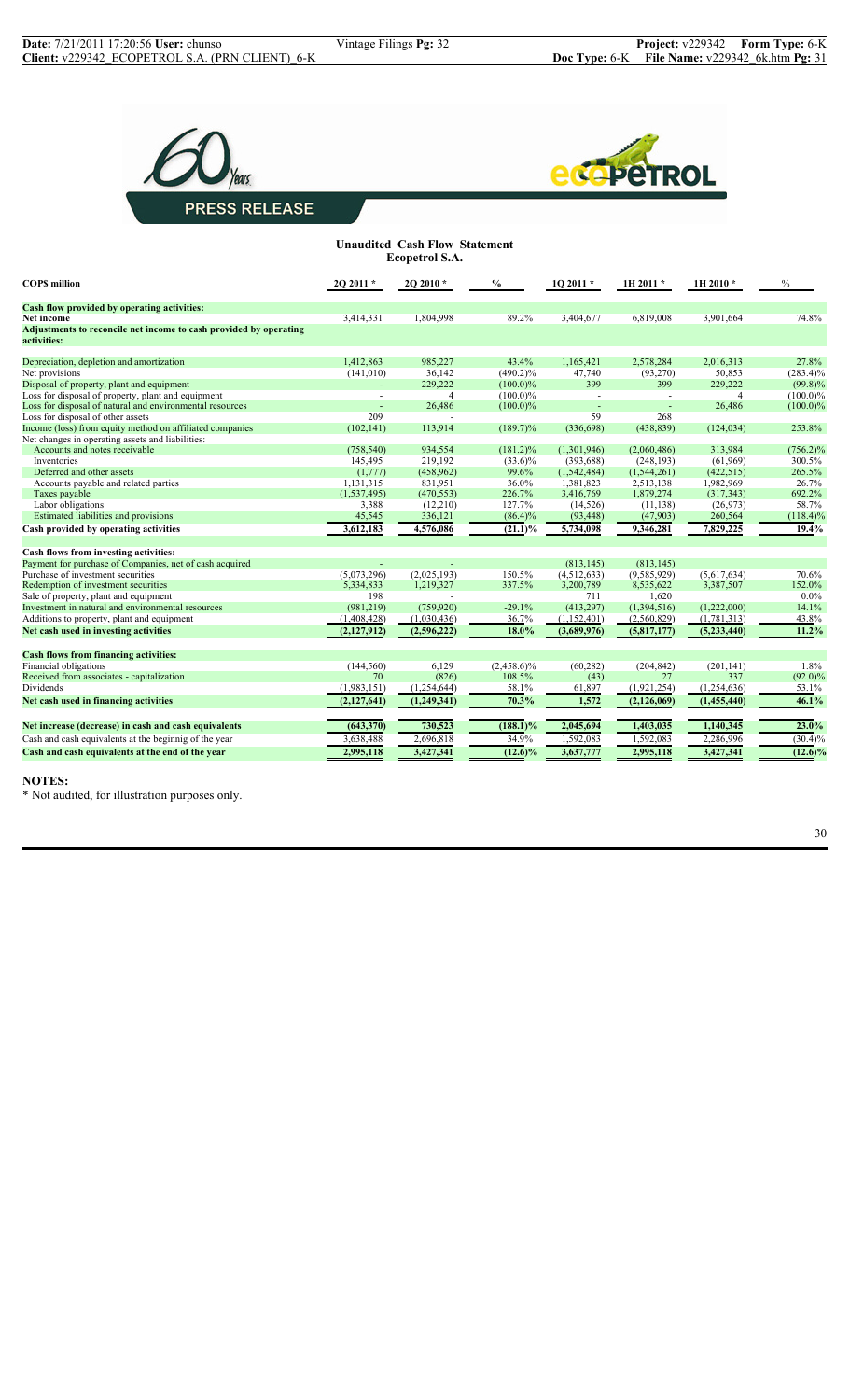



## **Unaudited Cash Flow Statement Ecopetrol Consolidated**

| Cash flow provided by operating activities:<br>112.3%                                                                                      | 84.4%       |
|--------------------------------------------------------------------------------------------------------------------------------------------|-------------|
|                                                                                                                                            |             |
| 3,751,302<br>1,767,065<br>3,110,317<br>6,861,619<br>3,721,395<br>Net income                                                                |             |
| Adjustments to reconcile net income to cash provided by operating<br>activities:                                                           |             |
| 1.732.731<br>1.099.026<br>57.7%<br>3.189.127<br>Depreciation, depletion and amortization<br>1,456,396<br>2.240.851                         | 42.3%       |
| 67,232<br>(138, 193)<br>$(305.5)\%$<br>46,958<br>(91, 235)<br>86,433<br>Net provisions                                                     | $(205.6)\%$ |
| Disposal of property, plant and equipment                                                                                                  |             |
| 399<br>Loss for disposal of property, plant and equipment<br>229,226<br>$(100.0)\%$<br>399<br>229,226<br>×                                 | $(99.8)\%$  |
| Loss for disposal of natural and environmental resources<br>26,486<br>26,486                                                               |             |
| 59<br>Loss for disposal of other assets<br>209<br>268                                                                                      |             |
| Income (loss) from equity method on affiliated companies<br>41.8%<br>(41, 821)<br>(36,021)<br>(25, 396)<br>(43, 524)<br>(79, 545)          | 90.2%       |
| Net changes in operating assets and liabilities:                                                                                           |             |
| 142.7%<br>Accounts and notes receivable<br>(642.710)<br>1.506.742<br>(1.868.794)<br>686.418<br>(1.226.084)                                 | $(372.3)\%$ |
| 102,836<br>178,967<br>$(42.5)\%$<br>(485, 373)<br>(382, 537)<br>(85,357)<br>Inventories                                                    | 348.2%      |
| (173, 519)<br>1,636,041<br>$(110.6)\%$<br>(433, 747)<br>(607, 266)<br>1,745,366<br>Deferred and other assets                               | $(134.8)\%$ |
| 1,607,185<br>848,588<br>89.4%<br>Accounts payable and related parties<br>1,011,231<br>2,618,416<br>2,316,424                               | 13.0%       |
| 15.8%<br>2.180.887<br>(1,739,661)<br>441.226<br>(627, 386)<br>Taxes payable<br>(2,066,133)                                                 | 170.3%      |
| Labor obligations<br>6,236<br>(9, 731)<br>164.1%<br>(12,961)<br>(6, 725)<br>(31,065)                                                       | 78.4%       |
| Estimated liabilities and provisions<br>195,085<br>440,586<br>$(55.7)\%$<br>447,590<br>642,679<br>(1,066,242)                              | 160.3%      |
| Cash provided by operating activities<br>4,665,480<br>5,698,699<br>$(18.1)\%$<br>6,052,148<br>10,717,631<br>9,200,728                      | 16.5%       |
| Cash flows from investing activities:                                                                                                      |             |
| Payment for purchase of Companies, net of cash acquired<br>0.0%<br>(813.145)<br>(813.145)                                                  | $0.0\%$     |
| Purchase of investment securities<br>(5,073,296)<br>(2,025,193)<br>$(150.5)\%$<br>(9,585,929)<br>(5,617,634)<br>(4,512,633)                | 70.6%       |
| Redemption of investment securities<br>5.028.631<br>1,029,078<br>388.7%<br>3,619,698<br>8,648,329<br>3,106,248                             | 178.4%      |
| 909<br>Sale of property, plant and equipment<br>711<br>1.620                                                                               |             |
| Investment in natural and environmental resources<br>54.5%<br>(746, 399)<br>(1, 179, 393)<br>(2, 332, 837)<br>(1,208,479)<br>(1, 153, 444) | 93.0%       |
| 4.4%<br>Additions to property, plant and equipment<br>(2,341,292)<br>(2,448,817)<br>(1,914,570)<br>(4,255,862)<br>(3,367,504)              | 26.4%       |
| $(15.6)\%$<br>(8,337,824)<br>Net cash used in investing activities<br>(3,538,492)<br>(4, 191, 331)<br>(4,799,332)<br>(7,087,369)           | 17.6%       |
| <b>Cash flows financing activities:</b>                                                                                                    |             |
| 64.5%<br>(137, 268)<br>743,246<br>605,978<br>27,481<br>Minority interest<br>(83, 424)                                                      | 2,105.1%    |
| <b>Financial obligations</b><br>244.422<br>335.307<br>(27.1)%<br>(78, 291)<br>166.131<br>415.133                                           | $(60.0)\%$  |
| 337<br>Received from associates - capitalization<br>70<br>(826)<br>108.5%<br>(43)<br>27                                                    | $(92.0)\%$  |
| (1,254,628)<br>100.0%<br>61,897<br>(1,921,254)<br>Dividends<br>(1,983,151)<br>(1,251,126)                                                  | 53.6%       |
| 86.9%<br>(1,875,927)<br>726,809<br>(808, 175)<br>Net cash used in financing activities<br>(1,003,571)<br>(1,149,118)                       | 42.2%       |
| Net increase (decrease) in cash and cash equivalents<br>(748, 939)<br>503,798<br>$(248.7)\%$<br>1,979,625<br>1,230,689<br>1,305,185        | (5.7)%      |
| 3,726,778<br>Cash and cash equivalents at the beginnig of the year<br>5,703,406<br>4,363,506<br>30.7%<br>3,726,778<br>3,562,119            | 4.6%        |
| 4,954,467<br>1.8%<br>4,957,467<br>Cash and cash equivalents at the end of the year<br>4,867,304<br>5,706,403<br>4,867,304                  | 1.9%        |

#### **Notes**

\* According to the Public Accounting Framework, Colombian companies only have the obligation to consolidate their financial statements t the end of each fiscal year, therefore the quarterly figures in this report are not audited and they do not constitute a formal consolidation of Ecopetrol's financial statement, though they do adjust to the methodology defined for this purpose.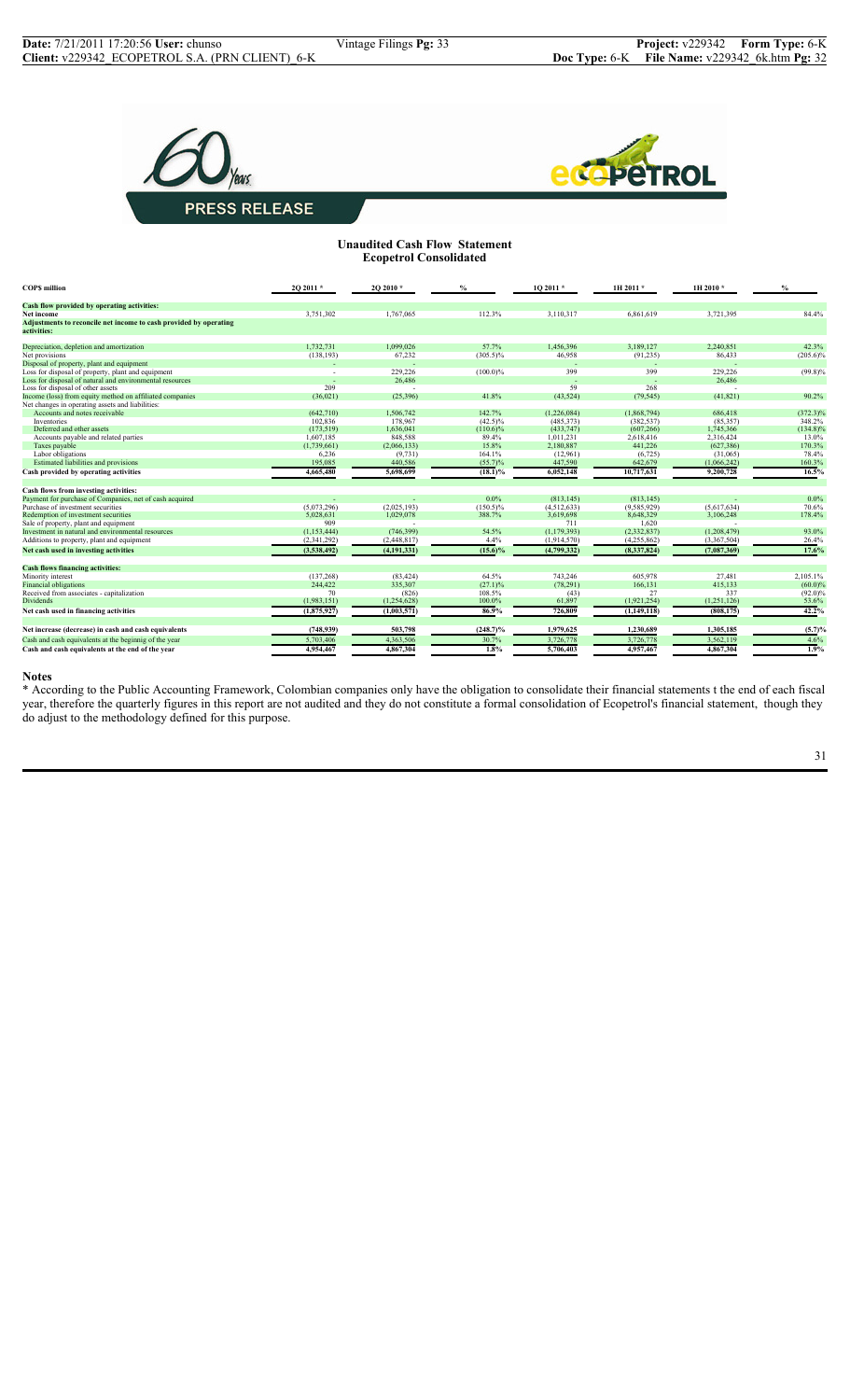



#### **Calculation and Reconciliation of EBITDA Ecopetrol S.A.**

| <b>COPS Millions</b>                                          | 20 2011 *              | 2O 2010*                                  | $\%$              | 1Q 2011*             | 1H 2011 *           | 1H 2010*             | $\%$                |
|---------------------------------------------------------------|------------------------|-------------------------------------------|-------------------|----------------------|---------------------|----------------------|---------------------|
| <b>EBITDA CALCULATION</b>                                     |                        |                                           |                   |                      |                     |                      |                     |
| Operating income                                              | 5,450,555              | 2,693,160                                 | 102.4%            | 5,376,783            | 10,827,338          | 5,891,370            | 83.8%               |
| Plus: Depreciations, depletions and amortizations             | 1,383,600              | 942,531                                   | 46.8%             | 1,112,511            | 2,496,111           | 1,850,771            | 34.9%               |
| <b>UNCONSOLIDATED EBITDA</b>                                  | 6,834,155              | 3,635,691                                 | 88.0%             | 6,489,294            | 13,323,449          | 7,742,141            | 72.1%               |
| RECONCILIATION NET INCOME TO EBITDA                           |                        |                                           | $0.0\%$           |                      |                     |                      | $0.0\%$             |
| Net Income                                                    | 3,414,331              | 1,804,998                                 | 89.2%             | 3,404,677            | 6,819,008           | 3,901,664            | 74.8%               |
| Depreciations, depletions and amortizations                   | 1.383.600              | 942,531                                   | 46.8%             | 1,112,511            | 2,496,111           | 1,850,771            | 34.9%               |
| Financial income                                              | (1,153,622)            | (1,207,951)                               | $-4.5%$           | (1,014,826)          | (2,168,448)         | (2,170,131)          | $-0.1%$             |
| Financial expenses                                            | 1,684,943              | 1,078,370                                 | 56.2%             | 1,104,212            | 2,789,155           | 2,084,249            | 33.8%               |
| Non financial income                                          | (277,948)              | (173, 142)                                | 60.5%             | (265, 637)           | (543, 585)          | (365.952)            | 48.5%               |
| Non financial expenses                                        | 319,181                | 474,533                                   | $-32.7%$          | 797,484              | 1,116,665           | 1,186,870            | $-5.9%$             |
| Results in subsidiaries                                       | (102, 141)             | 113,914                                   | $-189.7%$         | (336, 698)           | (438, 839)          | (124, 034)           | 253.8%              |
| Provision for income tax                                      | 1,565,811              | 602,438                                   | 159.9%            | 1,687,571            | 3,253,382           | 1,378,704            | 136.0%              |
| <b>UNCONSOLIDATED EBITDA</b>                                  | 6,834,155              | 3,635,691                                 | 88.0%             | 6,489,294            | 13,323,449          | 7,742,141            | 72.1%               |
| <b>COPS Millions</b>                                          | 20 2011 *              | <b>Ecopetrol Consolidated</b><br>20 2010* | $\frac{0}{0}$     | 1O 2011*             | 1H 2011*            | 1H 2010*             | $\%$                |
| <b>EBITDA CALCULATION</b>                                     |                        |                                           |                   |                      |                     |                      |                     |
| Operating income                                              | 5,988,361              | 2,543,402                                 | 135.4%            | 5,678,843            | 11,667,204          | 6,159,989            | 89.4%               |
| Plus: Depreciations, depletions and amortizations             | 1,698,842              | 1,056,806                                 | 60.8%             | 1,404,141            | 3,102,983           | 2,075,786            | 49.5%               |
| Minority interest                                             | (116, 158)             | (20, 586)                                 | 464.3%            | (212,620)            | (328, 778)          | (201, 421)           |                     |
| <b>CONSOLIDATED EBITDA</b>                                    | 7,571,045              | 3,579,622                                 | 111.5%            | 6,870,364            | 14,441,409          | 8,034,354            | 79.7%               |
|                                                               |                        |                                           |                   |                      |                     |                      |                     |
| <b>RECONCILIATION NET INCOME TO EBITDA</b><br>Net income      | 3,751,302              | 1.767.065                                 | $0.0\%$<br>112.3% |                      | 6.861.619           |                      | 84.4%               |
|                                                               |                        |                                           |                   | 3,110,317            |                     | 3,721,395            |                     |
| Depreciations, depletions and amortizations                   | 1.698.842              | 1,056,806                                 | 60.8%             | 1,404,141            | 3,102,983           | 2,075,786            | 49.5%               |
| Financial income                                              | (1,301,682)            | (2,410,906)                               | $-46.0%$          | (1,084,549)          | (2,386,231)         | (3,994,533)          | $-40.3%$            |
| Financial expenses<br>Non financial income                    | 1.860.447              | 2,268,340                                 | $-18.0%$<br>66.6% | 1,220,866            | 3,081,313           | 3,958,012            | $-22.1%$<br>68.7%   |
|                                                               | (338, 219)             | (203, 011)                                |                   | (353,079)            | (691, 299)          | (409, 778)           |                     |
| Non financial expenses                                        | 388,840                | 505,388                                   | $-23.1%$          | 844,963              | 1,233,803           | 1,249,433            | $-1.3%$<br>$-58.0%$ |
| Minority interest on net income<br>Provision for income taxes | (72, 472)<br>1,700,145 | (2,205)<br>618,731                        | 3186.7%<br>174.8% | 116,150<br>1,824,175 | 43,679<br>3,524,320 | 103,970<br>1,531,490 | 130.1%              |
| Minority interest on Ebitda                                   | (116, 158)             | (20, 586)                                 | 464.3%            | (212, 620)           | (328, 778)          | (201, 421)           |                     |
| <b>CONSOLIDATED EBITDA</b>                                    | 7,571,045              | 3,579,622                                 | 111.5%            | 6,870,364            | 14,441,409          | 8,034,354            | 79.7%               |

\* Not audited, for illustration purposes only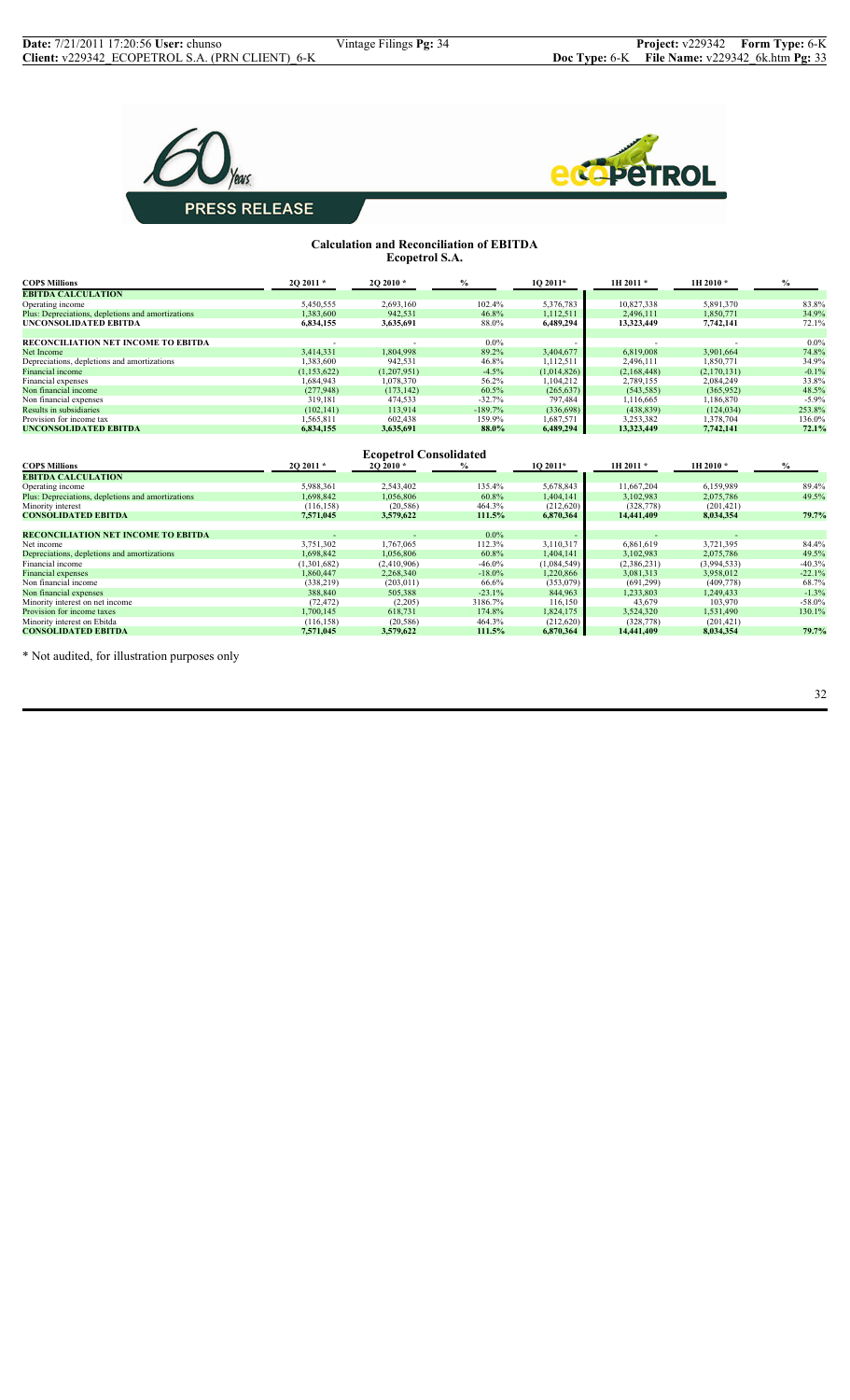

## **VII. Subsidiaries results**

Note: Financial statements of subsidiaries are not audited.

## *Exploration and Production*

**1. Hocol:**

| <b>Income Statement</b>    |                |                |         |         |
|----------------------------|----------------|----------------|---------|---------|
| (COP\$ Billion)            | <b>20 2011</b> | <b>2Q 2010</b> | 1H 2011 | 1H 2010 |
| <b>Local Sales</b>         | 0.8            | 8.7            | 2.9     | 17.3    |
| <b>Export Sales</b>        | 898.9          | 533.6          | 1,788.5 | 1,119.0 |
| Sales of services          |                |                |         |         |
| <b>Total Sales</b>         | 899.7          | 542.3          | 1,791.4 | 1,136.3 |
| <b>Variable Costs</b>      | 570.6          | 391.6          | 1,095.9 | 727.5   |
| <b>Fixed Costs</b>         | 114.5          | 41.0           | 204.9   | 147.6   |
| Cost of Sales              | 685.1          | 432.6          | 1,300.8 | 875.1   |
| Gross profit               | 214.6          | 109.7          | 490.6   | 261.2   |
| <b>Operating Expenses</b>  | 46.3           | 40.7           | 55.0    | 46.6    |
| <b>Operating Profit</b>    | 168.2          | 69.0           | 435.6   | 214.6   |
| Profit/(Loss) before taxes | 187.0          | 47.6           | 462.8   | 189.2   |
| Income tax                 | 60.2           | 1.4            | 150.1   | 42.4    |
| Net Income/Loss            | 126.9          | 46.2           | 312.8   | 146.8   |
| <b>EBITDA</b>              | 240.52         | 197.10         | 577.31  | 328.40  |
| EBITDA margin              | 27%            | 33%            | 32%     | 29%     |

#### **Balance Sheet**

| (COPS Billion)                             | At June 30,<br>2011 | At March 31,<br>2011 |
|--------------------------------------------|---------------------|----------------------|
| <b>Current Assets</b>                      | 1,078.6             | 1,015.4              |
| Long Term Assets                           | 1,478.1             | 1,447.8              |
| <b>Total Assets</b>                        | 2,556.7             | 2,463.2              |
| <b>Current Liabilities</b>                 | 547.6               | 532.7                |
| Long Term Liabilities                      | 150.7               | 120.3                |
| Deferred taxes                             |                     |                      |
| <b>Total Liabilities</b>                   | 698.3               | 653.0                |
| Equity                                     | 1,858.4             | 1,810.2              |
| Total Liabilities and Shareholders' Equity | 2,556.7             | 2,463.2              |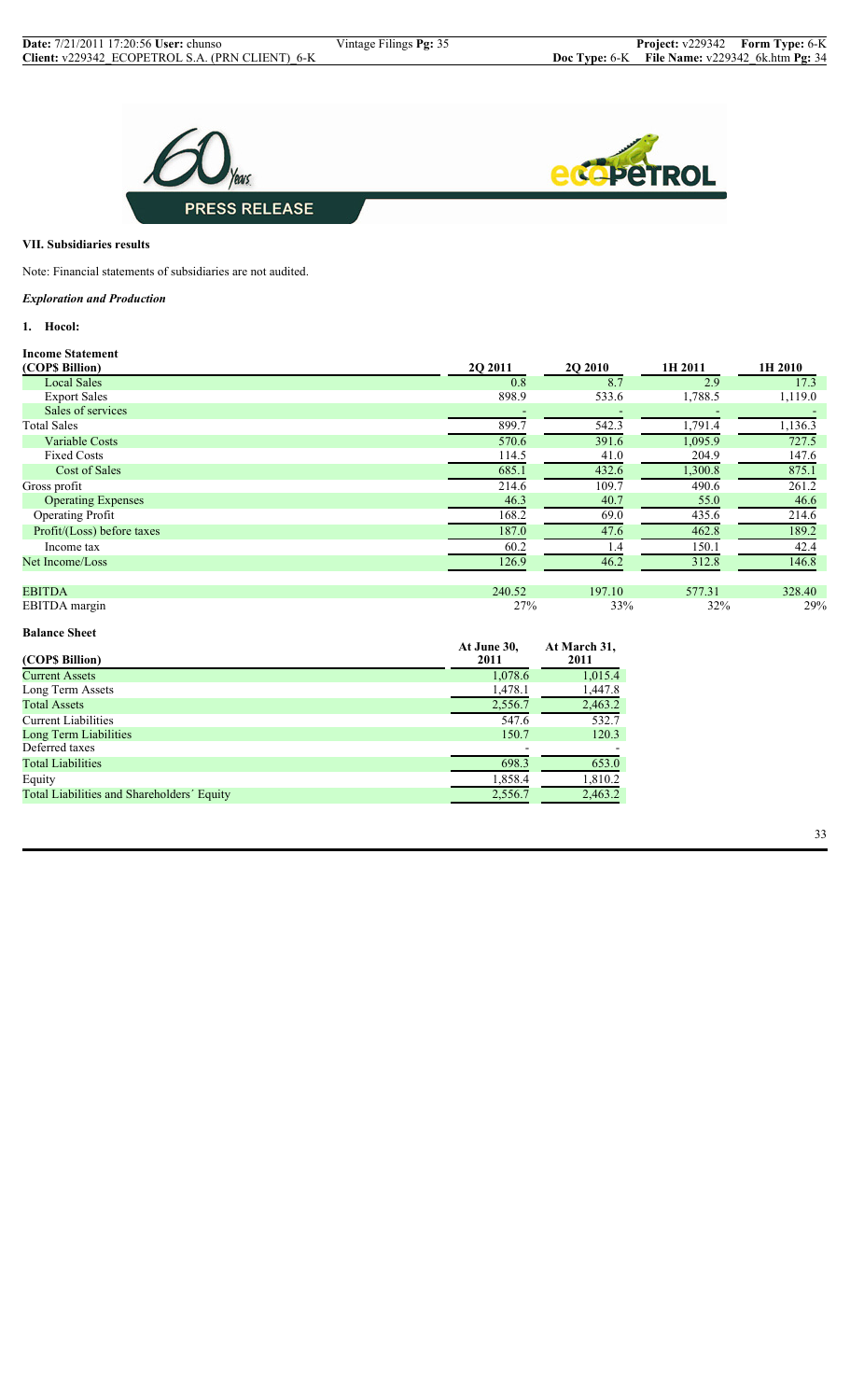



## **2. Savia Perú**

| <b>Income Statement</b>    |         |                |         |         |
|----------------------------|---------|----------------|---------|---------|
| <b>USS million</b>         | 2Q 2011 | <b>2Q 2010</b> | 1H 2011 | 1H 2010 |
| <b>Local Sales</b>         | 102.1   | 74.5           | 200.8   | 148.2   |
| <b>Export Sales</b>        |         |                |         |         |
| Sales of services          | 3.1     |                | 5.6     | 1.6     |
| <b>Total Sales</b>         | 105.2   | 74.5           | 206.4   | 149.8   |
| <b>Variable Costs</b>      | 46.5    | 40.4           | 84.5    | 71.3    |
| <b>Fixed Costs</b>         | 13.9    | 11.1           | 26.3    | 22.0    |
| Cost of Sales              | 60.4    | 51.5           | 110.8   | 93.3    |
| Gross profit               | 44.8    | 23.0           | 95.6    | 56.5    |
| <b>Operating Expenses</b>  | 15.0    | 0.7            | 25.0    | 2.0     |
| <b>Operating Profit</b>    | 29.8    | 22.3           | 70.6    | 54.5    |
| Profit/(Loss) before taxes | 29.8    | 16.3           | 70.6    | 45.0    |
| Income tax                 | 3.3     | 4.0            | 10.8    | 11.7    |
| Employee profit sharing    |         | $\overline{a}$ |         |         |
| Deferred taxes             | 3.1     | 1.1            | 8.0     | 2.0     |
| Minority interest          |         |                |         |         |
| Net Income/Loss            | 23.4    | 10.5           | 51.8    | 29.3    |

| <b>Balance Sheet</b>                       |                     |                      |
|--------------------------------------------|---------------------|----------------------|
| <b>USS</b> million                         | At June 30,<br>2011 | At March 31,<br>2011 |
| <b>Current Assets</b>                      | 150.1               | 211.3                |
| Long Term Assets                           | 225.2               | 390.2                |
| <b>Total Assets</b>                        | 375.3               | 601.5                |
| <b>Current Liabilities</b>                 | 49.5                | 92.9                 |
| Long Term Liabilities                      | 15.9                | 103.6                |
| Deferred taxes                             |                     | 30.2                 |
| <b>Total Liabilities</b>                   | 65.4                | 226.7                |
| Equity                                     | 309.9               | 374.8                |
| Total Liabilities and Shareholders' Equity | 375.3               | 601.5                |

34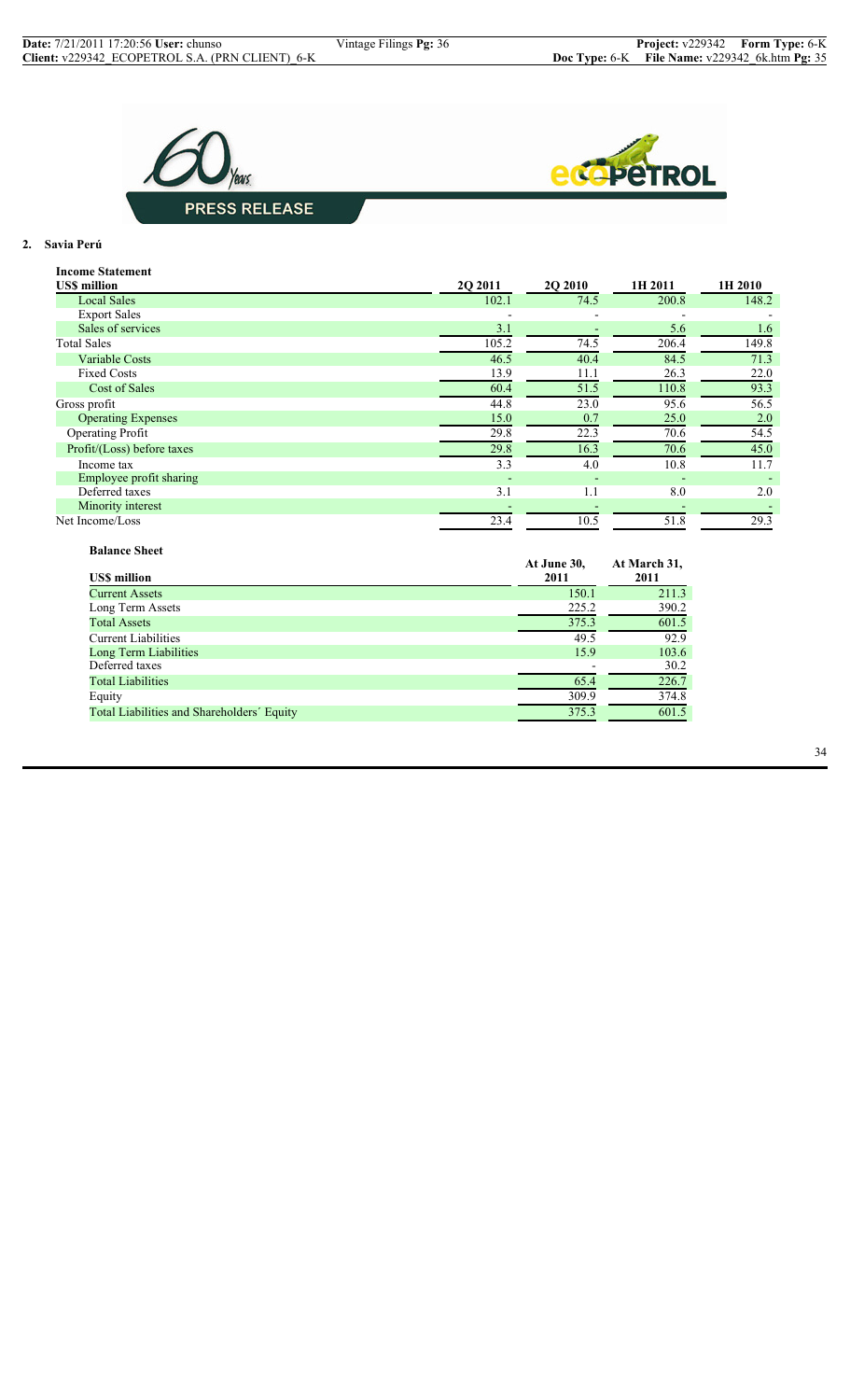



## **3. Equión**

| <b>EQUION</b>                              |                     |                      |         |
|--------------------------------------------|---------------------|----------------------|---------|
| <b>Income Statement</b>                    |                     |                      |         |
| (COP\$ Billion)                            | 2Q 2011             | 1Q 2011              | 1H 2011 |
| <b>Local Sales</b>                         | 29.1                | 24.5                 | 53.6    |
| <b>Export Sales</b>                        | 447.7               | 415.9                | 863.6   |
| Sales of services                          | 0.9                 | 0.8                  | 1.6     |
| <b>Total Sales</b>                         | 477.7               | 441.2                | 918.8   |
| <b>Variable Costs</b>                      | 280.2               | 168.2                | 448.4   |
| <b>Fixed Costs</b>                         | 29.0                | 24.3                 | 53.3    |
| <b>Cost of Sales</b>                       | 309.2               | 192.5                | 501.7   |
| Gross profit                               | 168.5               | 248.7                | 417.1   |
| <b>Operating Expenses</b>                  | 119.6               | 5.7                  | 125.2   |
| Operating Profit                           | 48.9                | 243.0                | 291.9   |
| Profit/(Loss) before taxes                 | (76.1)              | 259.6                | 183.4   |
| Income tax                                 | 62.6                | 48.0                 | 110.6   |
| Net Income/Loss                            | (138.7)             | 211.6                | 72.8    |
| <b>EBITDA</b>                              | 40.1                | 138.5                | 178.6   |
| EBITDA margin                              | 8%                  | 31%                  | 19%     |
| <b>Balance Sheet</b><br>(COP\$ Billion)    | At June 30,<br>2011 | At March 31,<br>2011 |         |
| <b>Current Assets</b>                      |                     | 702.7                | 983.9   |
| Long Term Assets                           |                     | 1,107.8              | 1,183.6 |
| <b>Total Assets</b>                        |                     | 1,810.5              | 2,167.5 |
| <b>Current Liabilities</b>                 |                     | 702.5                | 830.4   |
| Long Term Liabilities                      |                     | 147.3                | 235.0   |
| Deferred taxes                             |                     |                      |         |
| <b>Total Liabilities</b>                   |                     | 849.8                | 1,065.4 |
| Equity                                     |                     | 960.7                | 1,102.1 |
| Total Liabilities and Shareholders' Equity |                     | 1,810.5              | 2,167.5 |
|                                            |                     |                      |         |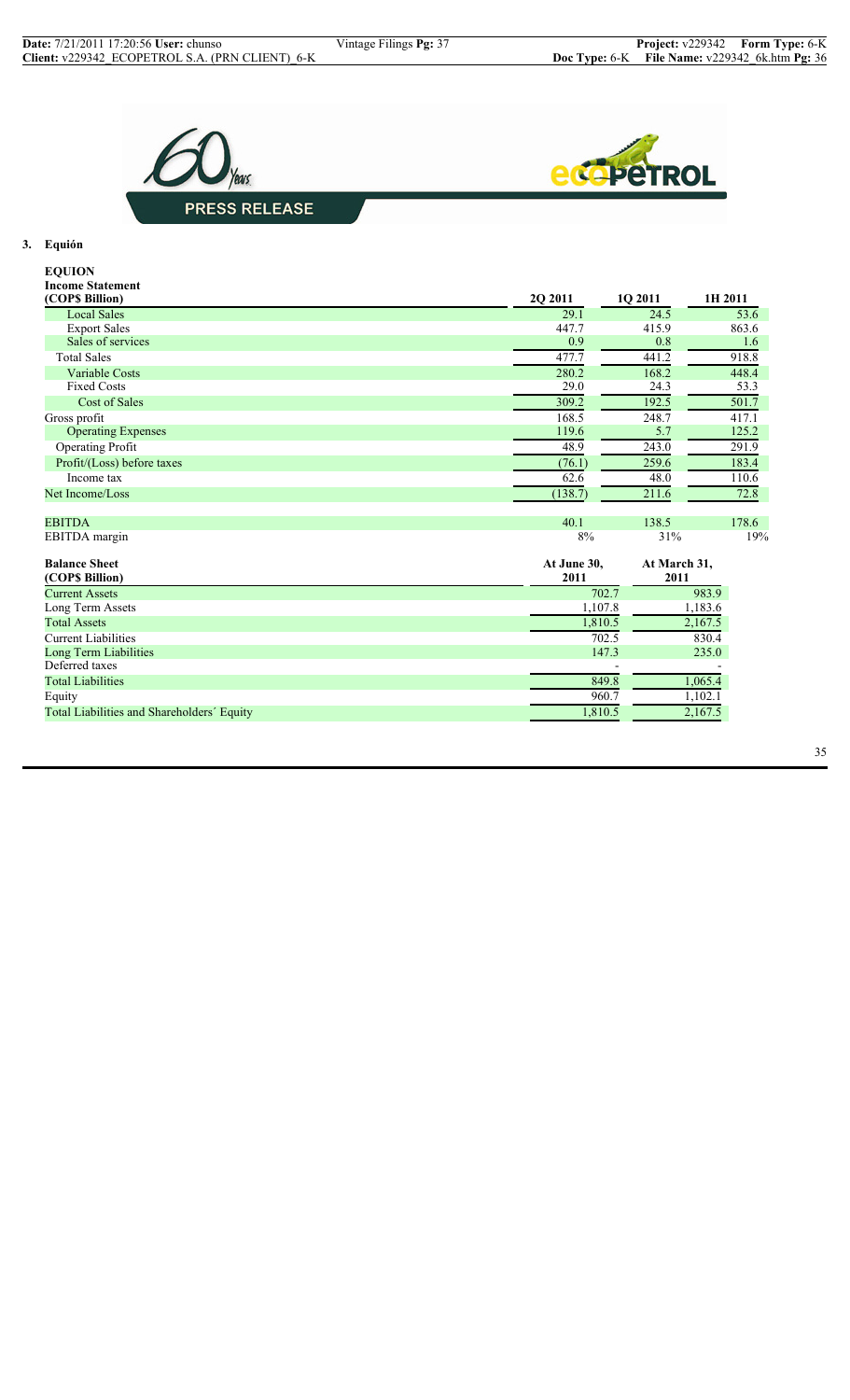



## *Refining and petrochemicals*

**1. Propilco**

| Sales volume (tons)               | 2Q 2011 | <b>2Q 2010</b> | 1H 2011 | 1H 2010 |
|-----------------------------------|---------|----------------|---------|---------|
| Polypropylene                     | 91,955  | 89,513         | 187,470 | 198,350 |
| Polypropylene marketing for COMAI | 2,461   | 2,497          | 5,074   | 4,971   |
| <b>Total</b>                      | 94,416  | 92,010         | 192,543 | 203,321 |
| <b>Income Statement</b>           |         |                |         |         |
| (COP\$ Billion)                   | 2Q 2011 | 2Q 2010        | 1H 2011 | 1H 2010 |
| <b>Local Sales</b>                | 189.0   | 141.8          | 362.0   | 285.6   |
| <b>Export Sales</b>               | 200.6   | 174.8          | 401.1   | 386.4   |
| Sales of services                 |         |                |         |         |
| <b>Total Sales</b>                | 389.7   | 316.6          | 763.1   | 672.0   |
| <b>Variable Costs</b>             | 330.2   | 275.3          | 633.1   | 577.3   |
| <b>Fixed Costs</b>                | 25.8    | 26.7           | 52.2    | 51.3    |
| Cost of Sales                     | 356.0   | 302.0          | 685.2   | 628.6   |
| Gross profit                      | 33.7    | 14.6           | 77.9    | 43.5    |
| <b>Operating Expenses</b>         | 24.3    | 22.9           | 48.7    | 46.0    |
| <b>Operating Profit</b>           | 9.4     | (8.3)          | 29.2    | (2.6)   |
| Profit/(Loss) before taxes        | 12.0    | 19.2           | 26.9    | 37.0    |
| Income tax                        | 1.3     | 0.7            | 3.6     | 2.7     |
| Minority interest                 |         |                |         |         |
| Net Income/Loss                   | 10.7    | 18.5           | 23.3    | 34.3    |
| <b>EBITDA</b>                     | 22.16   | 1.40           | 54.84   | 16.80   |
| <b>EBITDA</b> margin              | 6%      | $0\%$          | $7\%$   | 2%      |

#### **Balance Sheet**

|                                            | At June 30, | At March 31, |
|--------------------------------------------|-------------|--------------|
| <b>COPS Billion</b>                        | 2011        | 2011         |
| <b>Current Assets</b>                      | 599.2       | 586.1        |
| Long Term Assets                           | 506.3       | 507.1        |
| <b>Total Assets</b>                        | 1,105.5     | 1,093.2      |
| <b>Current Liabilities</b>                 | 303.5       | 346.0        |
| Long Term Liabilities                      | 160.0       | 116.1        |
| <b>Total Liabilities</b>                   | 463.5       | 462.1        |
| Equity                                     | 642.0       | 631.1        |
| Total Liabilities and Shareholders' Equity | 1,105.5     | 1,093.2      |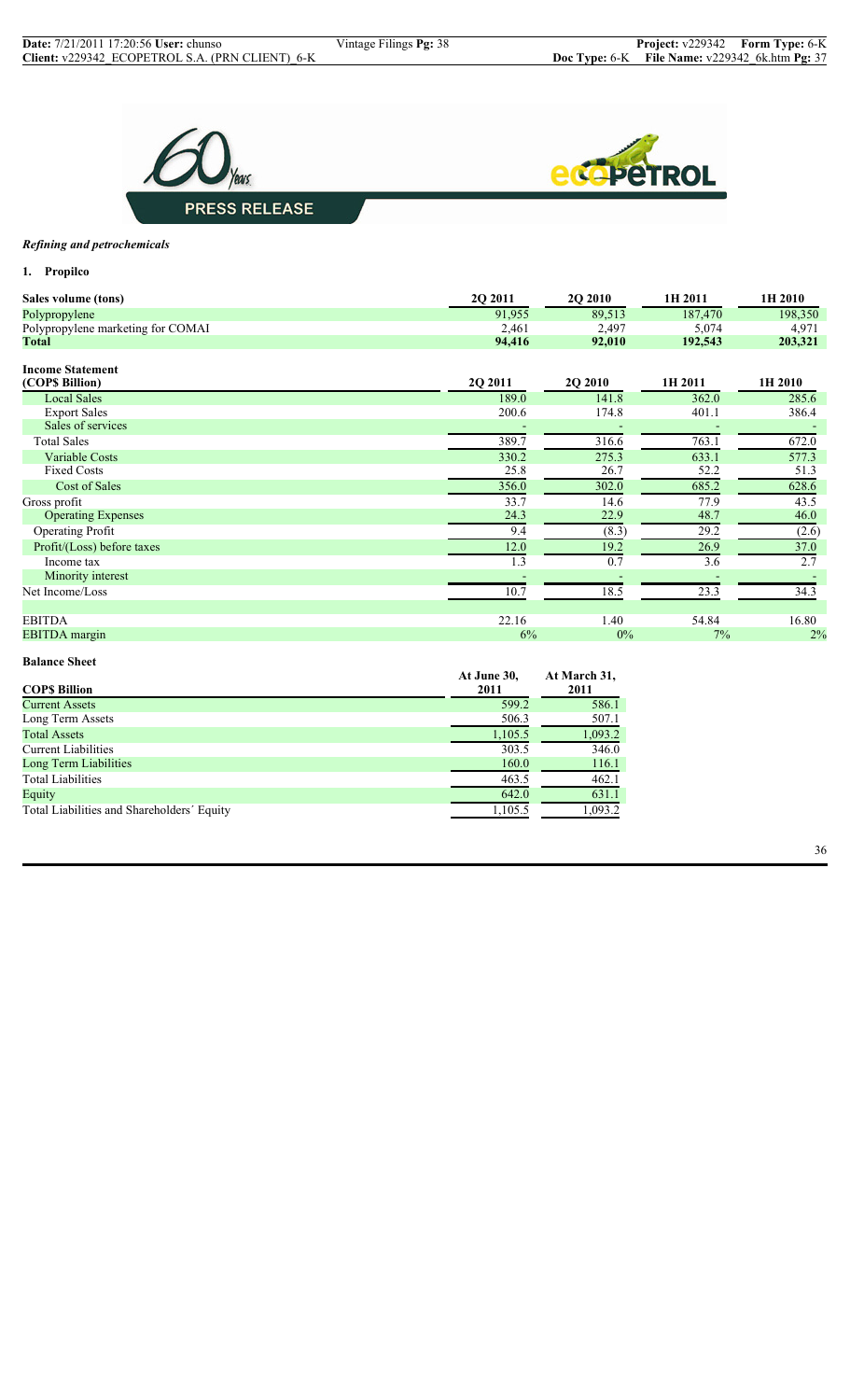



**2. Reficar**

| 39.1<br>41.6<br>42.3<br>Local<br>41.5<br>53.0<br>54.6<br>International<br>50.8<br>48.4<br>90.7<br><b>Total</b><br>94.6<br>89.9<br>96.1<br><b>Income Statement</b><br>(COPS Billion)<br>2Q 2011<br>2Q 2010<br>1H 2011<br>1H 2010<br><b>Local Sales</b><br>909.8<br>730.4<br>1,421.0<br>1,093.2<br><b>Export Sales</b><br>1,099.2<br>653.9<br>1,699.0<br>1,141.3<br>Sales of services<br>1,384.3<br><b>Total Sales</b><br>2,009.0<br>3,120.0<br>2,234.5<br>1,895.7<br><b>Variable Costs</b><br>2,909.8<br>1,398.9<br>108.7<br>2,205.5<br><b>Fixed Costs</b><br>71.0<br>1,966.7<br>1,398.9<br>3,018.5<br><b>Cost of Sales</b><br>2,205.5<br>Gross profit<br>42.3<br>101.5<br>(14.6)<br>29.0<br>23.1<br>15.8<br>70.8<br>28.8<br><b>Operating Expenses</b><br>30.7<br>19.2<br>0.2<br><b>Operating Profit</b><br>(30.4)<br>91.7<br>66.4<br>30.8<br>22.8<br>Non Operating income<br>Non Operating expenses<br>(76.0)<br>(13.9)<br>(105.8)<br>(31.6)<br>Profit/(Loss) before taxes<br>9.6<br>16.6<br>(21.5)<br>(0.5)<br>$\overline{2.2}$<br>1.3<br>2.0<br>3.4<br>Income tax<br>Minority interest<br>8.3<br>(23.5)<br>14.4<br>Net Income/Loss<br>(4.0)<br><b>EBITDA</b><br>55.63<br>(20.20)<br>86.26<br>2.30<br>0%<br><b>EBITDA</b> margin<br>3%<br>$2\%$<br>3%<br><b>Balance Sheet</b><br>At June 30,<br>At March 31,<br><b>COPS Billion</b><br>2011<br>2011<br>1,056.2<br>1,058.5<br><b>Current Assets</b><br>4,009.5<br>3,625.0<br>Long Term Assets<br>4,681.2<br><b>Total Assets</b><br>5,068.0<br><b>Current Liabilities</b><br>1,188.0<br>1,096.9<br>Long Term Liabilities<br>851.7<br>1,143.5<br>2,331.5<br><b>Total Liabilities</b><br>1,948.6<br>2,736.5<br>2,732.6<br>Equity | <b>Sales Volume (MBD)</b>                  | 2Q 2011              | 2O 2010* | 1H 2011 | 1H 2010 |
|-------------------------------------------------------------------------------------------------------------------------------------------------------------------------------------------------------------------------------------------------------------------------------------------------------------------------------------------------------------------------------------------------------------------------------------------------------------------------------------------------------------------------------------------------------------------------------------------------------------------------------------------------------------------------------------------------------------------------------------------------------------------------------------------------------------------------------------------------------------------------------------------------------------------------------------------------------------------------------------------------------------------------------------------------------------------------------------------------------------------------------------------------------------------------------------------------------------------------------------------------------------------------------------------------------------------------------------------------------------------------------------------------------------------------------------------------------------------------------------------------------------------------------------------------------------------------------------------------------------------------------------------------------------------------------|--------------------------------------------|----------------------|----------|---------|---------|
|                                                                                                                                                                                                                                                                                                                                                                                                                                                                                                                                                                                                                                                                                                                                                                                                                                                                                                                                                                                                                                                                                                                                                                                                                                                                                                                                                                                                                                                                                                                                                                                                                                                                               |                                            |                      |          |         |         |
|                                                                                                                                                                                                                                                                                                                                                                                                                                                                                                                                                                                                                                                                                                                                                                                                                                                                                                                                                                                                                                                                                                                                                                                                                                                                                                                                                                                                                                                                                                                                                                                                                                                                               |                                            |                      |          |         |         |
|                                                                                                                                                                                                                                                                                                                                                                                                                                                                                                                                                                                                                                                                                                                                                                                                                                                                                                                                                                                                                                                                                                                                                                                                                                                                                                                                                                                                                                                                                                                                                                                                                                                                               |                                            |                      |          |         |         |
|                                                                                                                                                                                                                                                                                                                                                                                                                                                                                                                                                                                                                                                                                                                                                                                                                                                                                                                                                                                                                                                                                                                                                                                                                                                                                                                                                                                                                                                                                                                                                                                                                                                                               |                                            |                      |          |         |         |
|                                                                                                                                                                                                                                                                                                                                                                                                                                                                                                                                                                                                                                                                                                                                                                                                                                                                                                                                                                                                                                                                                                                                                                                                                                                                                                                                                                                                                                                                                                                                                                                                                                                                               |                                            |                      |          |         |         |
|                                                                                                                                                                                                                                                                                                                                                                                                                                                                                                                                                                                                                                                                                                                                                                                                                                                                                                                                                                                                                                                                                                                                                                                                                                                                                                                                                                                                                                                                                                                                                                                                                                                                               |                                            |                      |          |         |         |
|                                                                                                                                                                                                                                                                                                                                                                                                                                                                                                                                                                                                                                                                                                                                                                                                                                                                                                                                                                                                                                                                                                                                                                                                                                                                                                                                                                                                                                                                                                                                                                                                                                                                               |                                            |                      |          |         |         |
|                                                                                                                                                                                                                                                                                                                                                                                                                                                                                                                                                                                                                                                                                                                                                                                                                                                                                                                                                                                                                                                                                                                                                                                                                                                                                                                                                                                                                                                                                                                                                                                                                                                                               |                                            |                      |          |         |         |
|                                                                                                                                                                                                                                                                                                                                                                                                                                                                                                                                                                                                                                                                                                                                                                                                                                                                                                                                                                                                                                                                                                                                                                                                                                                                                                                                                                                                                                                                                                                                                                                                                                                                               |                                            |                      |          |         |         |
|                                                                                                                                                                                                                                                                                                                                                                                                                                                                                                                                                                                                                                                                                                                                                                                                                                                                                                                                                                                                                                                                                                                                                                                                                                                                                                                                                                                                                                                                                                                                                                                                                                                                               |                                            |                      |          |         |         |
|                                                                                                                                                                                                                                                                                                                                                                                                                                                                                                                                                                                                                                                                                                                                                                                                                                                                                                                                                                                                                                                                                                                                                                                                                                                                                                                                                                                                                                                                                                                                                                                                                                                                               |                                            |                      |          |         |         |
|                                                                                                                                                                                                                                                                                                                                                                                                                                                                                                                                                                                                                                                                                                                                                                                                                                                                                                                                                                                                                                                                                                                                                                                                                                                                                                                                                                                                                                                                                                                                                                                                                                                                               |                                            |                      |          |         |         |
|                                                                                                                                                                                                                                                                                                                                                                                                                                                                                                                                                                                                                                                                                                                                                                                                                                                                                                                                                                                                                                                                                                                                                                                                                                                                                                                                                                                                                                                                                                                                                                                                                                                                               |                                            |                      |          |         |         |
|                                                                                                                                                                                                                                                                                                                                                                                                                                                                                                                                                                                                                                                                                                                                                                                                                                                                                                                                                                                                                                                                                                                                                                                                                                                                                                                                                                                                                                                                                                                                                                                                                                                                               |                                            |                      |          |         |         |
|                                                                                                                                                                                                                                                                                                                                                                                                                                                                                                                                                                                                                                                                                                                                                                                                                                                                                                                                                                                                                                                                                                                                                                                                                                                                                                                                                                                                                                                                                                                                                                                                                                                                               |                                            |                      |          |         |         |
|                                                                                                                                                                                                                                                                                                                                                                                                                                                                                                                                                                                                                                                                                                                                                                                                                                                                                                                                                                                                                                                                                                                                                                                                                                                                                                                                                                                                                                                                                                                                                                                                                                                                               |                                            |                      |          |         |         |
|                                                                                                                                                                                                                                                                                                                                                                                                                                                                                                                                                                                                                                                                                                                                                                                                                                                                                                                                                                                                                                                                                                                                                                                                                                                                                                                                                                                                                                                                                                                                                                                                                                                                               |                                            |                      |          |         |         |
|                                                                                                                                                                                                                                                                                                                                                                                                                                                                                                                                                                                                                                                                                                                                                                                                                                                                                                                                                                                                                                                                                                                                                                                                                                                                                                                                                                                                                                                                                                                                                                                                                                                                               |                                            |                      |          |         |         |
|                                                                                                                                                                                                                                                                                                                                                                                                                                                                                                                                                                                                                                                                                                                                                                                                                                                                                                                                                                                                                                                                                                                                                                                                                                                                                                                                                                                                                                                                                                                                                                                                                                                                               |                                            |                      |          |         |         |
|                                                                                                                                                                                                                                                                                                                                                                                                                                                                                                                                                                                                                                                                                                                                                                                                                                                                                                                                                                                                                                                                                                                                                                                                                                                                                                                                                                                                                                                                                                                                                                                                                                                                               |                                            |                      |          |         |         |
|                                                                                                                                                                                                                                                                                                                                                                                                                                                                                                                                                                                                                                                                                                                                                                                                                                                                                                                                                                                                                                                                                                                                                                                                                                                                                                                                                                                                                                                                                                                                                                                                                                                                               |                                            |                      |          |         |         |
|                                                                                                                                                                                                                                                                                                                                                                                                                                                                                                                                                                                                                                                                                                                                                                                                                                                                                                                                                                                                                                                                                                                                                                                                                                                                                                                                                                                                                                                                                                                                                                                                                                                                               |                                            |                      |          |         |         |
|                                                                                                                                                                                                                                                                                                                                                                                                                                                                                                                                                                                                                                                                                                                                                                                                                                                                                                                                                                                                                                                                                                                                                                                                                                                                                                                                                                                                                                                                                                                                                                                                                                                                               |                                            |                      |          |         |         |
|                                                                                                                                                                                                                                                                                                                                                                                                                                                                                                                                                                                                                                                                                                                                                                                                                                                                                                                                                                                                                                                                                                                                                                                                                                                                                                                                                                                                                                                                                                                                                                                                                                                                               |                                            |                      |          |         |         |
|                                                                                                                                                                                                                                                                                                                                                                                                                                                                                                                                                                                                                                                                                                                                                                                                                                                                                                                                                                                                                                                                                                                                                                                                                                                                                                                                                                                                                                                                                                                                                                                                                                                                               |                                            |                      |          |         |         |
|                                                                                                                                                                                                                                                                                                                                                                                                                                                                                                                                                                                                                                                                                                                                                                                                                                                                                                                                                                                                                                                                                                                                                                                                                                                                                                                                                                                                                                                                                                                                                                                                                                                                               |                                            |                      |          |         |         |
|                                                                                                                                                                                                                                                                                                                                                                                                                                                                                                                                                                                                                                                                                                                                                                                                                                                                                                                                                                                                                                                                                                                                                                                                                                                                                                                                                                                                                                                                                                                                                                                                                                                                               |                                            |                      |          |         |         |
|                                                                                                                                                                                                                                                                                                                                                                                                                                                                                                                                                                                                                                                                                                                                                                                                                                                                                                                                                                                                                                                                                                                                                                                                                                                                                                                                                                                                                                                                                                                                                                                                                                                                               |                                            |                      |          |         |         |
|                                                                                                                                                                                                                                                                                                                                                                                                                                                                                                                                                                                                                                                                                                                                                                                                                                                                                                                                                                                                                                                                                                                                                                                                                                                                                                                                                                                                                                                                                                                                                                                                                                                                               |                                            |                      |          |         |         |
|                                                                                                                                                                                                                                                                                                                                                                                                                                                                                                                                                                                                                                                                                                                                                                                                                                                                                                                                                                                                                                                                                                                                                                                                                                                                                                                                                                                                                                                                                                                                                                                                                                                                               |                                            |                      |          |         |         |
|                                                                                                                                                                                                                                                                                                                                                                                                                                                                                                                                                                                                                                                                                                                                                                                                                                                                                                                                                                                                                                                                                                                                                                                                                                                                                                                                                                                                                                                                                                                                                                                                                                                                               |                                            |                      |          |         |         |
|                                                                                                                                                                                                                                                                                                                                                                                                                                                                                                                                                                                                                                                                                                                                                                                                                                                                                                                                                                                                                                                                                                                                                                                                                                                                                                                                                                                                                                                                                                                                                                                                                                                                               |                                            |                      |          |         |         |
|                                                                                                                                                                                                                                                                                                                                                                                                                                                                                                                                                                                                                                                                                                                                                                                                                                                                                                                                                                                                                                                                                                                                                                                                                                                                                                                                                                                                                                                                                                                                                                                                                                                                               |                                            |                      |          |         |         |
|                                                                                                                                                                                                                                                                                                                                                                                                                                                                                                                                                                                                                                                                                                                                                                                                                                                                                                                                                                                                                                                                                                                                                                                                                                                                                                                                                                                                                                                                                                                                                                                                                                                                               | Total Liabilities and Shareholders' Equity | $5,068.\overline{0}$ | 4,681.2  |         |         |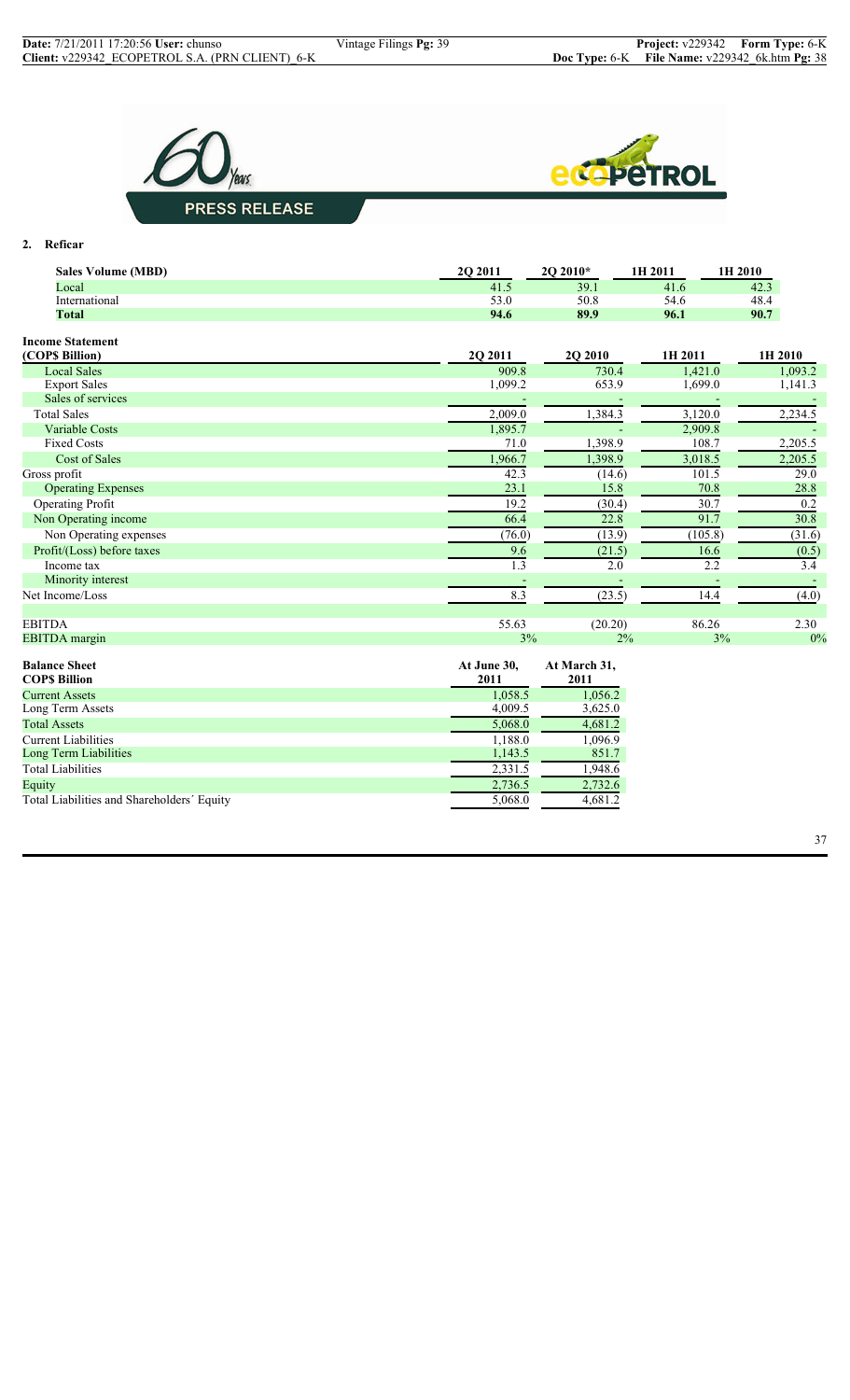

## *Transportation*

## **1. Ocensa**

| <b>Transported volumes (MBOD)</b> | <b>202011</b> | <b>20 2010</b> | 1H 2011 | 1H 2010 |
|-----------------------------------|---------------|----------------|---------|---------|
| Cusiana-Porvenir                  | 168.8         | 52.5           | 130.9   | 53.3    |
| Porvenir-Vasconia                 | 575.1         | 464.2          | 546.8   | 447.2   |
| Vasconia-Coveñas                  | 369.2         | 286.4          | 346.6   | 277.9   |
| Coveñas-Export Port               | 336.2         | 253.6          | 325.9   | 260.3   |
| <b>Income Statement</b>           |               |                |         |         |
| (COP\$ Billion)                   | 2Q 2011       | <b>2Q 2010</b> | 1H 2011 | 1H 2010 |
| Sales of services                 | 258.6         | 217.9          | 492.6   | 810.4   |
| <b>Total Sales</b>                | 258.6         | 217.9          | 492.6   | 810.4   |
| <b>Variable Costs</b>             | 54.3          |                | 54.3    |         |
| <b>Fixed Costs</b>                | 130.6         | 155.9          | 286.5   | 313.5   |
| Cost of Sales                     | 184.9         | 155.9          | 340.8   | 313.5   |
| Gross profit                      | 73.6          | 62.0           | 151.8   | 496.9   |
| <b>Operating Expenses</b>         | 13.2          | 13.1           | 34.3    | 21.3    |
| <b>Operating Profit</b>           | 60.4          | 48.9           | 117.5   | 475.6   |
| Profit/(Loss) before taxes        | 5.2           | 48.2           | 33.8    | 414.6   |
| Income tax                        | 1.3           | 15.6           | 2.7     | 104.6   |

| 3.9                 | 32.6                 | 31.1  | 310.0 |
|---------------------|----------------------|-------|-------|
| 102.2               | 29.2                 | 198.8 | 286.0 |
|                     | $-8\%$               | 40%   | 35%   |
| At June 30,<br>2011 | At March 31,<br>2011 |       |       |
| 834.8               | 822.6                |       |       |
| 1,115.3             | 1,179.7              |       |       |
| 1,950.1             | 2,002.3              |       |       |
| 321.4               | 369.4                |       |       |
| 1,017.0             | 1,025.1              |       |       |
|                     |                      |       |       |
| 1,338.4             | 1,394.5              |       |       |
|                     |                      | 40%   |       |

Equity  $607.8$ Total Liabilities and Shareholders' Equity 1,950.1 2,002.3

38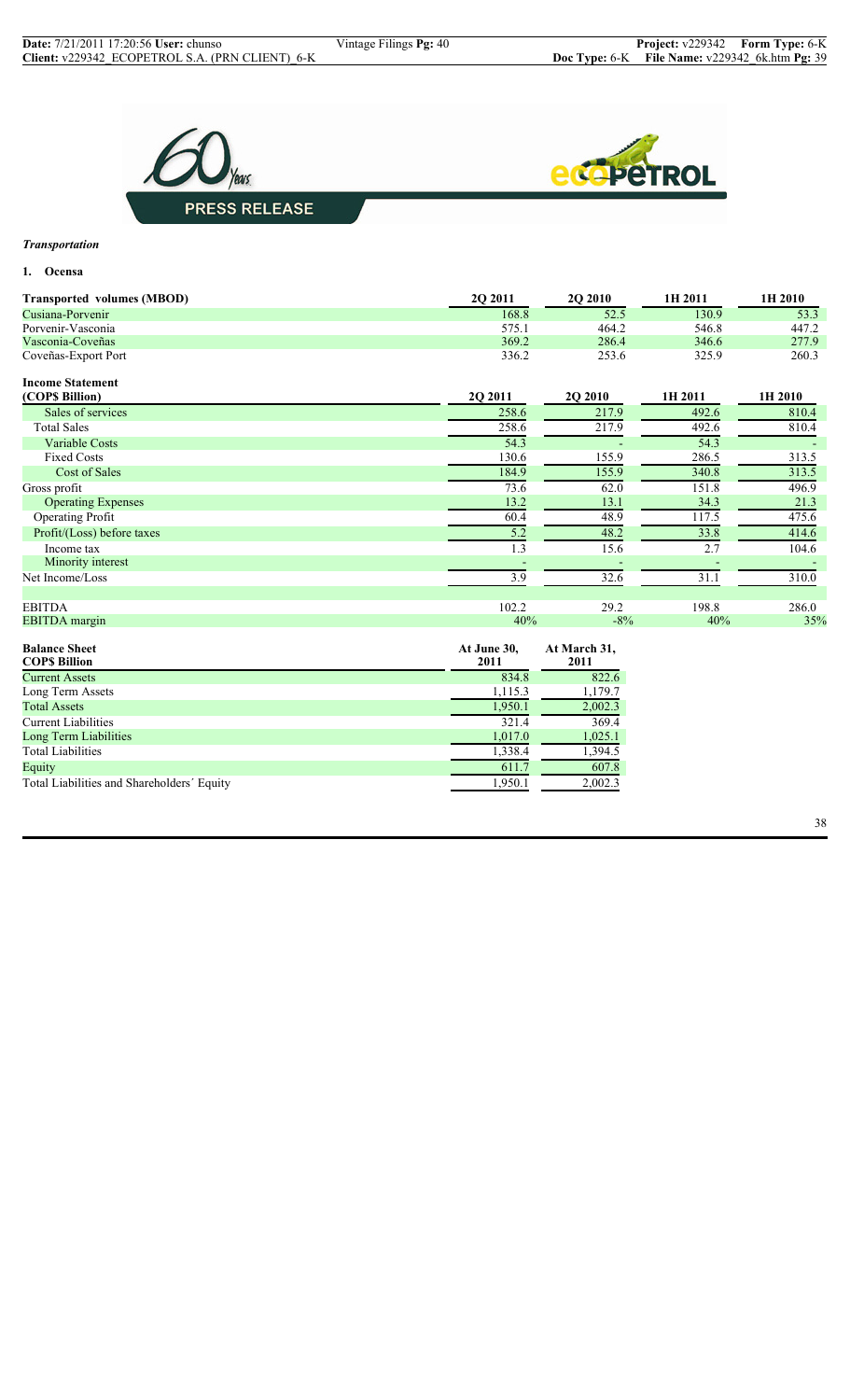



## **2. ODL**

|                            | 2Q 2011 | 2Q 2010        | 1H 2011 | 1H 2010 |
|----------------------------|---------|----------------|---------|---------|
| Transported volumes (MBOD) | 216.5   | 141.5          | 198.9   | 129.1   |
| <b>Income Statement</b>    |         |                |         |         |
| (COPS Billion)             | 2Q 2011 | <b>2Q 2010</b> | 1H 2011 | 1H 2010 |
| Sales of services          | 66.6    | 37.8           | 136.5   | 70.9    |
| <b>Total Sales</b>         | 66.6    | 37.8           | 136.5   | 70.9    |
| <b>Variable Costs</b>      | 17.6    | 4.9            | 24.0    | 11.2    |
| <b>Fixed Costs</b>         | 38.3    | 20.2           | 67.6    | 33.5    |
| Cost of Sales              | 55.9    | 25.1           | 91.6    | 44.7    |
| Gross profit               | 10.7    | 12.7           | 44.9    | 26.2    |
| <b>Operating Expenses</b>  | 3.5     | 1.5            | 6.5     | 2.8     |
| <b>Operating Profit</b>    | 7.2     | 11.2           | 38.4    | 23.4    |
| Profit/(Loss) before taxes | 5.1     | 5.3            | 18.8    | 5.6     |
| Income tax                 | 2.2     | 2.0            | 2.2     | 2.0     |
| Minority interest          |         |                |         |         |
| Net Income/Loss            | 2.9     | 3.3            | 16.6    | 3.6     |
|                            |         |                |         |         |
| <b>EBITDA</b>              | 17.9    | 14.3           | 51.1    | 29.0    |
| <b>EBITDA</b> margin       | 27%     | 38%            | 37%     | 41%     |

| At June 30,<br>2011 | At March 31,<br>2011 |
|---------------------|----------------------|
| 259.25              | 343.82               |
| 1,622.46            | 1,519.62             |
| 1,881.71            | 1,863.44             |
| 121.79              | 106.40               |
| 1,303.81            | 1,303.81             |
| 1,425.60            | 1,410.21             |
| 456.11              | 453.23               |
| 1,881.7             | 1,863.44             |
|                     |                      |

39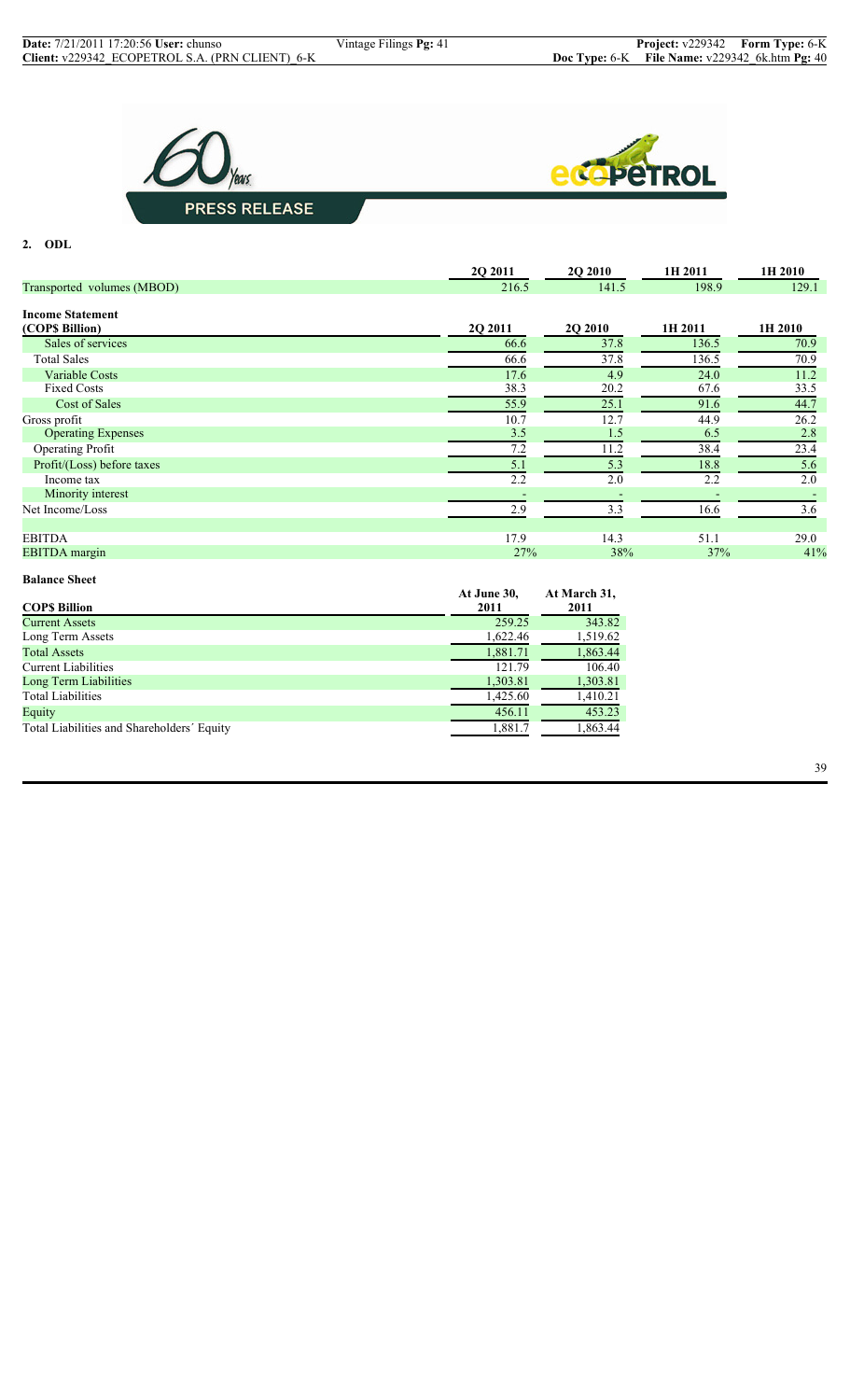

# *Biofuels*

## **1. Ecodiesel**

| <b>Income Statement</b>    |                          |                          |
|----------------------------|--------------------------|--------------------------|
| (COP\$ Billion)            | 2Q 2011                  | 1H 2011                  |
| Domestic sales             | 72.8                     | 143.4                    |
| Sales of services          |                          |                          |
| <b>Total Sales</b>         | 72.8                     | 143.4                    |
| Variable Costs             | 67.6                     | 132.1                    |
| <b>Fixed Costs</b>         |                          |                          |
| Cost of Sales              | 67.6                     | 132.1                    |
| Gross profit               | 5.2                      | 11.3                     |
| <b>Operating Expenses</b>  | 3.0                      | 7.0                      |
| <b>Operating Profit</b>    | 2.1                      | 4.2                      |
| Profit/(Loss) before taxes | 0.00                     | 0.00                     |
| Income tax                 | $\overline{\phantom{a}}$ | $\overline{\phantom{0}}$ |
| Minority interest          |                          |                          |
| Net Income                 | 0.00                     | 0.00                     |
|                            |                          |                          |
| <b>EBITDA</b>              | 17.10                    | 49.30                    |
| EBITDA margin              | 16%                      | 24%                      |

## **Balance Sheet**

| At June 30,<br>2011 | At March 31,<br>2011 |
|---------------------|----------------------|
| 48.2                | 45.6                 |
| 94.5                | 96.8                 |
| 142.7               | 142.4                |
| 60.1                | 65.0                 |
| 61.3                | 56.0                 |
| 121.3               | 121.0                |
| 21.4                | 21.4                 |
| 142.7               | 142.4                |
|                     |                      |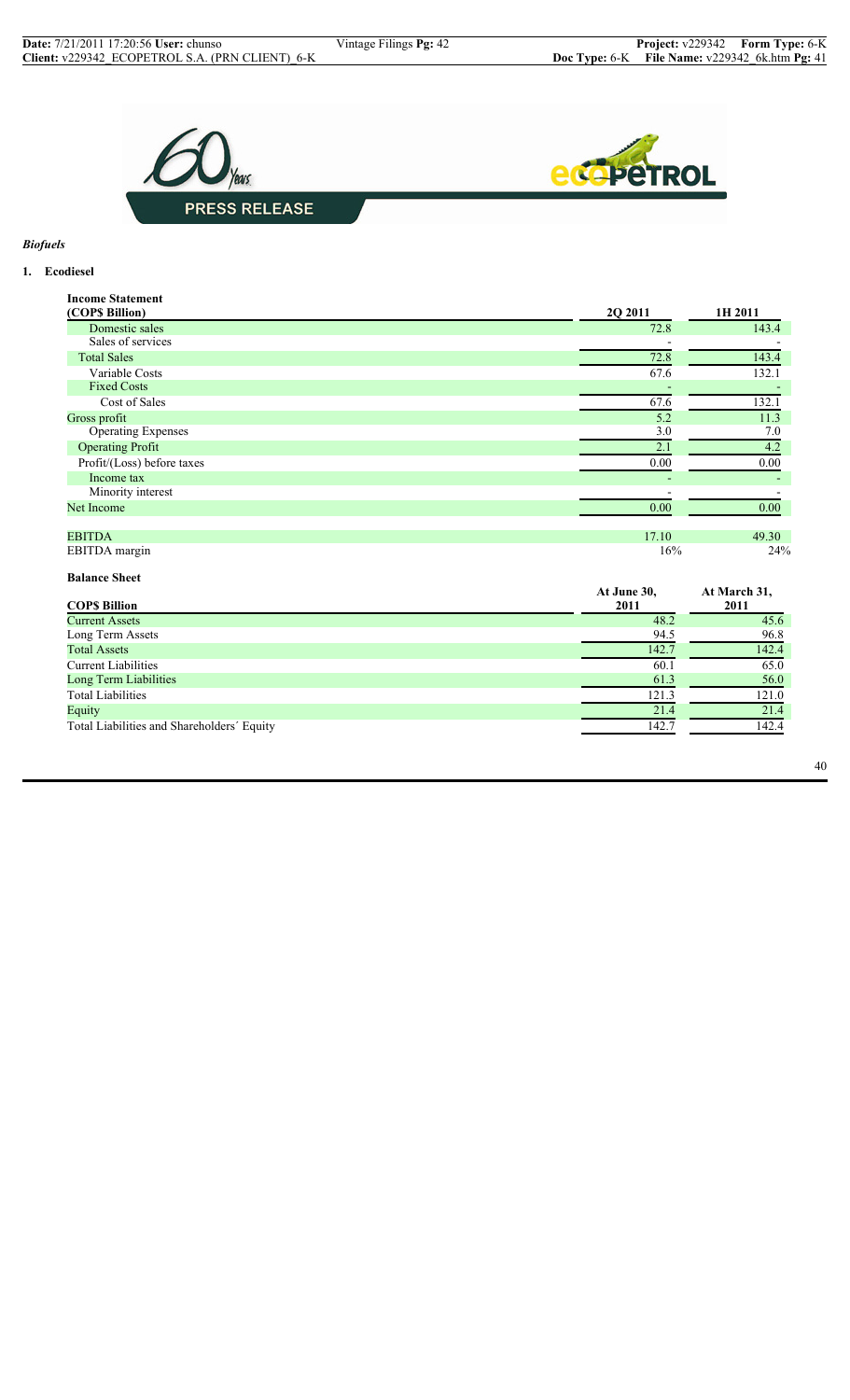| <b>Date:</b> $7/21/2011$ 17:20:56 User: chunso  | Vintage Filings Pg: 43 | <b>Project:</b> v229342 Form Type: 6-K             |  |
|-------------------------------------------------|------------------------|----------------------------------------------------|--|
| Client: v229342 ECOPETROL S.A. (PRN CLIENT) 6-K |                        | Doc Type: $6-K$ File Name: $v229342$ 6k.htm Pg: 42 |  |

#### SIGNATURE

Pursuant to the requirements of the Securities Exchange Act of 1934, the Registrant has duly caused this report to be signed on its behalf by the undersigned, thereto duly authorized.

Date: July 21, 2011

Ecopetrol S.A.

By: /s/ Adriana M. Echeverri Name: Adriana M. Echeverri Title: Chief Financial Officer